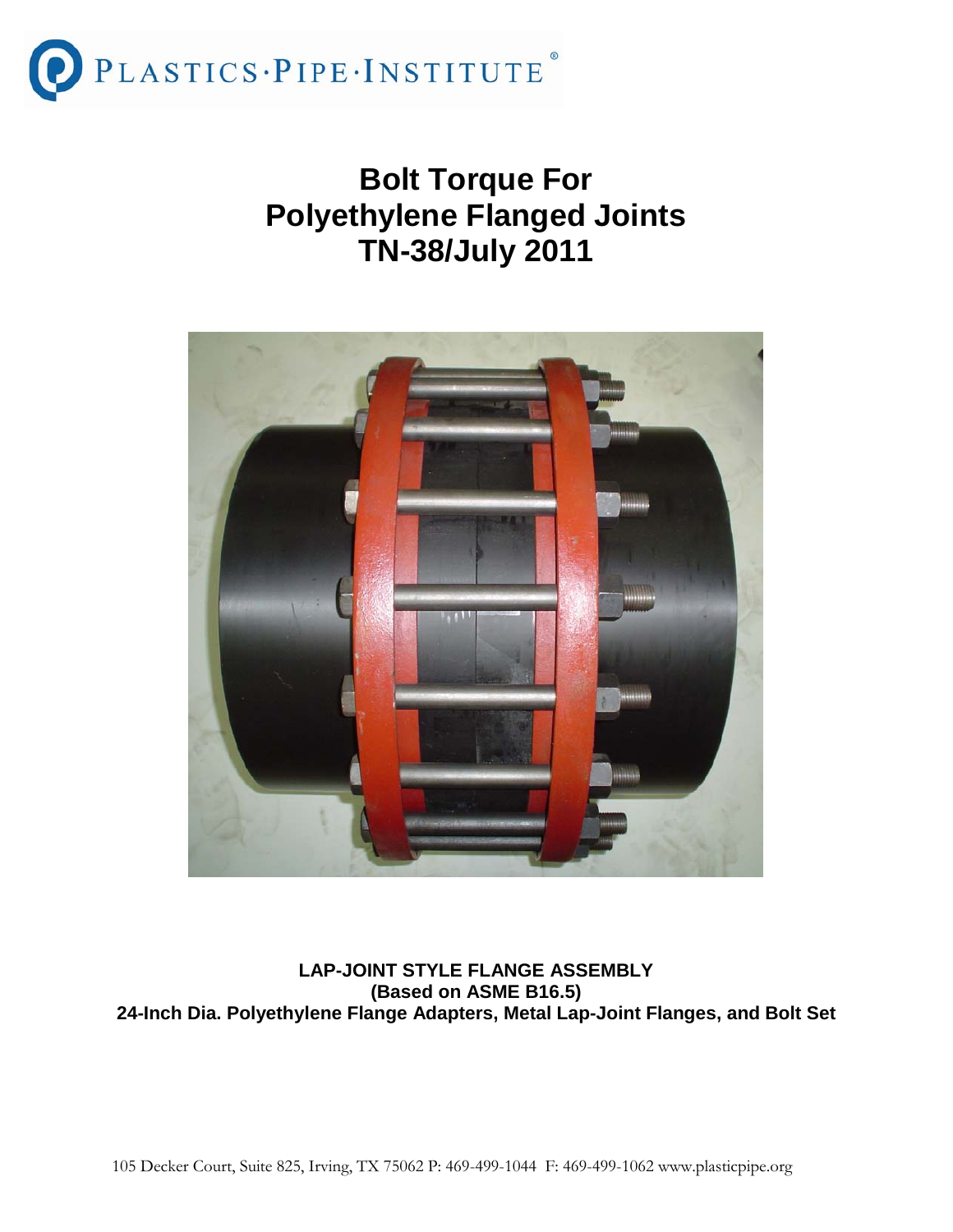## **Foreword**

This technical note was developed and published with the technical help and financial support of the members of the Plastics Pipe Institute. The members have shown their interest in quality products by assisting independent standard-making and user organizations in the development of standards, and also by developing reports on an industry-wide basis to help engineers, code officials, specifying groups, and users.

The Plastics Pipe Institute, Inc. has prepared this technical note as a service to the industry. The information in this note is offered in good faith and believed to be accurate at the time of its preparation, but is offered without any warranty, express or implied. Additional information may be needed in some areas, especially with regard to unusual or special applications. Consult the manufacturer or material supplier for more detailed information. A list of member manufacturers is available from PPI. PPI does not endorse the proprietary products or processes of any manufacturer, and assumes no responsibility for compliance with applicable laws and regulations.

PPI intends to revise this report form time to time, in response to comments and suggestions from users of this note. Please send suggestions for improvements to PPI. Information on other publications can be obtained by contacting PPI directly or visiting the web site.

> The Plastics Pipe Institute, Inc. 469-499-1044 www.plasticpipe.org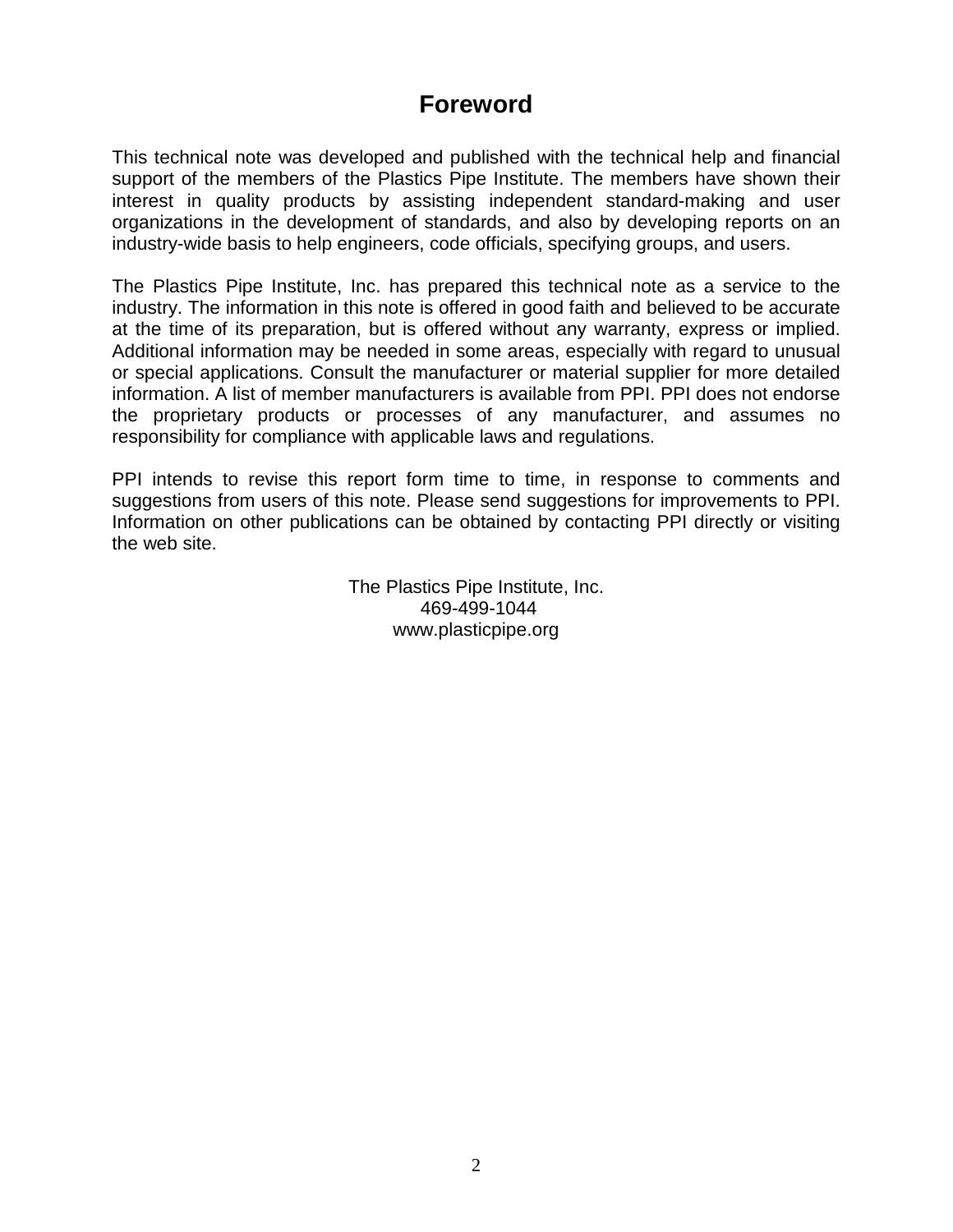#### **DISCLAIMER**

**Due to the wide variation in service conditions, quality of installations, etc, no warranty or guarantee, expressed or implied, is offered nor given in conjunction with the use of this Plastic Pipe Institute Technical Note. All data and formulae and example values presented here-in should be independently verified and validated by the end-user, reader, designer, engineer, field installer, technician, etc, for a specific HDPE pipeline flange installation or project.**

## **CAUTION**

#### **FLANGES IN NATURAL GAS PIPELINES**

**Note: In jurisdictional installations any metallic pipeline components must be protected from corrosion as prescribed in US CFR Title 49, Part 192, Subpart I, sections 451-491. Furthermore, Part 195 Subpart H, sections 551-589 applies to steel pipelines used in the transport of Hazardous Liquids.**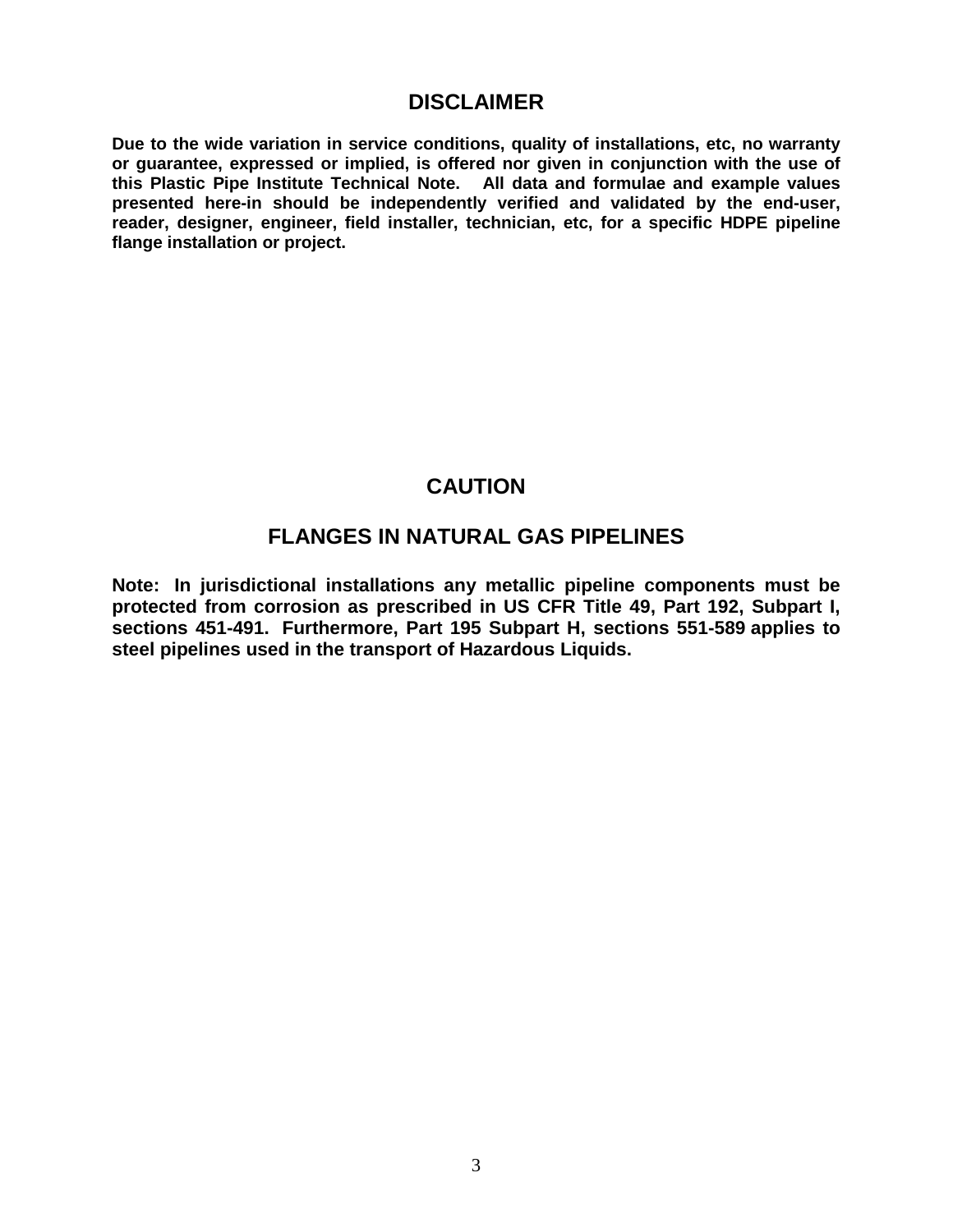| <b>Index</b> |                                                                        |                                                   | Page      |  |  |  |
|--------------|------------------------------------------------------------------------|---------------------------------------------------|-----------|--|--|--|
| i.           | <b>Preface</b>                                                         |                                                   | 5         |  |  |  |
| ii.          | <b>Introduction</b>                                                    |                                                   | 6         |  |  |  |
| iii.         | <b>CHECKLIST:</b><br><b>Bolt Torque Spec &amp; Project Record</b>      |                                                   | 8         |  |  |  |
| iv.          | TABLE #1:<br><b>Bolt Tightening Sequence</b>                           |                                                   | 9         |  |  |  |
| v.           | TABLE #2:                                                              | <b>Example Torque Calculations (HDPE to HDPE)</b> | <b>10</b> |  |  |  |
| vi.          | <b>Example Torque Calculations (HDPE to Steel)</b><br><b>TABLE #3:</b> |                                                   |           |  |  |  |
|              | <b>APPENDIX A</b><br>vii.                                              |                                                   | 12        |  |  |  |
|              | <b>Bolt Pre-Load</b>                                                   |                                                   | 12        |  |  |  |
|              | <b>Bolt Diagram</b>                                                    |                                                   | 13        |  |  |  |
|              | <b>Computational Model: Bolt Load &amp; Bolt Torque</b>                |                                                   | 16        |  |  |  |
|              | <b>Hydraulic Operating Load / Gasket Seating Load</b>                  |                                                   | 16        |  |  |  |
|              | <b>Minimum Required Tightness</b>                                      | (MRT)                                             | 17        |  |  |  |
|              | Design factor (scatter)                                                | (DF)                                              | 16        |  |  |  |
|              | <b>Assembly Required Tightness</b>                                     | (ART)                                             | 16        |  |  |  |
|              | <b>Minimum Operating Bolt Load</b>                                     | (MOBL)                                            | 16        |  |  |  |
|              | <b>Minimum Seating Force</b>                                           | (MSF)                                             | 17        |  |  |  |
|              | <b>Design Seating Stress</b>                                           | (DSS) EQ #4                                       | 17        |  |  |  |
|              | <b>Torque Per Bolt</b>                                                 | EQ#5                                              | 17        |  |  |  |
|              | "K" nut-factor                                                         | EQ #6                                             | 17        |  |  |  |
|              | Table #4: Bolt Dia vs Torque vs Load vs Tensile Stress                 |                                                   | <b>18</b> |  |  |  |
|              | <b>General Considerations</b>                                          |                                                   | 18        |  |  |  |
|              | <b>Flange Adapter</b>                                                  |                                                   | 18        |  |  |  |
|              | <b>Metal Lap-Joint Flange</b>                                          |                                                   | 19        |  |  |  |
|              | <b>Heavy Hex Nuts</b>                                                  |                                                   | 19        |  |  |  |
|              | <b>Heavy Hex-Head Bolts and All-Thread Rod</b>                         |                                                   | 20        |  |  |  |
|              | <b>Washers</b>                                                         |                                                   | 20        |  |  |  |
|              | Lubricant                                                              |                                                   | 20        |  |  |  |
|              | <b>Torque Wrench</b>                                                   |                                                   | 21        |  |  |  |
|              | <b>Gasket (if specified)</b>                                           |                                                   | 21, 27    |  |  |  |
|              | <b>Corrosion Control</b>                                               |                                                   | 22        |  |  |  |
|              | <b>The Bolted Connection</b>                                           |                                                   | 22        |  |  |  |
|              | <b>Flange Face</b>                                                     |                                                   | 22        |  |  |  |
|              | <b>Alignment</b>                                                       |                                                   | 22        |  |  |  |
|              | <b>Torque Progression</b>                                              |                                                   | 23, 8     |  |  |  |
|              | <b>Residual Bolt Torque (RBT) &amp; Mandatory Re-Torque</b>            |                                                   | 24        |  |  |  |
|              | <b>Safe Disassembly Procedures</b>                                     |                                                   | 24        |  |  |  |
|              | <b>Hydro-Testing and Leak-Closure Guideline</b>                        |                                                   | 25        |  |  |  |
| viii         | Appendix B: Wrench Sizes for Heavy Hex Bolts & Nuts                    |                                                   | 27        |  |  |  |
| ix           | <b>Appendix C: Gaskets</b>                                             |                                                   | 28        |  |  |  |
| X            | <b>Appendix D: Typical HDPE Compressive Stress-Strain Curve</b>        |                                                   | 32        |  |  |  |
| хi           | <b>Appendix E: Corrosion Control References &amp; Specifications</b>   |                                                   | 33        |  |  |  |
| xii          | <b>GLOSSARY</b>                                                        |                                                   | 34        |  |  |  |
| xiii         | <b>References</b>                                                      |                                                   | 38        |  |  |  |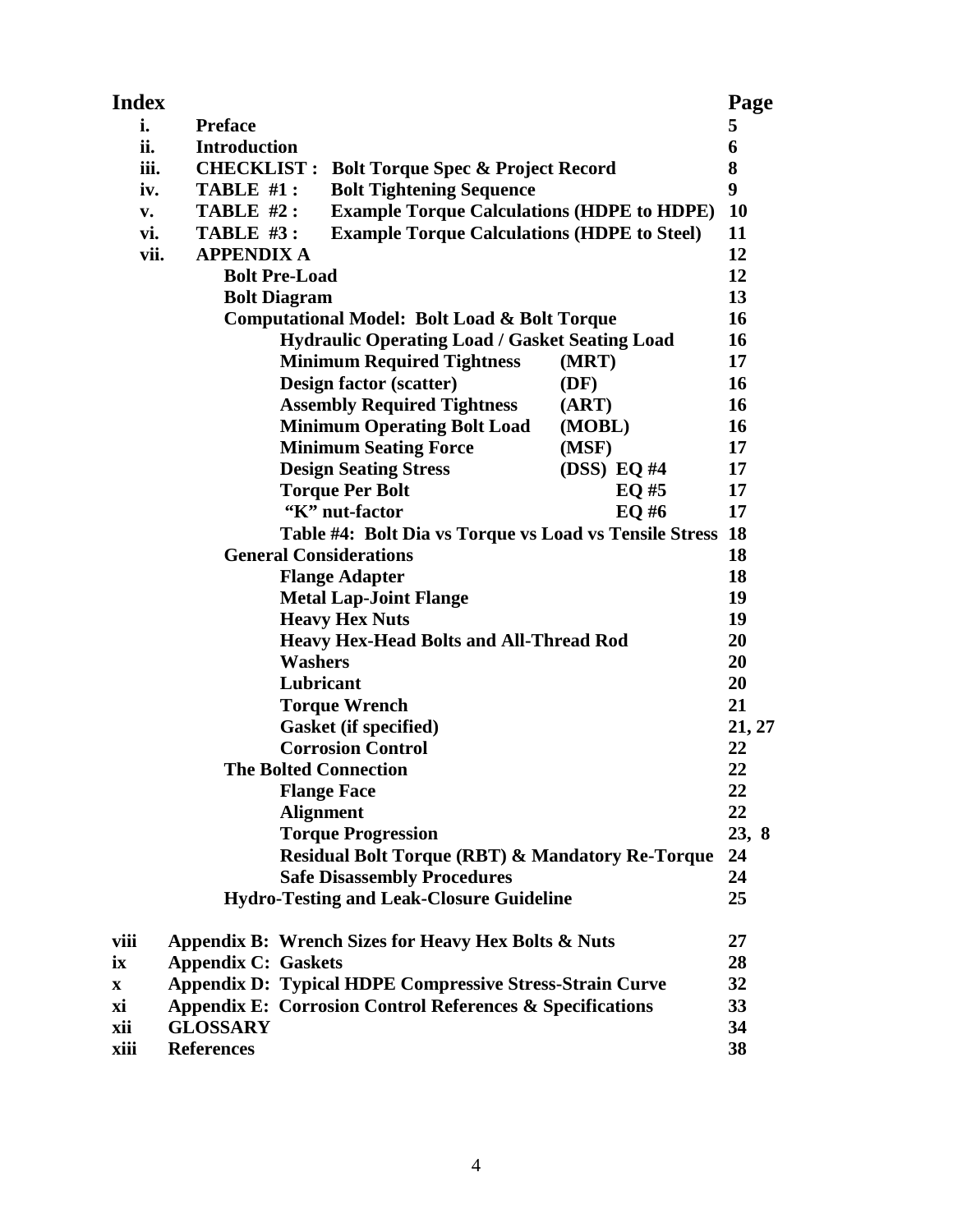## **Preface:**

Based on ASME B16.5 flange styles, the polyethylene **Lap-Joint Flange Assembly** is a three component device consisting of: **1.** Polyethylene flange adapter (stub-end).

**2.** A loose, metal, Lap-Joint Flange (**LJF**).

**3.** The bolt set.

The metal Lap-Joint Flange (LJF) cross-section geometry may be a rectangular solid or a contoured cross-section. The rectangular cross-section typically is machined from metal plate; the contoured cross-section is typically cast using molten ductile-iron or stainless-steel.

The LJF is typically in flat-face contact with the polyethylene flange adapter hub, and has a radius on the contact side of the LJF ID which mates with the fillet radius of the matching polyethylene flange-adapter (stub-end). The LJF slips over the pipe; is not welded to the pipe; is loose until bolted; and is free to rotate into bolt-hole alignment with another flange. The boltload is transferred to the sealing face by the pressure of the LJF against the back-face of the HDPE hub.

Two methods are commonly used to seal polyethylene Lap Joint Flange assemblies between various combinations of pipe materials such as HDPE to HDPE; HDPE to Steel; HDPE to Ductile-Iron; HDPE to PVC; HDPE to Fiberglass.

The first method, (non gasketed), uses the specified HDPE seating torque initially applied to the HDPE flange adapters, followed by a mandatory re-torque applied 4-hours to 24-hours after completion of the initial torque application

The second method, (gasketed), uses a low gasket seating bolt torque, applied to a soft elastomeric gasket, for lower pressure applications (like landfill gas collection or use with torque-limited PVC or fiberglass flanges), followed by the mandatory re-torque 4 hours to 24 hours after the initial torque.

PPI strongly recommends that each flanged joint be independently analyzed by the project engineer for sealing capacity when subjected to all expected operating and installation loads.

By applying the higher initial seating torque to seat the un-marred HDPE faces, without gaskets, the final residual bolt torque (RBT) at the HDPE sealing stress is sufficient to contain flowstream pressure under operating conditions.

As is discussed later, the mandatory re-torquing to the initial target torque after a 4 hour to 24 hour creep-relaxation period is done to compensate for possible bolt-creep, nut embedment, and, gasket compression-set (if gaskets are used).

- Consult the individual HDPE flange manufacturers for their recommended protocol.
- Flange-Adapter Manufacturers should verify their flange assemblies are performance rated when used with a specific style or manufacturer's LJF.
- LJF (lap-joint flange) manufacturers should verify the maximum allowable torque that can be applied to their product, and that their LJF's provide "disk" deformation in excess of the polyethylene flange-adapter's expected service life's visco-elastic creep deformation, at low residual compressive stress.

**CAUTION:** When bolting to fiberglass, cast iron, PVC pipe flanges, or PVC flanged valves, the "brittle" flange typically bolts to a special HDPE full-face flange adapter using lower bolt torque. Hence a soft gasket is frequently also used with "brittle" pipes. Over-tightening, misalignment, or uneven tightening can break brittle material flanges. Extreme care is advised. Refer to Appendix C, and consult with the sensitive, low-strain product manufacturer for its maximum torque limits, when bolting to "raised-face" HDPE flange adapters. When gaskets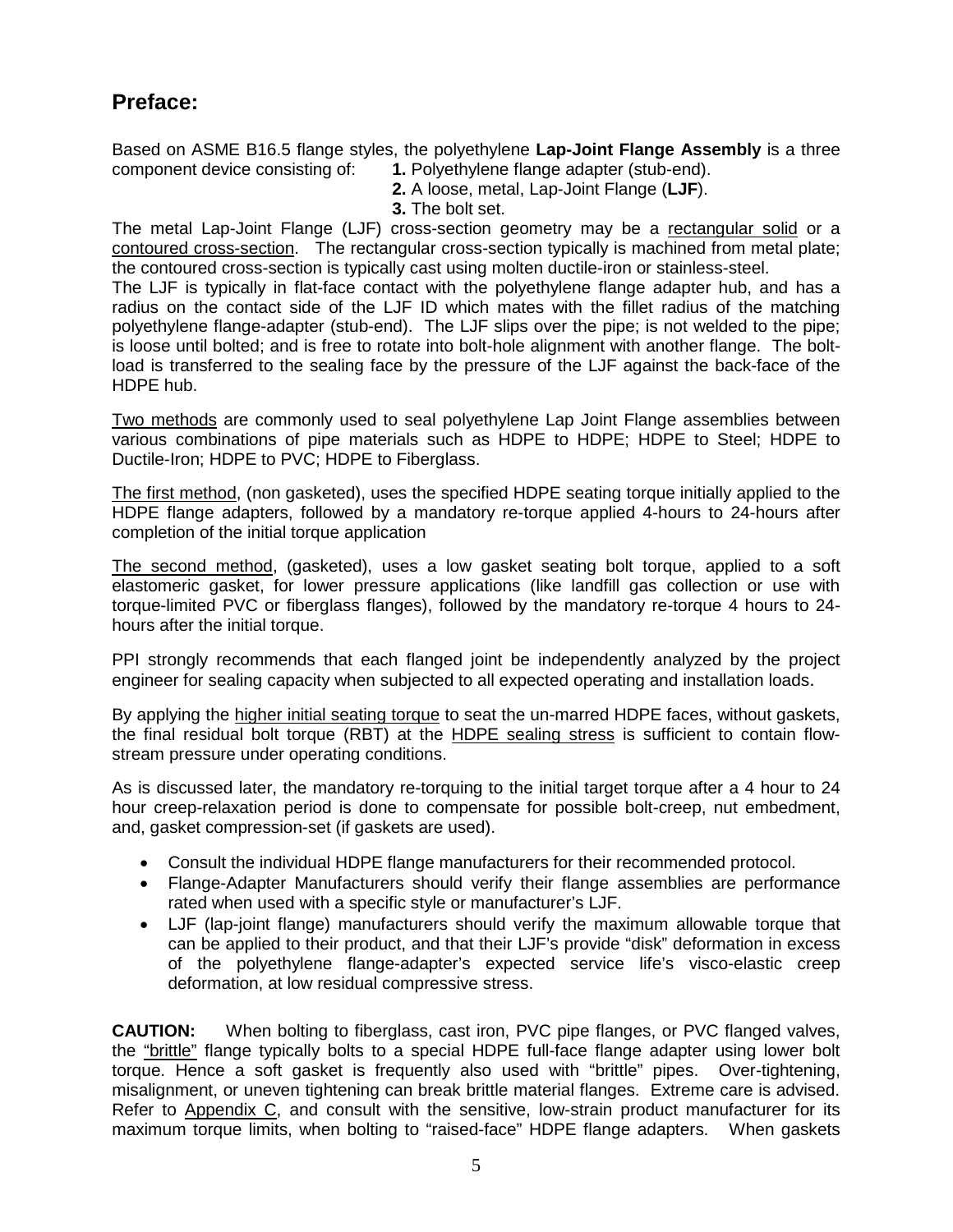are to be considered, review Appendix C very carefully, to perform calculations using the seating stress, blow-out resistance, crush resistance, and other performance values obtained from the gasket manufacturer. This Tech-Note does not provide guidance on gasket selection; consult with the gasket designer to discus the parameters outlined in Appendix C.

#### **Introduction:**

Lap-Joint Flanges (LJF) have been used for decades. The typical polyethylene flange adapter with loose LJF is also known as a Van-Stone Flange joint. The HDPE flanged joint assembly is an engineered pressure containment connection subject to diverse forces. While simple in appearance, its design is complex due to the axial shear, radial dilation, disk-bending moments, residual interfacial sealing pressure, bolt-load versus bolt-torque, HDPE flange face creeprelaxation, LJF disc flexure, axial tension from thermal contraction of the pipe-line, some vibration, pressure-surge, pipe bending due to soil settlement, etc. The greatest contributors to flange leakage are insufficient torque, un-even torque, and flange misalignment. Written and correct bolt torque specifications and installation procedures will eliminate these problems. The flange assembly design, and written assembly specifications, are controlled by the pipeline design-engineer or project engineer-of-record.

The ideal flange-adapter joint should exhibit Compressibility, Resilience, and Creep-Resistance. The plastic flange-adapter face should be able to compress into any and all surface texture and imperfections of the mating flange. The plastic flange face should be sufficiently and elastically resilient to move with dynamic loadings to maintain seating stress. The flange-adapter face should exhibit sufficient creep-resistance so as not to permanently deform after bolt-up under varying load cycles of temperature and pressure.

The "memory" of pipe-grade HDPE makes it an ideal flange face sealing surface. It becomes its own "gasket flange", and seals well when un-marred and torqued to meet or exceed the HDPE seating stress. When properly torqued with a flexible LJF, the HDPE flange-adapter becomes self-gasketing.

The LJF assembly is typically evaluated as a combined mechanical "spring" assembly. The torqued bolts are elastically stretched to initiate the sealing pre-load. The metal LJF (lap-joint flange) is elastically flexed (bent by the bolt-load) to maintain the pre-load and to transfer the load to the HDPE flange face. At small strains, the HDPE flange-face is elastically and viscoelastically deformed (axial compression and slight radial enlargement) so as to maintain preload sealing pressure on the flange-face surface. The HDPE flange face compressibility is the measure of its ability to deflect and conform to the mating flange face. This compressibility compensates for flange surface irregularities such as minor nicks, non-parallelism, metal corrosion, and variation in surface roughness or grooving depth. The HDPE flange face also exhibits Memory / Recovery / Resiliency which are measures of the elasticity of the HDPE material to recover shape and to maintain its deformation sealing pressure under varying loads across broad temperature ranges. Although the HDPE is a visco-elastic material that slightly creeps over time, at sufficient torque the flexure of the LJF and bolt stretch exceed the expected long-term compressive creep of the flange face, such that the residual sealing force exceeds the sum of the operating separation forces. In this way, the sealing pressure is maintained.

The combined "springs" of the stretched bolts, the flexed disc LJF, and the elastic component of the compressed flange-face, all serve to provide an elastic / visco-elastic, resilient "spring-seal" of the hydrostatically pressurized joint.

The key element to an effective sealing HDPE flanged joint, is to torque the bolts to a sufficiently high value to stretch the bolts, so that the LJF is flexurally distorted, and the HDPE flange-face sufficiently and continuously compressed. The joint is at equilibrium, with the compressive sealing force distributed across the sealing face and equal in magnitude to the pre-tension in the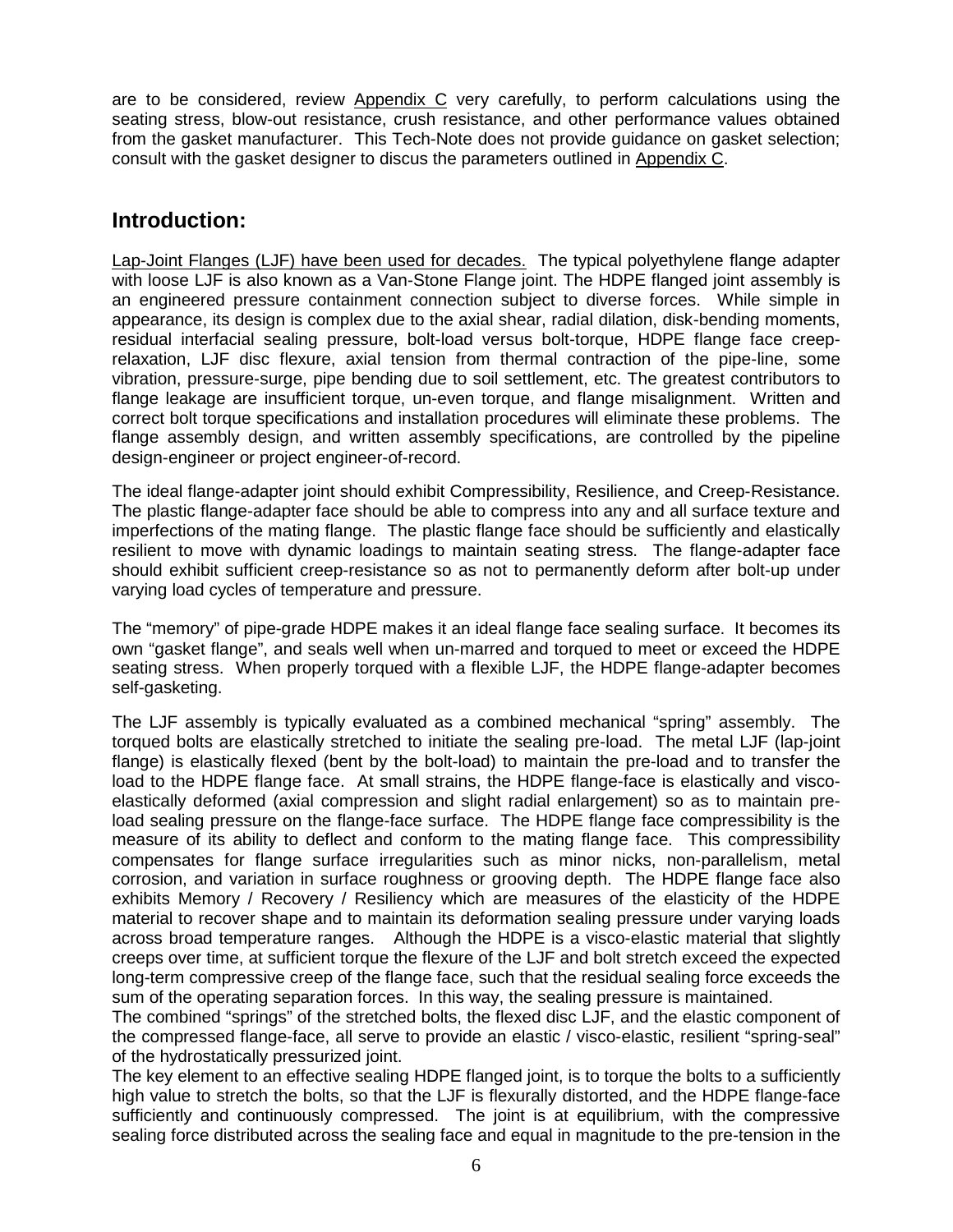bolts. The total bolt tension must be able to constrain the joint assembly against operating pressure, surge pressure, pipe-line axial thermal contraction, and pipe bending strain from soil settlement, and flange angular alignment; all with an applied safety factor.



**Figure 1**

#### **The total possible force required from bolting torque should equal and exceed the sum of applicable separation forces:**

#### **FTotal > { FPress + FSurge + FTherm.Contr. + FPipe-Bend + FFlng-Alignment + F% Variance }**

#### **Equation # 1**

Caution: The component,  $F_{pipe\text{-}bend}$  (forces from pipe beam-bending), in the above equation can sometimes exceed thermal contraction and hydraulic forces. HDPE flange joints are geometrically rigid assemblies, unlike the flexible HDPE pipe ring "hoop". The rigid flanged joint cannot shed stress by ring deformation. Localized HDPE pipe beam-bending at a flanged joint due to soil settlement, water buoyancy or wave action, pipe "snaking" above ground, etc, must be managed so as to isolate the flange from beam-bending strain. External installation measures to protect PE flange joints from beam-bending strain are necessary. While additional torque can maintain the pressure seal, bending strain across the HDPE flange adapter should be limited to prevent flange adapter fracture.

#### **NOTE:**

**Appendix "A" provides the method for calculation and determination of specified bolt torque at the required seating stress. Proceed to Appendix "A" to perform the required engineering calculations to determine the required target torque to be used in the Checklist following on the next page.**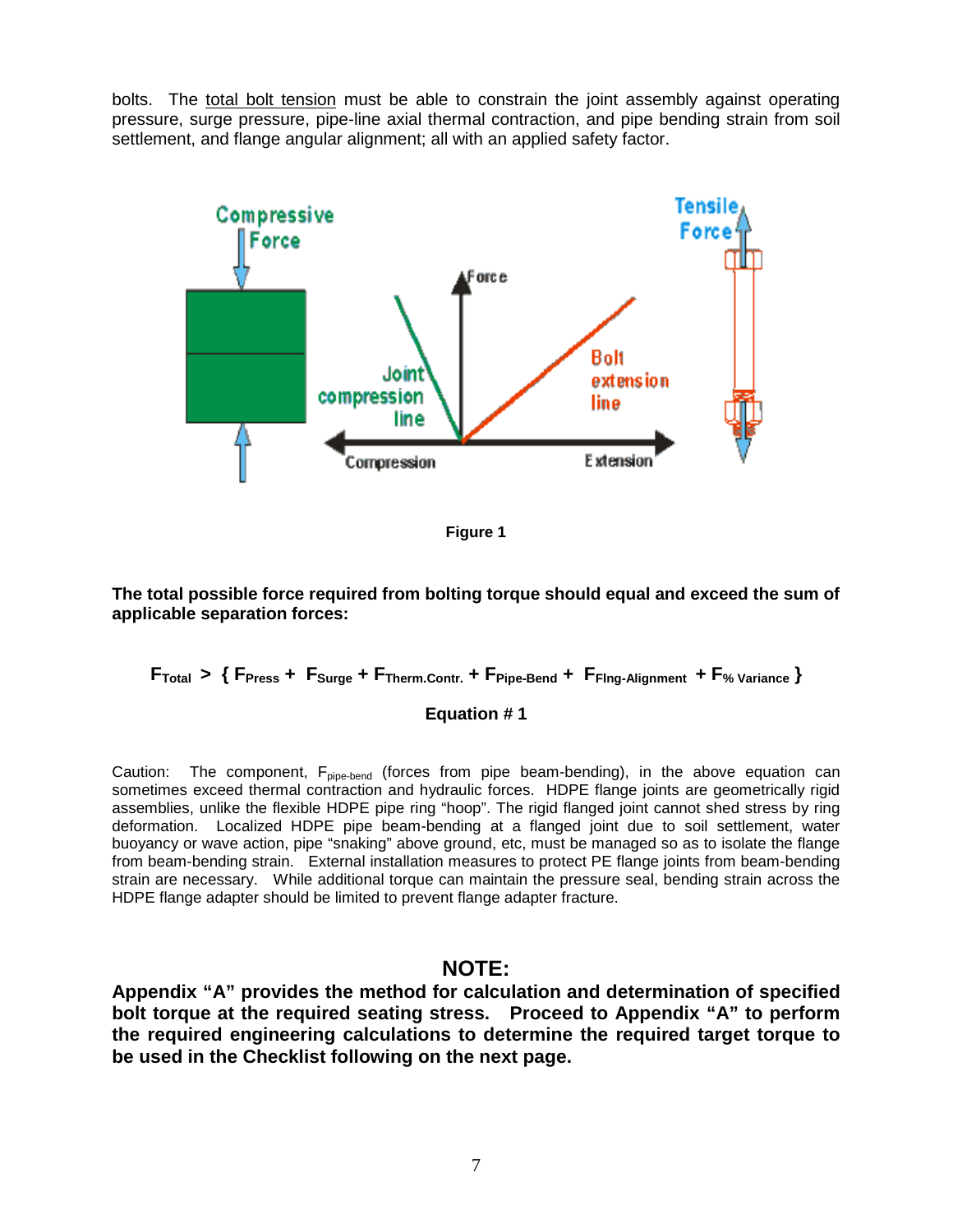#### **CHECKLIST and FLANGE TORQUE RECORD:**

| If Specified: Full-face Gasket Info: Material: ______________ Thickness: ________                                                                                                                                                                                                                                                                                                                                                                                                                                                                                                                                                                                                                                                                                                                                                                                                                                                                                                                                                                                                                                           |                                              |                                                                                                                                                                                                                                     |      |  |
|-----------------------------------------------------------------------------------------------------------------------------------------------------------------------------------------------------------------------------------------------------------------------------------------------------------------------------------------------------------------------------------------------------------------------------------------------------------------------------------------------------------------------------------------------------------------------------------------------------------------------------------------------------------------------------------------------------------------------------------------------------------------------------------------------------------------------------------------------------------------------------------------------------------------------------------------------------------------------------------------------------------------------------------------------------------------------------------------------------------------------------|----------------------------------------------|-------------------------------------------------------------------------------------------------------------------------------------------------------------------------------------------------------------------------------------|------|--|
| Deep-Well Socket / Heavy-Hex Nut Wrench Size Used : ____________________________                                                                                                                                                                                                                                                                                                                                                                                                                                                                                                                                                                                                                                                                                                                                                                                                                                                                                                                                                                                                                                            |                                              |                                                                                                                                                                                                                                     |      |  |
|                                                                                                                                                                                                                                                                                                                                                                                                                                                                                                                                                                                                                                                                                                                                                                                                                                                                                                                                                                                                                                                                                                                             |                                              |                                                                                                                                                                                                                                     |      |  |
| "Initial" Each Step Upon Completion:<br>1. Visually examine and clean both flanges, bolts and nuts. Replace damaged units.<br>2. Liberally Lubricate bolt threads & nut threads & flange surface under nut.<br>3. If gasket is specified, insert full-face gasket. Do not use wrinkled or damaged gaskets.<br>4. Number the bolt-holes in circumferential sequence stating at 12:00 position.<br>5. Check Flange alignment, concentricity, angularity, and gap for acceptability.<br>6. To firm the flanges squarely together, Hand Tighten, then pre-tighten all bolts in proper<br>sequence to 10-20 foot-pounds torque, but do not exceed 20% of the TARGET TORQUE.<br>7. Re-check any flange-adapter face gap and LJF gap for uniformity.<br>_________8. Use the appropriate criss-cross pattern tightening in numerical sequence for Rounds 1,<br>2, 3, and 4 (tightening all bolts once in sequence constitutes a "round").<br>**** Note: Check LJF gap around the flange circumference between each of these rounds,<br>measured at every other bolt. If any gap is not reasonably uniform around the circumference, |                                              |                                                                                                                                                                                                                                     | **** |  |
| make the appropriate adjustments by selective bolt tightening before proceeding.<br>TARGET TORQUE (and 4 to 24-HOUR RE-TORQUE): ___________ foot-pounds                                                                                                                                                                                                                                                                                                                                                                                                                                                                                                                                                                                                                                                                                                                                                                                                                                                                                                                                                                     |                                              |                                                                                                                                                                                                                                     |      |  |
|                                                                                                                                                                                                                                                                                                                                                                                                                                                                                                                                                                                                                                                                                                                                                                                                                                                                                                                                                                                                                                                                                                                             |                                              |                                                                                                                                                                                                                                     |      |  |
| For 4-bolt, 8-bolt, 12-bolt Flanges                                                                                                                                                                                                                                                                                                                                                                                                                                                                                                                                                                                                                                                                                                                                                                                                                                                                                                                                                                                                                                                                                         | $\frac{1}{2}$ For Large Flanges > 16 + Bolts |                                                                                                                                                                                                                                     |      |  |
| ____ Lubricate, Hand tight, Pre-tighten<br>____ Round 1 – Tighten to _____ft.lbs. (30%)<br><b>Example 2</b> - Tighten to ____ft.Ibs. (60%)<br>____ Round 3 – Tighten to ____ft.Ibs. (100%)<br>Rotational (clockwise) Round                                                                                                                                                                                                                                                                                                                                                                                                                                                                                                                                                                                                                                                                                                                                                                                                                                                                                                  |                                              | ___ Lubricate, hand tighten, Pre-tighten<br>____ Round 2 – Tighten to ____ft.Ibs. (50%)<br>____ Round 3 – Tighten to ____ft.Ibs. (75%)<br>Round 4 – Tighten to $_{\text{int.}}$ ft.lbs. (100%)<br>____ Rotational (clockwise) Round |      |  |
| Rotational (clockwise) Round: 100% of Target Torque. Use rotational clockwise tightening<br>sequence, starting with bolt #1, for one complete round, and continue until no further bolt or<br>nut rotation occurs at 100% of the target torque value for each nut.                                                                                                                                                                                                                                                                                                                                                                                                                                                                                                                                                                                                                                                                                                                                                                                                                                                          |                                              |                                                                                                                                                                                                                                     |      |  |
| 4- Hour Re-Torque & Inspection :<br>Re-torque to target torque value using one or two sequence-rounds, followed by one<br>rotational round at the target torque value.                                                                                                                                                                                                                                                                                                                                                                                                                                                                                                                                                                                                                                                                                                                                                                                                                                                                                                                                                      |                                              |                                                                                                                                                                                                                                     |      |  |
|                                                                                                                                                                                                                                                                                                                                                                                                                                                                                                                                                                                                                                                                                                                                                                                                                                                                                                                                                                                                                                                                                                                             |                                              |                                                                                                                                                                                                                                     |      |  |
|                                                                                                                                                                                                                                                                                                                                                                                                                                                                                                                                                                                                                                                                                                                                                                                                                                                                                                                                                                                                                                                                                                                             |                                              |                                                                                                                                                                                                                                     |      |  |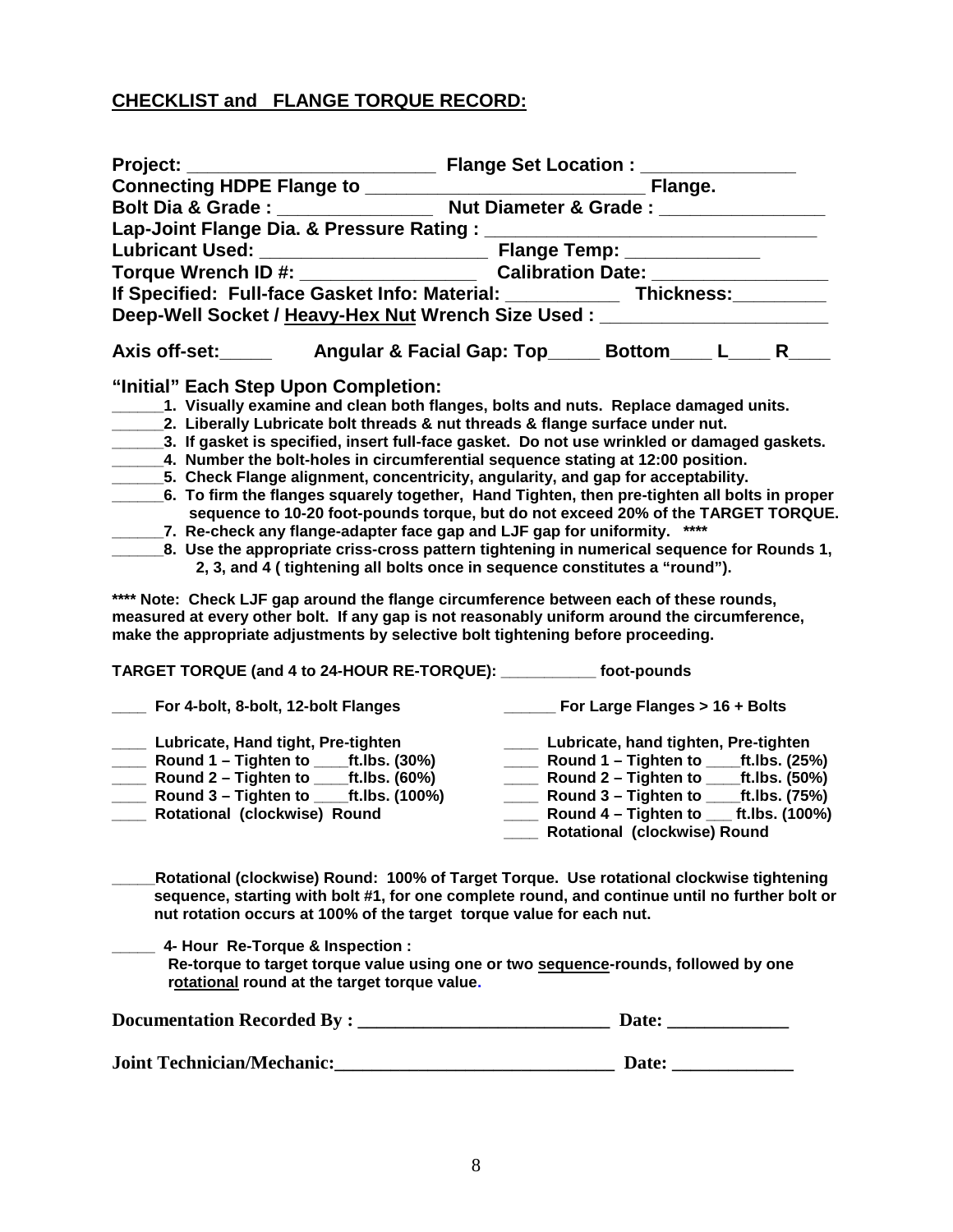#### **Tightening Sequence:**

Number the bolts in rotation around the Lap-Joint Flange circumference in a clockwise order, beginning with the first bolt at the top in the nominal 12:00 position, the second being the next bolt to the right, the third being the next bolt to the right, etc, until all bolts are numbered sequentially.

Following the table below, tighten the given bolt number to the desired torque value for the given round of tightening as specified on the Torque Record Checklist.

| <b>NUMBER</b><br><b>OF BOLTS</b> | <b>CRISS-CROSS PATTERN TIGHTENING SEQUENCE</b>                                                                                                                                                                              |
|----------------------------------|-----------------------------------------------------------------------------------------------------------------------------------------------------------------------------------------------------------------------------|
| 4                                | $1 - 3 - 2 - 4$                                                                                                                                                                                                             |
| 8                                | $1 - 5 - 3 - 7$ $>>$ 2-6-4-8                                                                                                                                                                                                |
| 12                               | $1-7-4-10$ >> $2-8-5-11$ >> $3-9-6-12$                                                                                                                                                                                      |
| 16                               | $1-9-5-13$ >> $3-11-7-15$ >> $2-10-6-14$ >> $4-12-8-16$                                                                                                                                                                     |
| 20                               | $1-11-6-16$ >> $3-13-8-18$ >> $5-10-15-20$ >> $2-12-7-17$ >> $4-14-9-19$                                                                                                                                                    |
| 24                               | $1-13-7-19$ >> $4-16-10-22$ >> 2-14-8-20 >> 5-17-11-23 >> 3-15-9-21 >> 6-18-12-24                                                                                                                                           |
| 28                               | $1-15-8-22$ >> $4-18-11-25$ >> $6-20-13-27$ >> $2-16-9-23$ >>>><br>$5-19-12-26$ >> $7-21-14-28$ >> $3-17-10-24$                                                                                                             |
| 32                               | $1-17-9-25$ >> $5-21-13-29$ >> $3-19-11-27$ >> $7-23-15-31$ >> $2-18-10-26$ >>><br>$>> 6-22-14-30 >> 4-20-12-28 >> 8-24-16-32$                                                                                              |
| 36                               | $1-2-3$ >> $19-20-21$ >> $10-11-12$ >> $28-29-30$ >> $4-5-6$ >> $22-23-24$ >>>><br>$>> 13-14-15 >> 31-32-33 >> 7-8-9 >> 25-26-27 >> 16-17-18 >> 34-35-36$                                                                   |
| 40                               | $1-2-3-4 >> 21-22-23-24 >> 13-14-15-16 >> 33-34-35-36 >> 5-6-7-8 >>$<br>$25-26-27-28$ >> 17-18-19-20 >> 37-38-39-40 >> 9-10-11-12 >> 29-30-31-32                                                                            |
| 44                               | $1 - 2 - 3 - 4$<br>$>>$ 25-26-27-28 $>>$ 13-14-15-16 $>>$ 37-38-39-40 $>>$<br>$>>$ 29-30-31-32 $>>$ 17-18-19-20 $>>$ 41-42-43-44 $>>$<br>$5 - 6 - 7 - 8$<br>$9-10-11-12$ >> $33-34-35-36$ >> $21-22-23-24$                  |
| 48                               | $1-2-3-4$ $>>$ $25-26-27-28$ $>>$ $13-14-15-16$ $>>$ $37-38-39-40$ $>>$<br>$5-6-7-8$ >> $29-30-31-32$ >> $17-18-19-20$ >> $41-42-43-44$ >>>><br>$9-10-11-12$ >> $33-34-35-36$ >> $21-22-23-24$ >> $45-46-47-48$             |
| 52                               | $1-2-3-4$ >> $29-30-31-32$ >> $13-14-15-16$ >> $41-42-43-44$ >> $5-6-7-8$ >>>><br>$33-34-35-36$ >> $17-18-19-20$ >> $45-46-47-48$ >> $21-22-23-24$ >> >><br>$49-50-51-52$ >> $25-26-27-28$ >> $9-10-11-12$ >> $37-38-39-40$ |

**TABLE 1 [refer to ASME Document PCC-1 for Bolt Sequences]**

**The criss-cross bolt tightening sequence and multi-round tightening are necessary to counteract the flange / bolt elastic interaction.**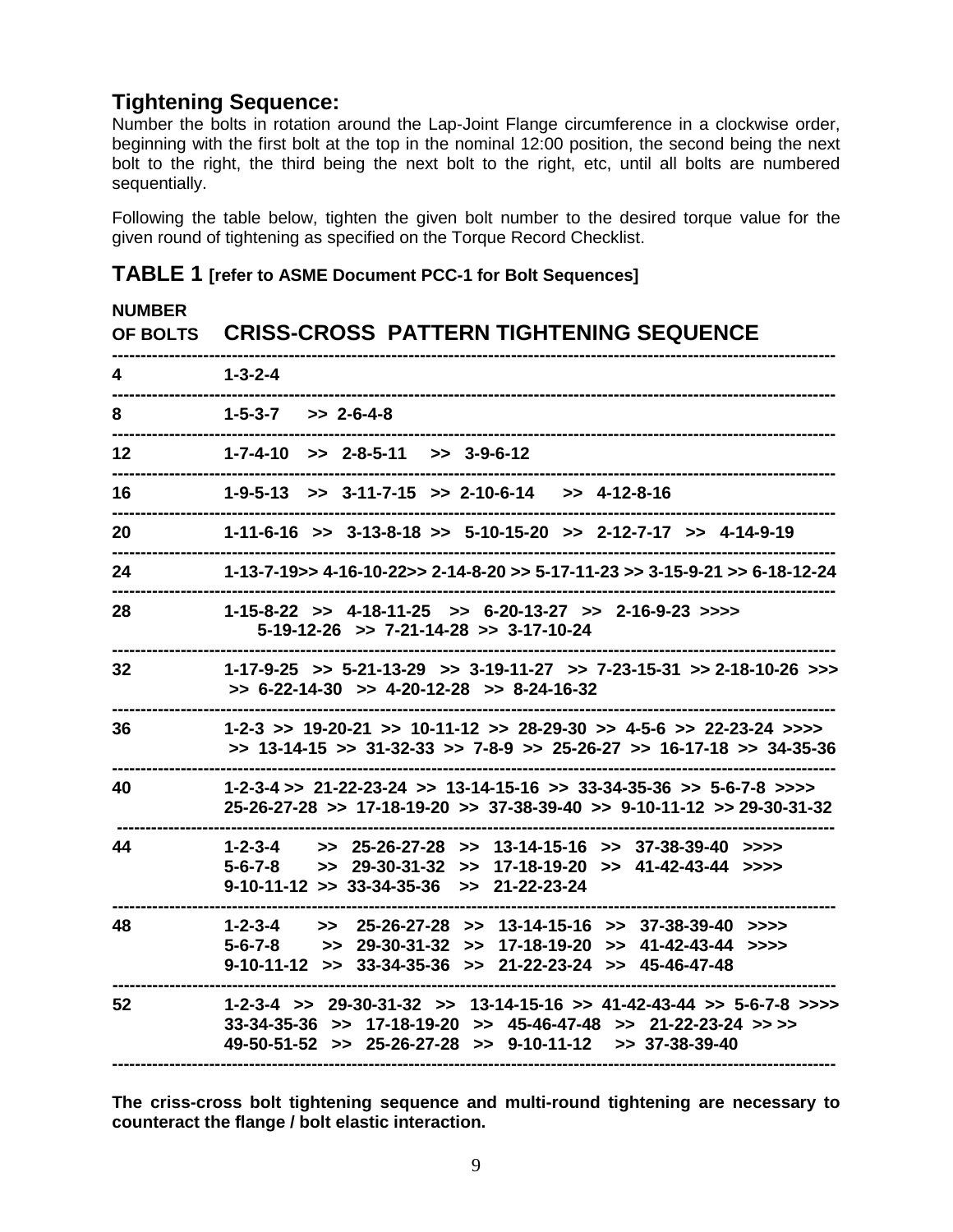## **TABLE 2**

#### **EXAMPLES OF ESTIMATED BOLT TORQUE TO "SEAT" HDPE FLANGE FACES:**

The **engineer of record** is usually responsible for establishing each flange joint criteria, and performing the required calculations to determine the initial and residual torque values.

These estimated values are based on non-plated bolts and studs, using a nut factor of K**=0.16** for lightly greased bolts and nuts. The calculations uses a HDPE flange face seating stress of **1200-psi** as a minimum and **1800-psi** as a maximum, and assumes the flanged joint is between two HDPE flange adapters (in which the contact area is largest), without a rubber gasket.

NOTE: For bolting to ductile-iron pipe, steel flanges or butterfly valves, the flange face contact area is about half, so bolt torque for that flange pair will be measurably less (refer to Table #3).

| <b>IPS</b>       | LJF             | <b>Initial</b> | <b>Minimum</b>  | <b>Initial Maximum</b> | <b>Flange</b> |
|------------------|-----------------|----------------|-----------------|------------------------|---------------|
| <b>Nominal</b>   | <b>Bolt</b>     | <b>Number</b>  | Lubed           | Lubed                  | OD/ ID        |
| <b>Pipe Size</b> | <b>Diameter</b> | of Bolts       | Torque (Ft-Lbs) | <b>Torque (Ft-Lbs)</b> | (Inches)      |
| 2"               | 0.625           | 4              | 23              | 35                     | 3.9 / 1.94    |
| 3"               | 0.625           | 4              | 33              | 50                     | 5.0 / 2.86    |
| $4"$             | 0.625           | 8<br>8         | 33              | 50                     | 6.6 / 3.68    |
| $5"$             | 0.75            |                | 44              | 66                     | 7.5 / 4.40    |
| $6"$             | 0.75            | 8              | 50              | 75                     | 8.5 / 5.42    |
| $8"$             | 0.75            | 8              | 80              | 120                    | 10.63 / 6.76  |
| 10"              | 0.875           | 12             | 80              | 120                    | 12.75 / 8.79  |
| 12"              | 0.875           | 12             | 105             | 160                    | 15.00/ 10.43  |
| 14"              | 1.000           | 12             | 180             | 270                    | 17.50 / 11.45 |
| 16"              | 1.000           | 16             | 180             | 270                    | 20.00 / 13.09 |
| 18"              | 1.125           | 16             | 200             | 300                    | 21.12 / 14.73 |
| 20"              | 1.125           | 20             | 200             | 300                    | 23.50 / 16.36 |
| 22"              | 1.25            | 20             | 260             | 390                    | 25.60 / 18.00 |
| 24"              | 1.25            | 20             | 290             | 435                    | 28.00 / 19.64 |
| 26"              | 1.25            | 24             | 290-            | 435                    | 30.00 / 21.27 |
| 28"              | 1.25            | 28             | 290             | 435                    | 32.30 / 22.91 |
| 30"              | 1.25            | 28             | 325             | 488                    | 34.30 / 24.54 |
| 32"              | 1.50            | 28             | 425             | 640                    | 36.50 / 26.18 |
| 34"              | 1.50            | 32             | 425             | 640                    | 38.50 / 27.82 |
| 36"              | 1.50            | 32             | 460             | 690                    | 40.80 / 29.45 |
| 40"              | 1.50            | 36             | 460             | 690                    | 46.00 / 35.29 |
| 42"              | 1.50            | 36             | 460             | 690                    | 47.50 / 37.06 |
| 48"              | 1.50            | 44             | 460             | 690                    | 54.00 / 43.43 |
| 54"              | 1.75            | 44             | 560             | 840                    | 60.00 / 48.86 |

**NOTE: Uniform bolt pre-load (torque), without large "scatter", is as useful as the target pre-load. Within the limits of the HDPE flange adapter, gasket, or metal LJF, higher pre-load is desirable. The higher the pre-load safely achievable, the more closely the assembly will behave like the theoretical model and seal well. Higher pre-load means that a given internal pressure will result in the least possible change in contact sealing pressure. Be consistent (avoid changes) with materials and tools when following written assembly procedures.** 

**Train and supervise the bolting personnel. Tell the crew what is to be accomplished, why, and explain that good results are not automatically achieved. Skill and care are essential. Bolted Joint assembly is a technical skill that is not common in the construction and maintenance profession, being considered more like a specialty. There is no universally accepted testing, nor certification, of bolted-joint assembly mechanics. With no common training, certification, nor standards, it is no surprise there is +/- 25% variability in assembly torque. Specifications and instructions by the engineer, followed by trained mechanics, help to solve the dilemma.**

**(NOTE: Consult ASME Document PCC-1, Appendix A for training and certification of bolted joint assemblers)**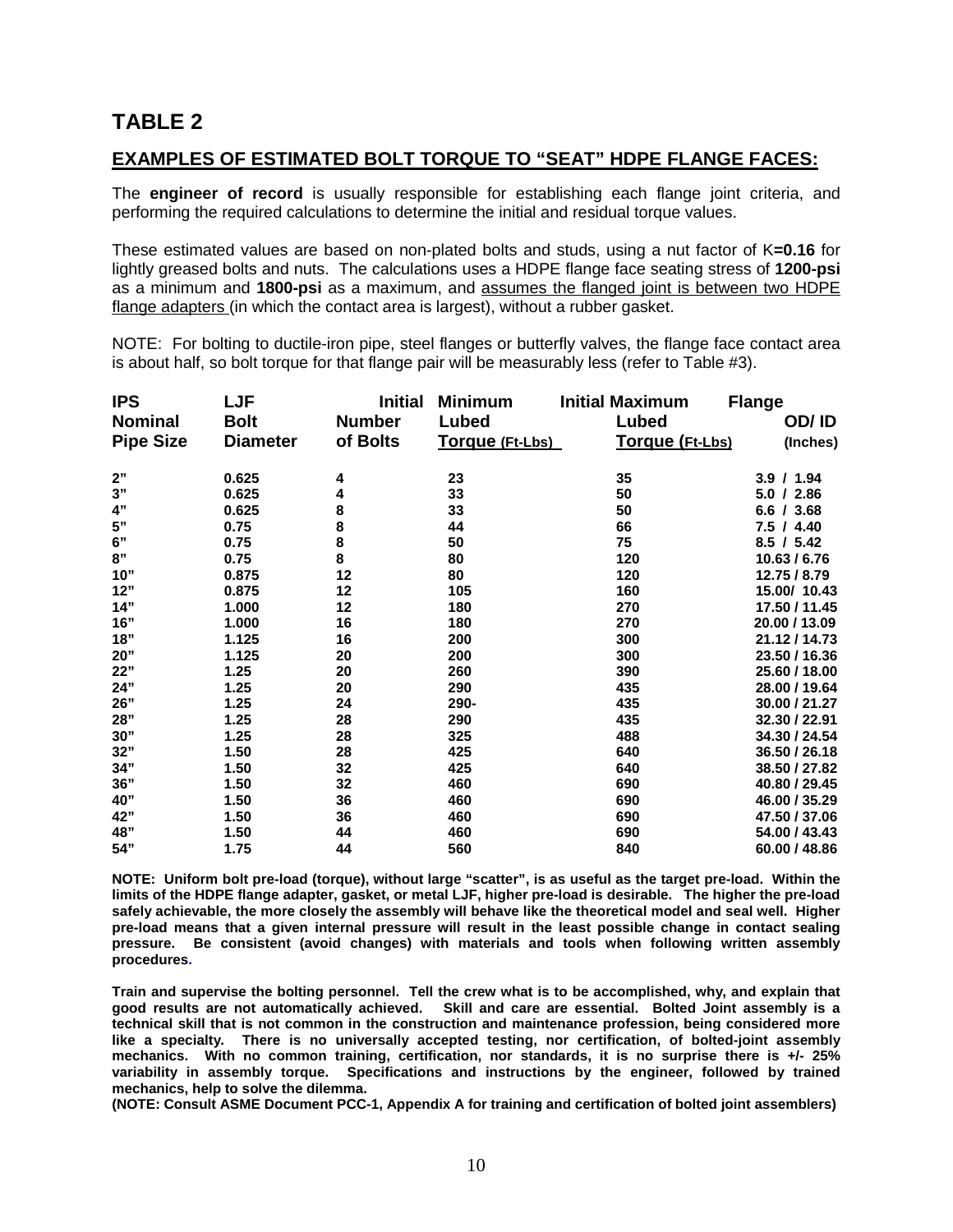#### **Examples of Estimated Bolt Torque to "Seat" the HDPE Flange Face To**

#### **A Butterfly-Valve, Steel Pipe Flange, or Ductile Iron Flange.**

The engineer of record is usually responsible for establishing each flange joint criteria, and performing the required calculations to determine the initial and residual torque values.

These estimated liberally lubricated torque values assume the flanged joint connects one HDPE flange-adapter to a Butterfly-Valve or Steel Pipe flange of Schedule 40 ID, or a Ductile-Iron flange. For bolting to steel flanges or butterfly valves, the flange face contact area is just over half that of HDPE to HDPE flanges, so calculated bolt torque for this flange pair will be measurably less than the values listed in Table #2.

Dimensional flange data should be obtained for each case from the pipe flange suppliers, so as to be able to calculate the face contact area.

These estimated values are based on non-plated bolts and studs, using a K=0.16 for lightly greased bolts and nuts. These calculations use an HDPE material minimum and maximum compressive seating stress of **1200-psi to 1800-psi.**

| <b>IPS</b>       | <b>LJF</b>       | <b>Initial Minimum</b> |                 | <b>HDPE</b><br><b>Initial Maximum</b> |                                  |  |  |
|------------------|------------------|------------------------|-----------------|---------------------------------------|----------------------------------|--|--|
| <b>Nominal</b>   | <b>Bolt Dia.</b> | <b>Number</b>          | Lubed           | Lubed                                 | <b>Flange OD</b>                 |  |  |
| <b>Pipe Size</b> | (inches)         | of Bolts               | Torque (Ft-Lbs) | <b>Torque (Ft-Lbs)</b>                | <b>Steel Pipe ID</b><br>(inches) |  |  |
| 2"               | 0.625            | 4                      | 22              | 32                                    | 3.90 / 2.067                     |  |  |
| $3"$             | 0.625            | 4                      | 30              | 45                                    | 5.00 / 3.068                     |  |  |
| 4"               | 0.625            | 8                      | 30              | 45                                    | 6.60 / 4.026                     |  |  |
| $5"$             | 0.75             | 8                      | 44              | 66                                    | 7.50 / 4.40                      |  |  |
| $6"$             | 0.75             | 8                      | 44              | 66                                    | 8.50 / 6.06                      |  |  |
| 8"               | 0.75             | 8                      | 58              | 88                                    | 10.63 / 7.98                     |  |  |
| 10"              | 0.875            | 12                     | 58              | 88                                    | 12.75 / 10.02                    |  |  |
| 12"              | 0.875            | 12                     | 75              | 114                                   | 15.00 / 11.94                    |  |  |
| 14"              | 1.000            | 12                     | 140             | 210                                   | 17.50 / 13.13                    |  |  |
| 16"              | 1.000            | 16                     | 140             | 210                                   | 20.00 / 15.00                    |  |  |
| 18"              | 1.125            | 16                     | 140             | 210                                   | 21.12 / 16.88                    |  |  |
| 20"              | 1.125            | 20                     | 140             | 210                                   | 23.50 / 18.81                    |  |  |
| 22"              | 1.25             | 20                     | 160             | 240                                   | 25.60 / 21.25                    |  |  |
| 24"              | 1.25             | 20                     | 180             | 270                                   | 28.00 / 23.25                    |  |  |
| 26"              | 1.25             | 24                     | 180             | 270                                   | 30.00 / 25.25                    |  |  |
| 28"              | 1.25             | 28                     | 180             | 270                                   | 32.30 / 27.25                    |  |  |
| 30"              | 1.25             | 28                     | 180             | 270                                   | 34.30 / 29.25                    |  |  |
| 32"              | 1.50             | 28                     | 240             | 360                                   | 36.50 / 31.00                    |  |  |
| 34"              | 1.50             | 32                     | 240             | 360                                   | 38.50 / 33.00                    |  |  |
| 36"              | 1.50             | 32                     | 260             | 390                                   | 40.80 / 35.00                    |  |  |
| 40"              | 1.50             | 36                     | 310             | 465                                   | 46.00 / 39.00                    |  |  |
| 42"              | 1.50             | 36                     | 310             | 465                                   | 47.50 / 41.00                    |  |  |
| 48"              | 1.50             | 44                     | 310             | 465                                   | 54.00 / 47.00                    |  |  |
| 54"              | 1.75             | 44                     | 365             | 550                                   | 60.00 / 53.00                    |  |  |

**Train and supervise the bolting personnel. Tell the crew what is to be accomplished, why, and explain that good results are not automatically achieved. Skill and care are essential. Bolted Joint assembly is a technical skill that is not common in the construction and maintenance profession, being considered more like a specialty. There is no universally accepted testing, nor certification, of bolted-joint assembly mechanics. With no common training, certification, nor standards, it is no surprise there is +/- 25% variability in assembly torque. Specifications and instructions by the engineer, followed by trained mechanics, help to solve the dilemma. (Note: Consult ASME PCC-1, Appendix A)**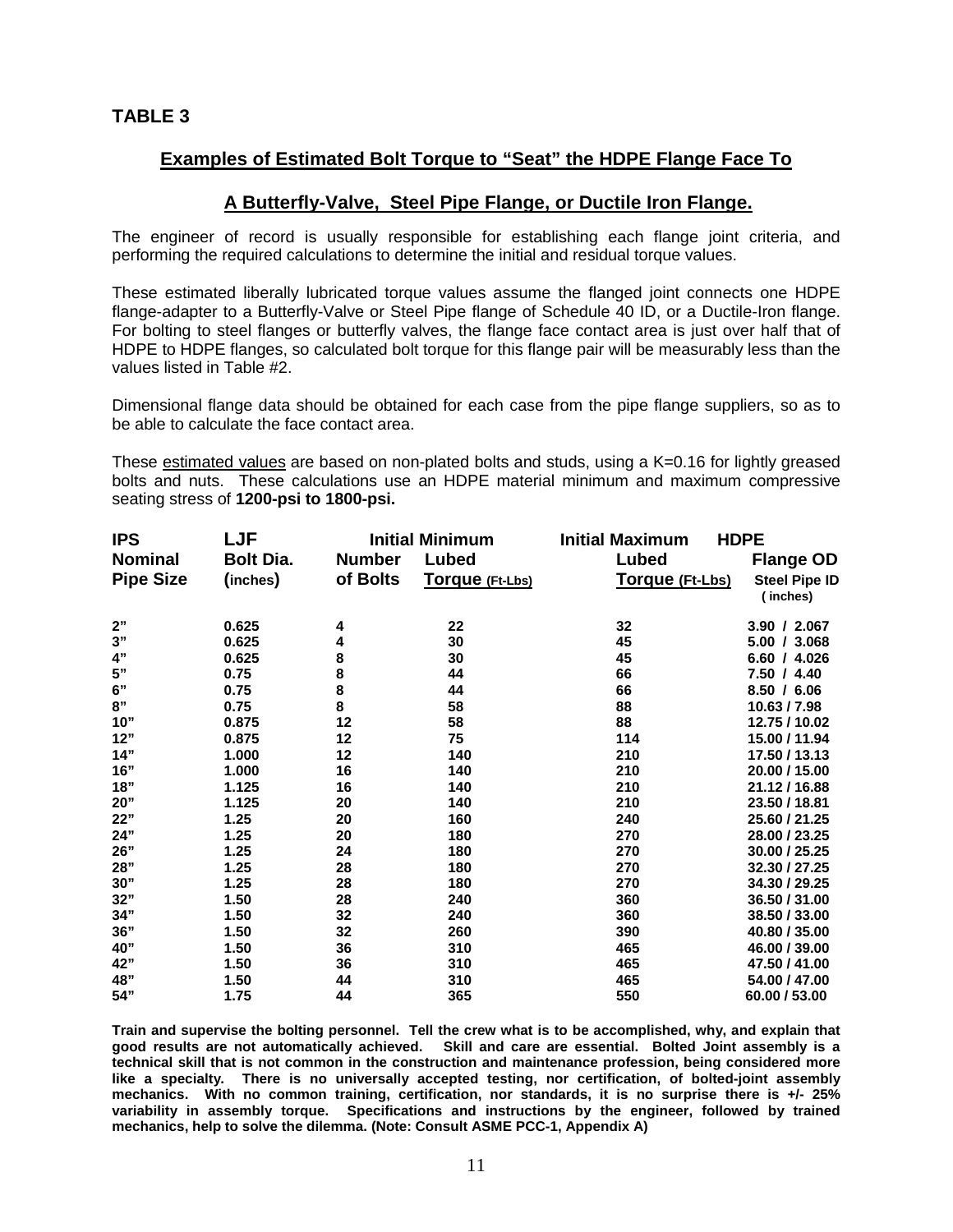# **APPENDIX A**

## **Calculations, Considerations, and Guidelines**



Tension applied to joint



## **Bolt Pre-Load:**

Within its proportional limit, the metal bolt tension is linearly related to the applied torque. A two dimensional graph plotting Total Applied Torque (y-axis) versus measured Bolt Load (x-axis) , displays a linear slope up-wards to the right. The bolt tension transmitted to the flange joint is directly dependent upon applied torque. The mechanical advantage of the torque-wrench lever and the helical threads enables one to stretch the length of the bolt between the head and the nut (this length is known and the *grip-length*), thus creating elongation (mechanical strain) resulting in tension stress in the bolt cross-section.

However, when using Torque-Control as the method for establishing flange assembly pre-load, one must understand there is a measurable variance between applied torque and theoretical bolt tension. Typically, only about 10% to 20 % of the applied torque is actually transmitted into bolt elongation. From tests, it is known that about 50% of the bolt torque is consumed by friction from the bolt-head contact face or the nut-face being rotated against its mating part. About 10% is used up in reversible twist of the bolt length. About another 30% is dissipated to overcome the friction in the bolt/nut threads. When more torque is needed to overcome friction, then less remains for bolt extension pre-load. Hence, small changes to reduce friction on the bolt-threads and under the rotating nut-face, will significantly increase the torque transmitted to bolt-extension pre-load. This is the reason a light duty grease or 30 weight motor oil should be sparingly applied to the bolt-thread and nut-thread before assembly. Metal or mineral filled lubricating greases are not usually used, because they may also enable nut loosening when subject to some vibration or repetitive pressure surge. The correct lubricant enables more bolt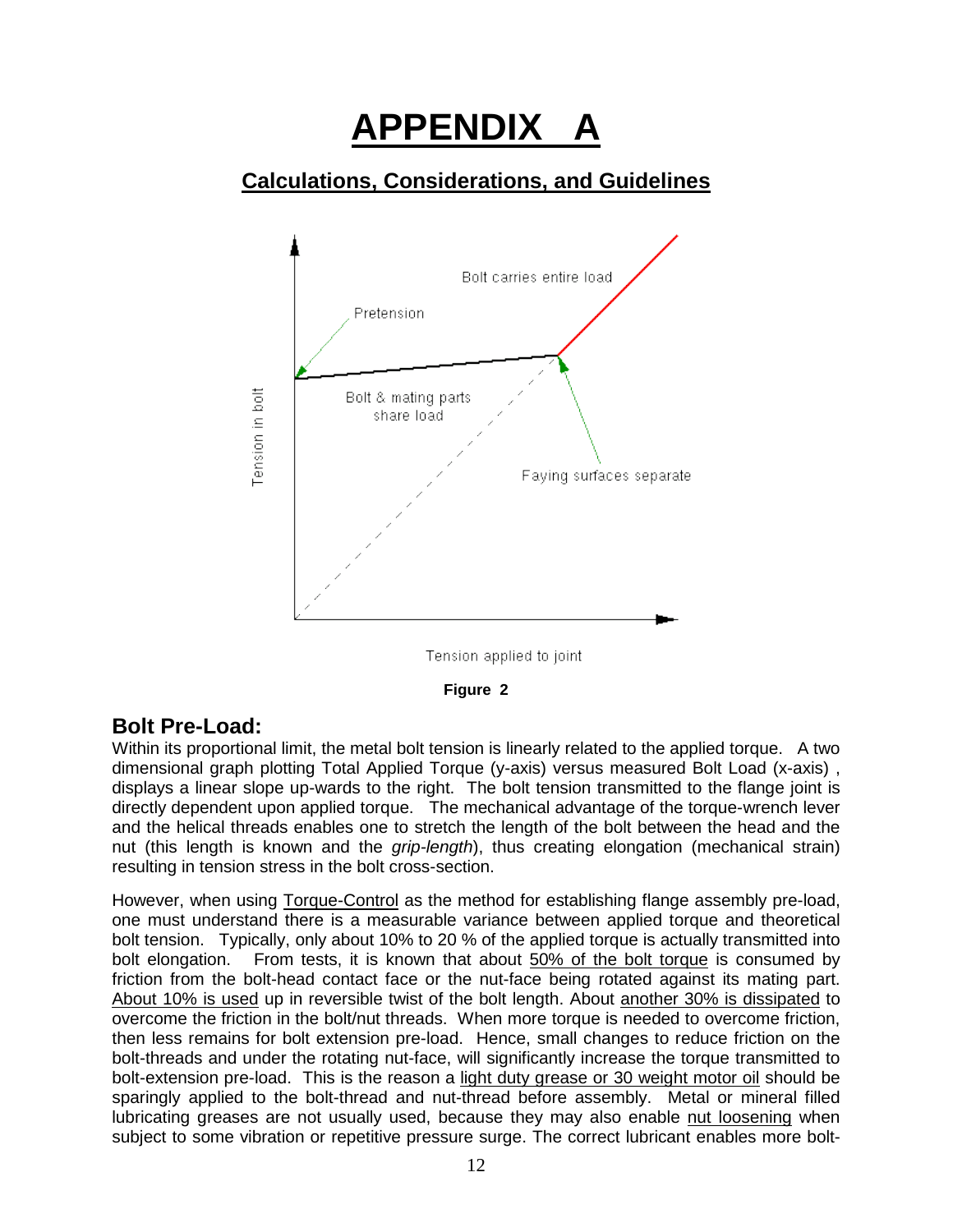extension pre-load and bolt-torque retained thru residual friction at the final torque value. In ordinary practice, the bolt-head is usually held, and the nut usually rotated. It is good specification practice to specify which is to be held, and which is to be rotated, so as to minimize variability in bolt extension by applied torque.



**Figure 3**

#### **Bolting Basics : The Bolting Diagram**

At zero pressure and no axial forces present in the pipeline, there is equilibrium between the elastic tension in the bolt and the compression in the HDPE flange. When the line is pressurized or is subjected to thermal contraction, the resulting axial force is applied across the joint and ultimately ends up being resisted by tension in the bolts. As the bolt elongates, part of the preload due to bolt torquing is reduced and the compressive stress on the mating flange faces (sealing surface) decreases. Because the HDPE flange was initially compressed, it elastically recovers and continues applying stress to the sealing surface. In this manner the HDPE flange is acting just like a gasket.

As the applied external tensile load is further increased, the bolts stretch more, thus relieving and further decreasing the compression at the sealing interface. If the flange face compression is relieved beyond the sealing force, the flange probably will leak. This decrease can only go so far, or the compression will ultimately go to zero, and there will be a gap between the sealing surfaces. The point of sealing surface separation is known as the "decompression point". For pressurized pipelines, the external tension forces only need to decrease the pre-load down to a level near the operational working pressure, such that the working pressure exceeds the sealing pressure, and the water radially escapes / leaks.

From the diagram, it is obvious that the bolt-tension must be sufficiently high to endure external force loadings (pressure, surge, thermal contraction, beam-bending due to soil settlement, etc…), such that under all cases, the sealing pressure exceeds by a safety factor, the sum of the pipeline operating pressure plus surge pressure. Leaks will originate when the initially applied torque is not sufficient to pre-load the bolts to overcome external forces. Out of many possible contributing variables, low torque is usually the predominant, but not the only possible culprit when leaks appear.

Additionally, HDPE is a ductile, malleable material. Malleability is the ability of a material to exhibit large deformation or plastic response when being subjected to compressive force. Based on its compressive stress-strain curve, it has a compressive strength at a 2% offset strain of approximately 1600-psi, a compressive strength of approximately 2000-psi at a 3.5% offset strain, and a compressive strength of approximately 4000-psi at 6% offset-strain.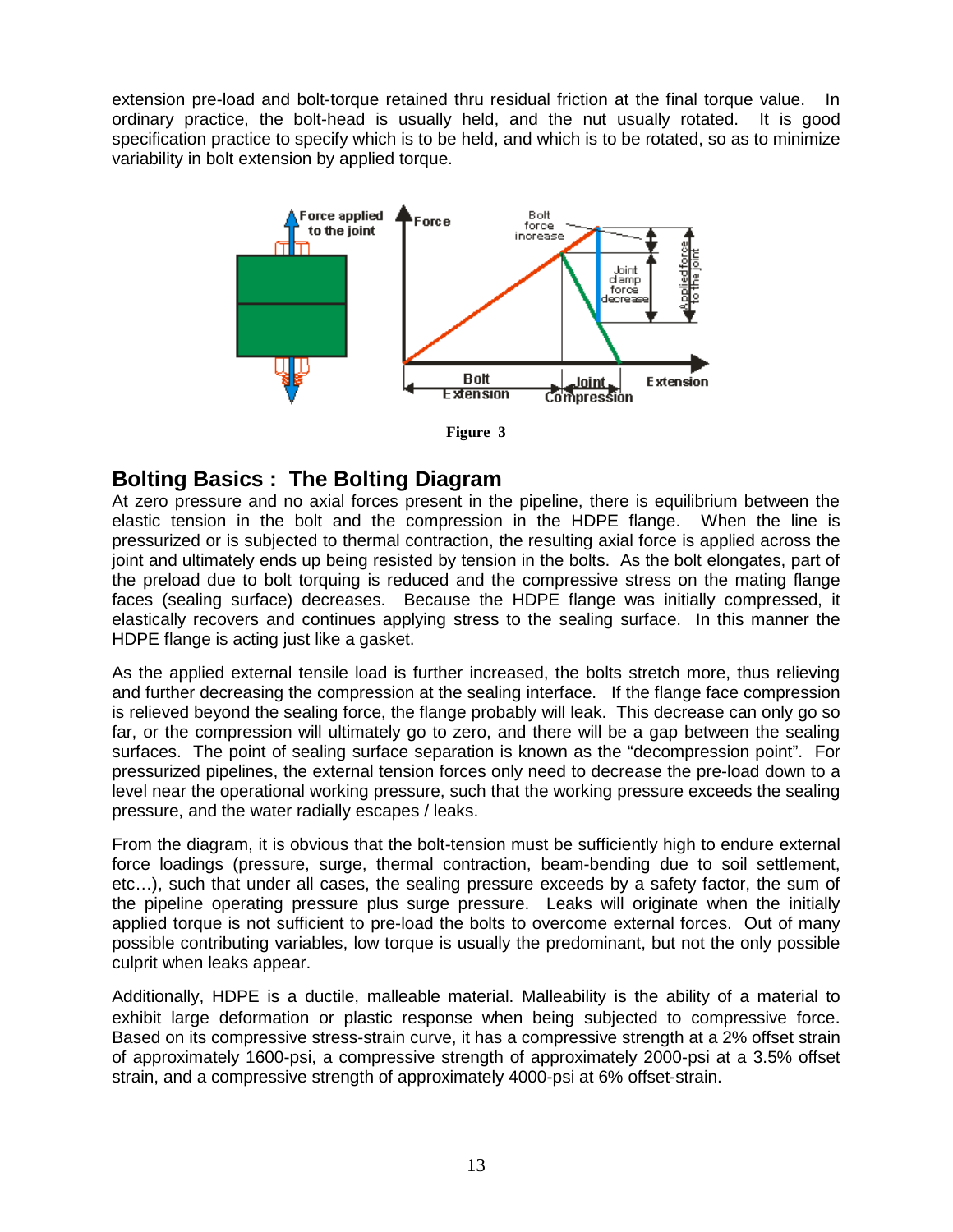Hence, based on the sealing surface area and seal pressure, the "reverse computed" maximum bolt-load should impose less than 6% flange face compressive strain to maintain long-term, elastic, recoverable compression of the HDPE flange faces.



**Figure 4 Cast Stainless Steel, Lap-Joint Flange, 6-inch IPS**

The metal, Lap-Joint Flange (LJF) is an elastic, resilient, flexible "plate-spring" engineered to work with HDPE flange adapters. When the bolts are torqued, the LJF flexes and applies a uniform compression to the flange adapters. Generally it is desirable to torque the bolts so that the average HDPE flange-adapter face thickness compression is in the 2% to 5% range. At this low level of strain, the HDPE flange face is elastically and recoverably compressed, such that when subjected to thermal pipe contraction, or vibration, or bolt stretch, the HDPE flange face recovers slightly so as to maintain the required minimum level of (pre-load) interfacial sealing pressure.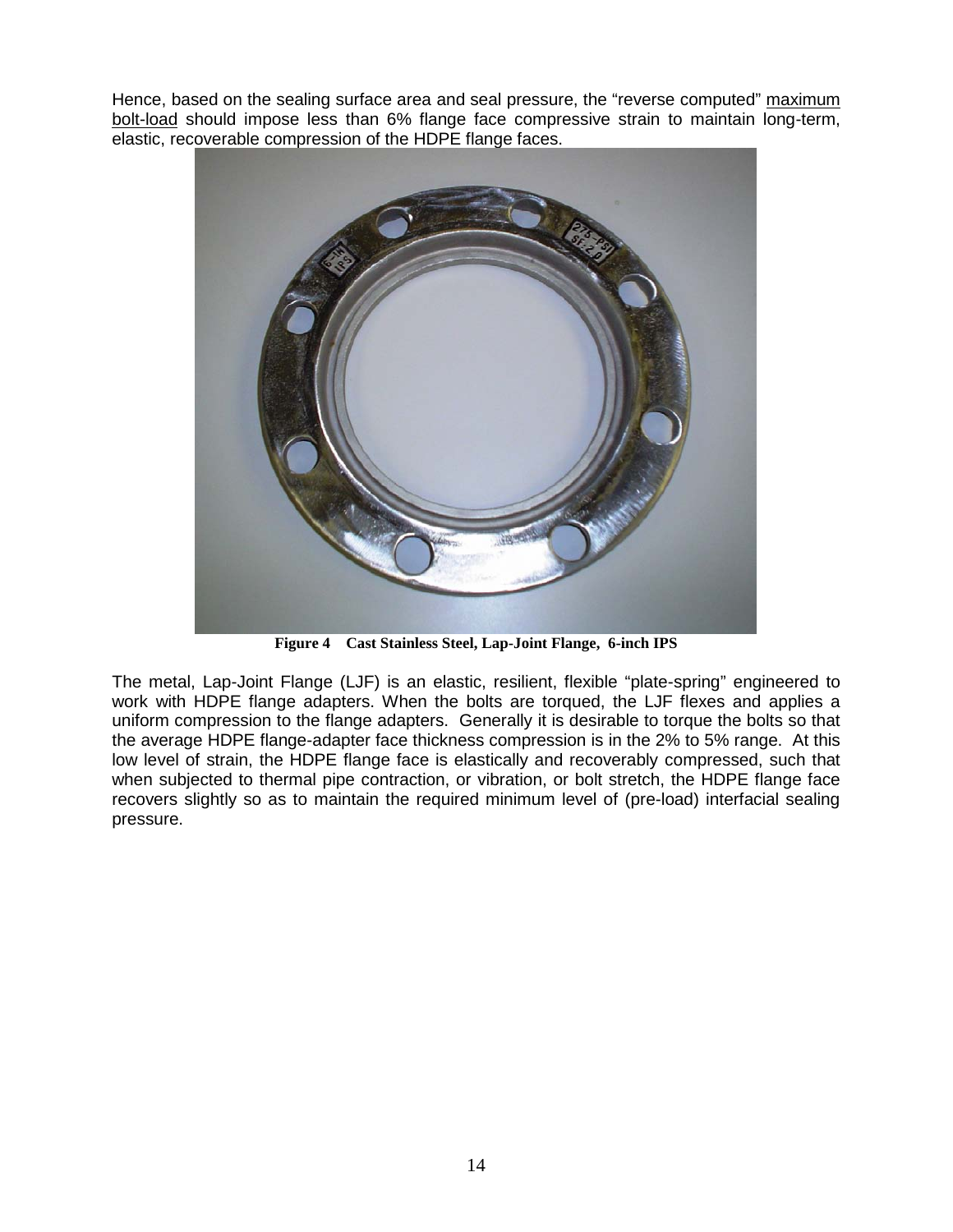

**Figure 5: Residual Seating Stress versus Time, at 73° F**

As shown in the Figure-5 (above), HDPE exhibits a low level of stress relaxation over a long time (creep) at 73ºF , such that the residual compressive stress diminishes to an asymptotic value of approximately 35% of the initial interfacial stress. For example, at 1800-psi HDPE initial compressive seating-stress at 73ºF, the initial bolt-torque will provide a long-term residual compressive interfacial sealing pressure of approximately 630-psi. This provides a residual sealing pressure sufficient to seal against 200-psi working pressure plus a 100% surge overpressure. In the past, metal Lap-Joint Flanges have been initially torqued, followed by a 24 hour waiting period, followed by a re-torquing to the same initial value to compensate for slight compressive creep. For this assembly technique, the total compressive HDPE flange-face strain is the sum of the first compression strain plus the second compression strain. This is labor expensive and time consuming. By properly torquing to a higher initial value that immediately produces the same or greater total compressive flange-face strain, the time delay is eliminated, and the same or greater residual sealing stress is provided.

The residual sealing stress can be converted into bolt-torque for all flange sizes through simple mathematical formulae, as will be discussed.

• Flanged Ductile Iron Fittings (ASME B16.42; AWWA C110 & C153) are joined to HDPE pipe (AWWA C906) by means of the HDPE flange-adapter using the metal LJF. The HDPE flange-adapter provides the sealing surface. The metal LJF evenly distributes the compressive load from the bolts through the HDPE flange-face onto the sealing surface. The Ductile Iron Flange Fittings have the same ASME B16.5 Class-150 bolt-hole circle and number of bolts, as the HDPE metal LJF. The bolts should be alternately and evenly torqued, in four incremental stages, to impose about 2% to 5% compression of the HDPE flange face thickness. (Refer to Check- Sheet, Bolt Sequence: pgs. 9, 10, 11, 12)

For traditional metal-to-metal, highly rigid, standard steel, or ductile-iron flanges, elastic gaskets are required to seal the small metal strain generated by thermal expansion and contraction. The elastic gaskets preserve the rigid metal flange sealing stress by allowing them to thermally "move".

High Density Polyethylene is a compressively elastic material at small strains of less than 8%. It elastically displaces; It does not volumetrically compress. The hardness of HDPE is about 65 Shore D, slightly harder than some rubber, or Teflon gaskets. The thick face of the HDPE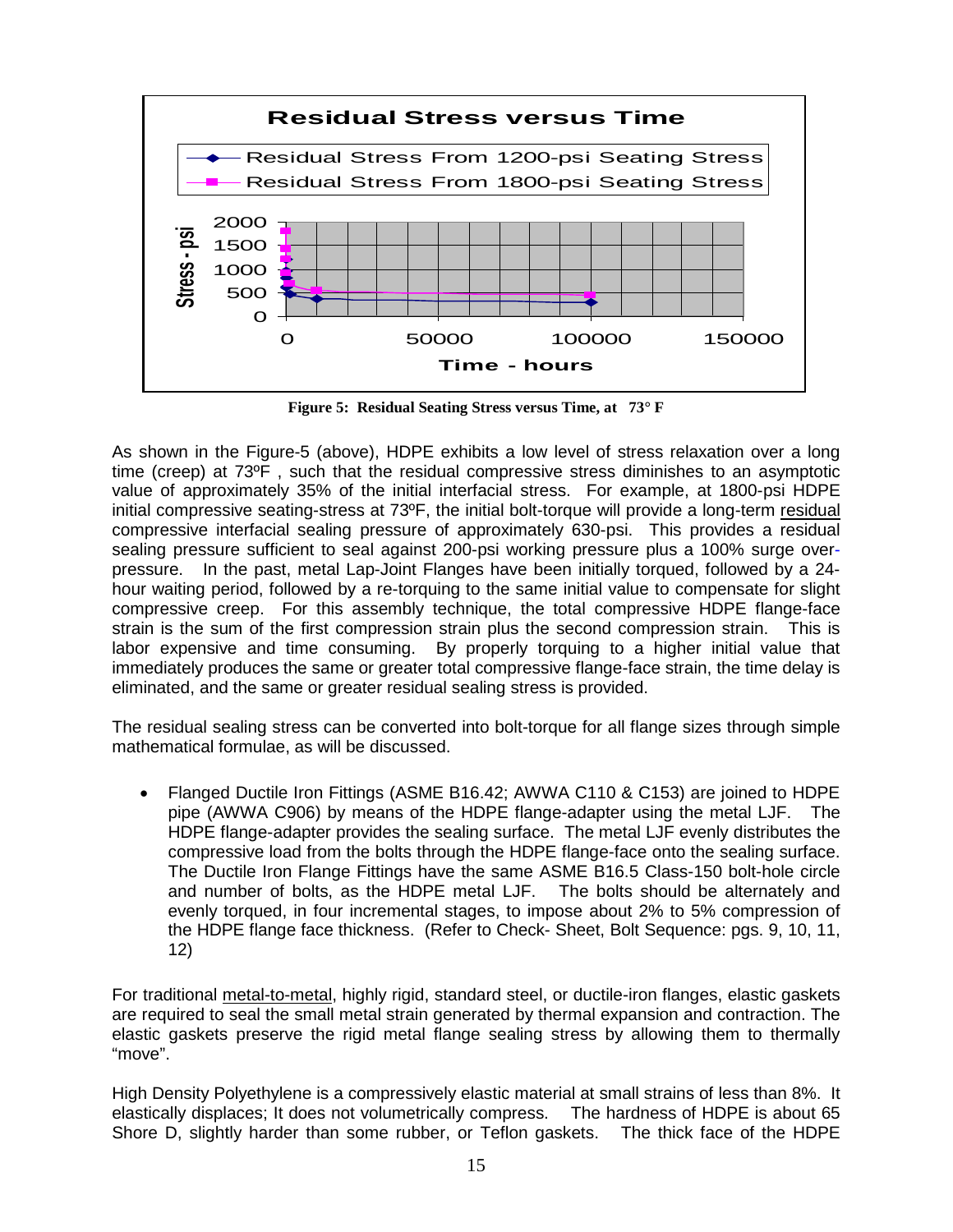flange adapter enables the user to compress the flange face, through bolt torque, such that the flange face is elastically compressed. For example, a 5% squeeze on a 1" thick flange face is about 0.050". For a 3.5" thick flange-face, the elastic compression strain is 0.175-inches. This strain is the approximate thickness of a traditional elastic, resilient, reinforced rubber gasket. As the HDPE thermally strains, the flange face compression compensates for the thermal strain and maintains an elastic sealing stress greater than the operating pressure. Hence undamaged HDPE flanges remain sealed without gaskets. The HDPE flange face is a compliant sealing material at less than 8% compressive strain.

NOTE: Some users specify sealing gaskets, based on their experience with metal flanges, but gaskets are not necessarily required for HDPE flanges at temperatures less than 140º F when the LJF is properly aligned, torqued, and the flange-adapter face is un-damaged. However, when the pipeline designer actually specifies gaskets, full-face gaskets are recommended, not the smaller ring-gaskets, as the full-face gasket bolt-holes provide for proper centering and alignment during flange-joint assembly. Gasket diameters should match the HDPE flange face OD & ID.

The contractor should comply with the torque recommendations of the specifying engineer. Alternately, the compression can be calculated by measuring the flange face thickness, torquing the bolts evenly, and re-measuring the flange face thickness, and then computing the % compression by dividing the original flange face width by the squeezed flange face width, subtracting 1.0, then multiplying by 100 to give the % compression.Once this is done, identical flange sets can be torqued to the same value which gave the original percentage compression to seal effectively.

Because the HDPE pipe has a thicker wall and smaller ID than the Ductile Iron or Steel flanged fittings (larger ID), the metal to plastic flange face contact area is less than that of two HDPE flange-adapters being bolted face-to-face. Detailed dimensional flange data can be obtained from the HDPE flange adapter and metal flange manufacturers. To achieve the required seating stress over a smaller contact area, a measurably lower total bolt load is specified. This calculates as an obviously lower torque, proportional to the reduced sealing contact area. This compensation will still impose the HDPE flange adapter to metal flange compressive strain in the nominal 2-5% range. For this and other reasons, the bolt torque must be calculated for each installation and for each flange pair with differing sealing surface area. Refer to the torque examples presented in Tables #2 and #3, on pages 10 and 11.

## **COMPUTATIONAL MODEL for BOLT LOAD and BOLT TORQUE:**

The Total Bolt Load is governed by the larger of either the sum total of external loads **(Eq #1)**, or the gasket seating load.

**FTotal > { FPress + FSurge + FTherm.Contr. + FPipe-Bend + FFlng-Alignment + F% Variance }**

#### **Equation # 1**

Looking at the first two components of Equation #1, the hydraulic thrust force working to separate the flanges is equal to the working pressure rating (WPR) plus expected or allowable surge pressure, multiplied by the pipe's ID bore area. Assuming a WPR of 1.0 and an allowable surge of 1.0 x WPR, the sum is 2.0 x WPR. This is the Minimum Required Tightness (MRT). The MRT is multiplied by a Design Factor  $(DF)$  of about 1.75 to assure long term sealing and cover the last three variables noted in Equation #1 (thermal contraction should be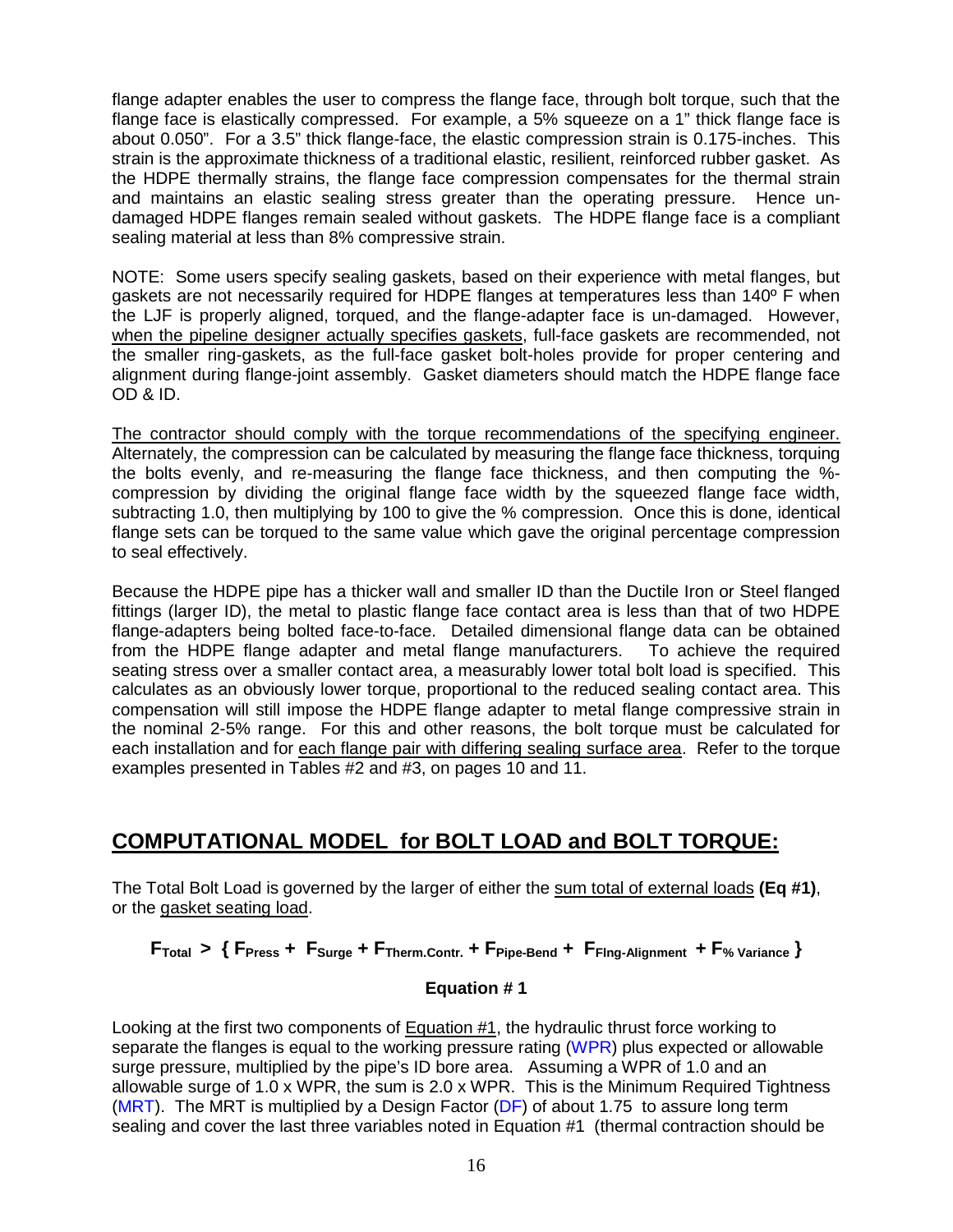covered separately). The design-factor also covers variability in applied torque, elastic interaction between adjacent bolts (bolt-cross-talk), flatness of flange faces and LJF's, flange angular alignment, variability in the tightness factor, etc... The DF "tightness factor" is a measure of the inter-active scatter in the clamp force between bolts as a result of torque method used, calculated as the ratio of the max-tension to min-tension. This design factor (DF) for compression of the deformable HDPE is equivalent to the gasket "**m**" factor ( the maintenance or multiplier factor). This larger value is defined as the Assembly Required Tightness (ART).

#### **ART = 2.0 WPR x 1.75 DF = 3.5 WPR Eq # 2**

To compensate for long-term stress relaxation, that force is then divided by approximately 0.35 (relaxation to 35% of the initial stress) in the HDPE polymer flange. (3.50 WPR / 0.35 ~~> 10 WPR) This provides the much higher initial bolting/ sealing force, which will diminish over time, down to the required residual long term force of: 3.5 WPR.

Thus, for polyethylene flanges, to seal against fluid pressure, the short-term, immediate ( prior to stress relaxation), initial Minimum Operating Bolt Load is determined by :

#### **MOBL = 10 x WPR x (Area of HDPE Pipe ID) Eq.# 3**

Alternately, the Minimum Seating Force (MSF) can be computed using the Design Seating Stress (DSS) gasket factor "**y**", which is the compressive stress required to "seat" and deform the gasket material into the imperfections and irregularities of the mating flange joint surface, to establish a no-leak-path seal. Even if the bolt load is sufficient to provide hydraulic sealing, the fluid can still drip-leak if the HDPE flange face is not seated to conform into all seal-surface imperfections.

The HDPE Design Seating Stress, at 2% to 5% strain, at less than 100ºF, is in the range of 1200-psi to 1800-psi. The flange-face Minimum Seating Force (MSF) is calculated as the product of the initial design seating stress times the contact surface area. ( NOTE: When seating against a ductile-iron or steel flange, the contact area is less than when bolting HDPE flanges to HDPE flanges. This reduced flange face contact area dramatically lowers the required torque.

#### **MSF = 1800-psi x Area of Interfacial Contact Eq # 4**

Note: Usually, for HDPE flanges, the Minimum Seating Force, MSF, slightly dominates over the Minimum Operating Bolt Load (hydro-dynamic pressure separation force), but both must be checked.

The required tensile Force per bolt, "F<sub>b</sub>", is calculated by dividing **THE LARGER** of the Minimum Seating Force (MSF) , or, the Minimum Operating Bolt Load (MOBL), by the number of bolts, "n".

 $F_b$  = MSF/n --or--  $F_b$  = MOBL/n Eq #5

The applied Torque-per-bolt is calculated from the required Force-per-bolt,  $F_b$ :

 $T_b = (K d F_b) / 12$  Eq # 6

Where :  $T_b$  = Torque per bolt, in foot-pounds.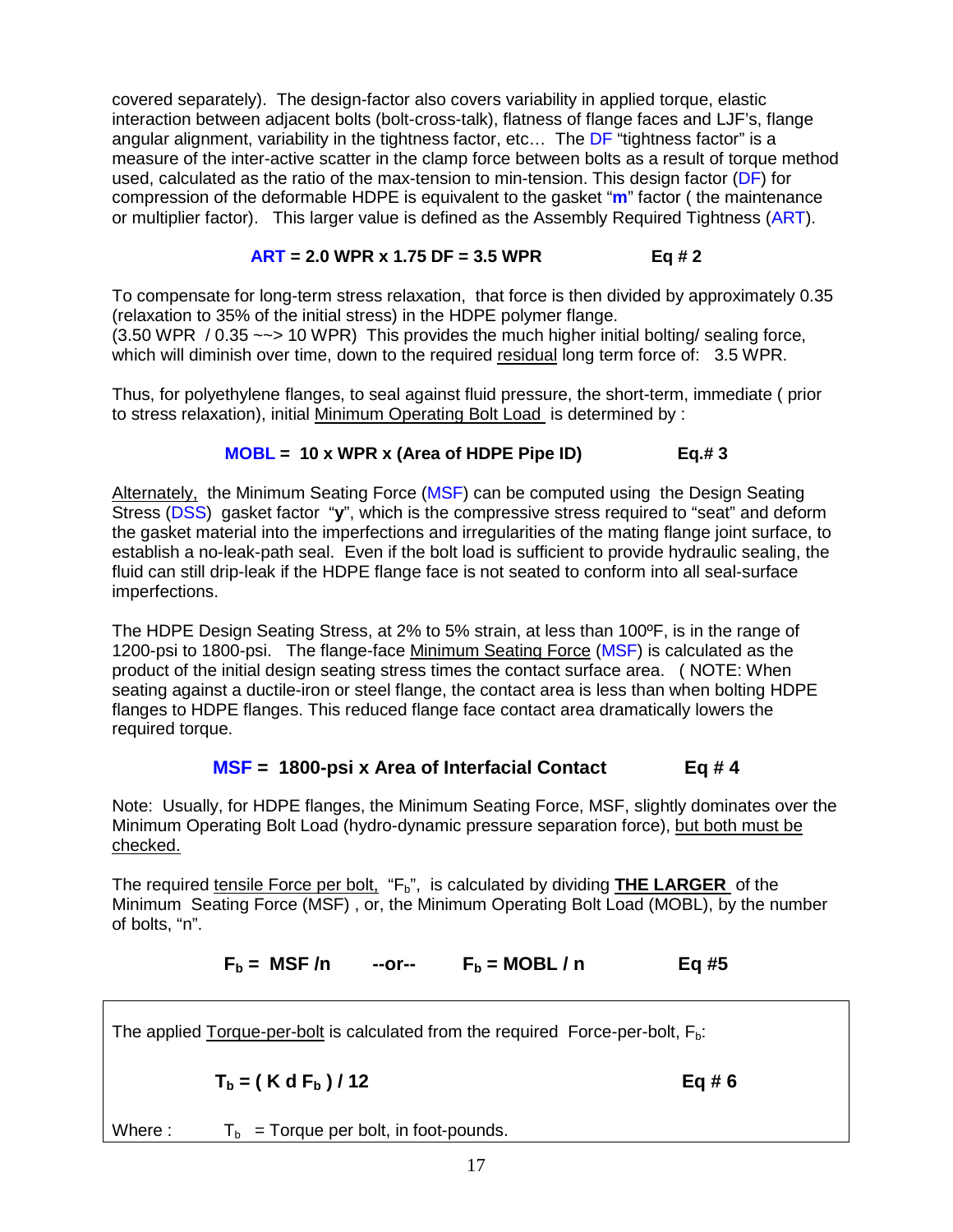| $F_b$ = desired tensile clamp Force-per-bolt, in pounds.         |  |
|------------------------------------------------------------------|--|
| $d =$ nominal diameter of the bolt (major diameter, OD), inches. |  |
| $K = N$ ut Factor: for friction, material, lube, coatings, etc.  |  |
|                                                                  |  |

This mathematical relationship is based on the provision that clean, heavy-nuts on clean SAE J429 Grade 2, or Grade 5, bolts (with rolled threads) are used. The following nut-factor **K** values apply:

| $K = 0.20$         |
|--------------------|
| $K = 0.30$         |
| $K = 0.30$         |
| $K = 0.25$         |
| $K = 0.20$         |
| $K = 0.15$ to 0.18 |
| $K = 0.13$         |
| $K = 0.09$         |
|                    |

**Note : Thirty additional K nut-factors and ranges of K values can be found in Reference #1, pages 231 and 232.**

#### **TABLE 4 : Illustration of the Relationship between:**

**Bolt Diameter :vs: Approx. Torque :vs: Approx. Load :vs: Tensile Stress**

**This table is meant to illustrate the relationship between bolt diameter, torque, load and bolt-stress. These are not maximum torques nor maximum bolt tensile stresses. In some applications, bolts may be torqued to 80% of their yield strengths, far above values shown here.**

| <b>Nominal</b><br><b>Bolt</b><br><b>Diameter</b> | <b>Threads</b><br>Per<br><u>Inch</u> | Root-Area<br>of Thread<br><u>sq.-in.</u> | <b>Initial</b><br><b>Torque</b><br>Foot-<br><b>Pounds</b> | Approximate<br><b>Tension</b><br><b>Load in Pounds</b><br>per Bolt. | Approx.<br><b>Bolt</b><br>Stress - psi |
|--------------------------------------------------|--------------------------------------|------------------------------------------|-----------------------------------------------------------|---------------------------------------------------------------------|----------------------------------------|
| $5/8$ "                                          | 11                                   | 0.202                                    | 40                                                        | 4,000<br>lbs.                                                       | 19,800-psi                             |
| $\frac{3}{4}$ "                                  | 10                                   | 0.302                                    | 100                                                       | 9,200<br>lbs.                                                       | 30,500-psi                             |
| 7/8"                                             | 9                                    | 0.419                                    | 140                                                       | 11,000 lbs                                                          | 26,250-psi                             |
| 1"                                               | 8                                    | 0.551                                    | 240                                                       | 16,200 lbs                                                          | 29,400-psi                             |
| $1 - 1/8"$                                       | 8                                    | 0.728                                    | 260                                                       | 16,000 lbs                                                          | 22,000-psi                             |
| $1 - 1/4"$                                       | 8                                    | 0.929                                    | 380                                                       | 21,200 lbs                                                          | 22,800-psi                             |
| $1 - 1/2"$                                       | 8                                    | 1.405                                    | 600                                                       | 31,600 lbs                                                          | 22,500-psi                             |
| $1 - 3/4"$                                       | 8                                    | 1.980                                    | 700                                                       | 27,700 lbs                                                          | 14,000-psi                             |
| $1 - 7/8"$                                       | 8                                    | 2.304                                    | 800                                                       | 27,650 lbs                                                          | 12,000-psi                             |
| 2"                                               | 8                                    | 2.652                                    | 900                                                       | 32,500 lbs.                                                         | 12,200-psi                             |

**Note : The bolts are elastically stressed at a fraction of their yield stress.**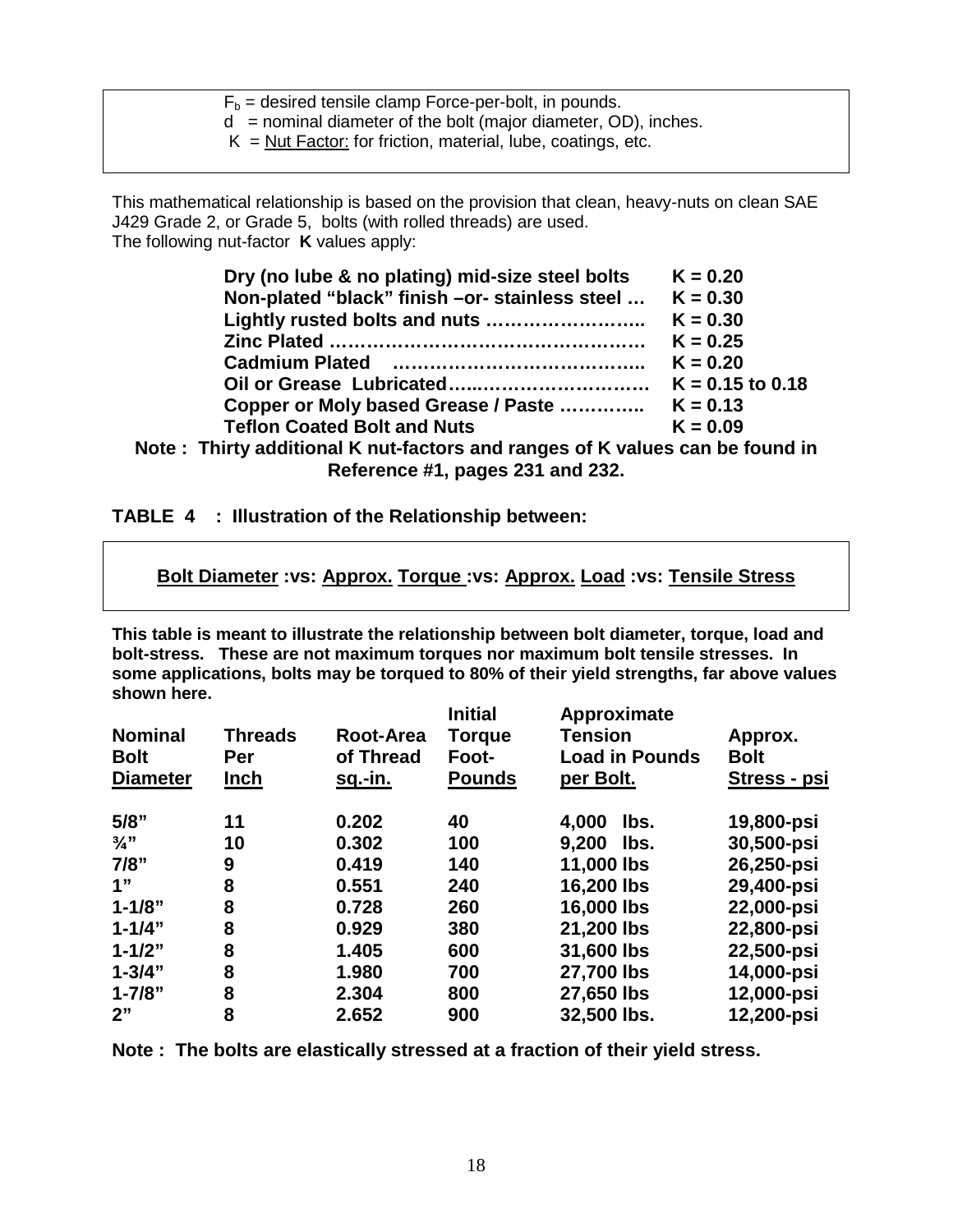## **GENERAL CONSIDERATIONS:**

#### **THE POLYETHYLENE FLANGE ADAPTER:**

The HDPE flange adapter is typically made using PE3408 or PE4710 pipe grade polyethylene resin with an ASTM D3350 material property cell-classification of 345464C, or better. The flange adapter has a nominal flange face OD (hub OD) equal to the diameter of the standard raised-face Class 150 dimension for raised-face steel flanges (ASME B16.5 & B16.47). The flange face thickness typically is at least 1.25 times the nominal pipe wall thickness, and usually not thicker than 1.5 times the pipe wall thickness. The radius from the flange's back-face to pipe OD is usually a minimum of 3/8" for 2" to 12" IPS; and ½" or larger for 14" to 54" IPS sizes. The fusion-end wall-thickness is nominally 10% thicker than the pipe-wall to which it will be fused, to compensate partially for pipe toe-in (in addition to "facing back" most of the pipe toein); and to provide the potential for 100% pipe-wall fusion-contact. The HDPE flange adapter is normally rated at the same working pressure rating (WPR) as the nominal wall thickness pipe to which it will be fused. The neck of the flange adapter is sufficiently long so as to fit in a fusion machine and provide for fusion joining twice. Stub-end flanges may require a "holder" for use in the fusion machine. This technical note applies equally to serrated face and flat face HDPE flange adapters, when the minimum seating stress is met or exceeded, and when used with or without gaskets. Testing of the self-gasketing properties of HDPE was done at temperatures less than 100ºF. Flange adapter manufacturers have internal standards regarding flange face flatness, parallelism between the seal face and the LJF back-face, seal face angular alignment to the theoretical bore centerline, etc. If questions arise regarding such technical issues, then the flange adapter manufacturer should be consulted.

## **THE METAL LAP-JOINT FLANGE:**

Lap-Joint Flanges can be cut from carbon steel plate, radiused, and drilled to the required bolthole pattern. The metallic, contoured cross-section LJF is cast from ductile-iron or stainless steel. The cast Ductile-Iron is normally ASTM A536 Grade 65-45-12. The cast Stainless Steel is normally ASTM 351 Grade CF8M (#316 stainless). The LJF OD, bolt-hole diameter, and boltcircle dimensions conform to the ANSI /ASME B16.5 Class 150 dimensional patterns and specifications for diameters 3/4" thru 24" nominal pipe sizes (IPS & DIPS), ASME / ANSI B16.47 Ser. A - CL 150 for diameters 26" to 54", and, B16.1- CL 125; AWWA C207 - CL 150 / B, D & E flanges. The surface finish may be Plain, Painted, Hot-Dipped Galvanized, Aqua-Armor™ coated, or otherwise corrosion protected. The LJF thickness should be sufficient in stiffness to provide the high initial seating stress, and flexible enough to deform to provide a long-term working pressure rating in excess of the operating plus surge pressures of the HDPE pipe system, with a reserve safety factor. The LJF ID must have a chamfer or radius that The LJF ID must have a chamfer or radius that approximately matches the crotch radius of the HDPE flange adapter. (Note: Aqua-Armor is a registered trademark of S& B Technical, Inc. Fort Worth, Texas)

#### **THE HEAVY HEX NUTS:**

Nut strength is designated by proof strength or proof stress. Nuts should be selected such that the proof stress is equal to or greater than the tensile strength of the mating bolt or stud. When properly selected for compatibility, bolts and studs usually yield well before the nuts deform. Typically the carbon steel nuts are at least 100-ksi min-proof stress heavy-hex-nuts (not finish nuts) per ASTM A563 Grade A (standard specification for carbon and alloy steel nuts). The nuts are designed to be slightly softer than their matched grade of bolt. At full torque, the first few threads of the nut take most of the load, and thus yield into the mating bolt threads. After one or more uses, the nut thread will not match the bolt thread due to distortional flow of the nut metal, such that the nuts should be replaced when re-connecting a critical connection.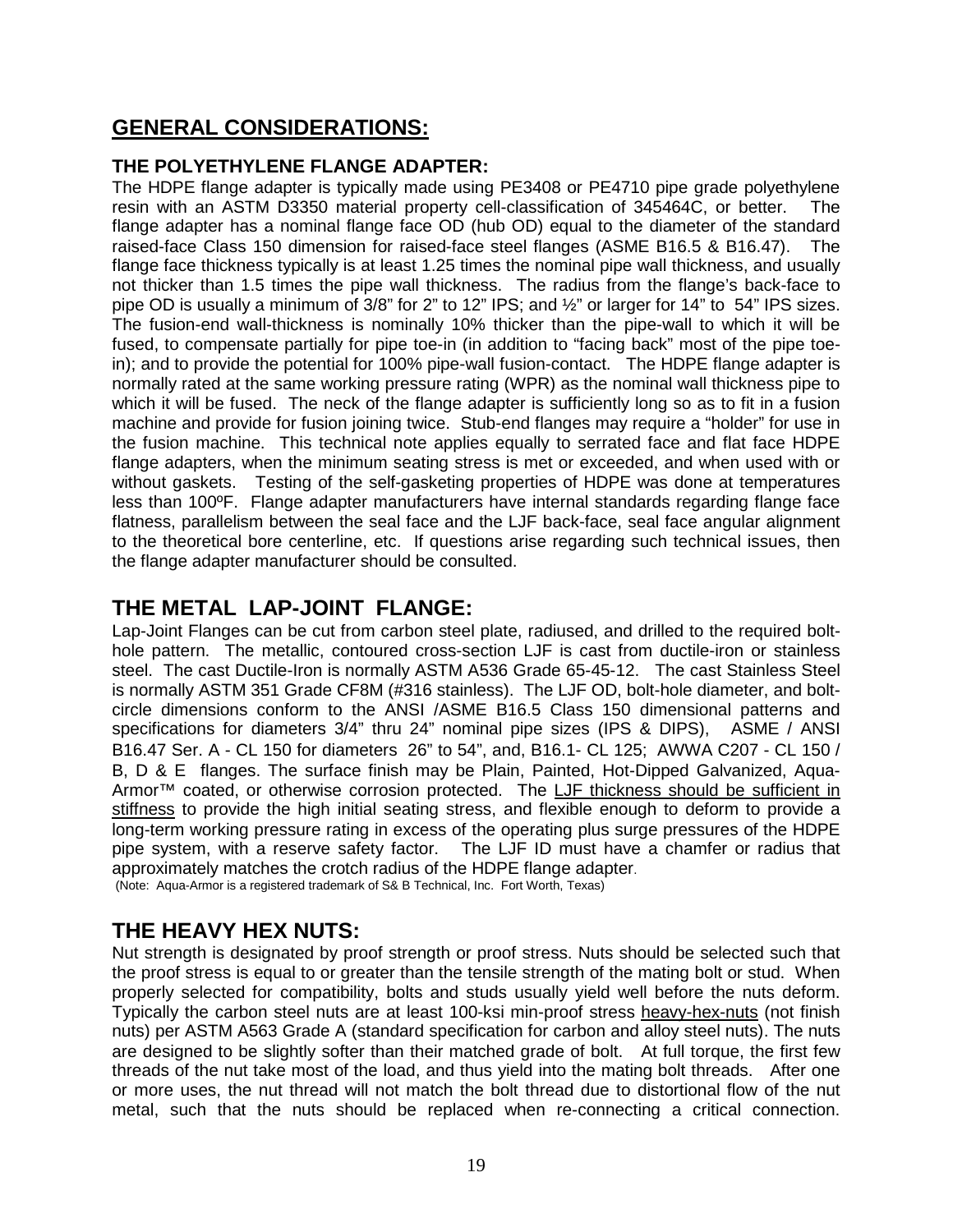Corrosion proof nuts are available with coatings. Flange assembly corrosion proofing (nuts & bolts) may also be applied after assembly.

Grade Identification Markings : **[http://www.americanfastener.com/technical/grade\\_markings\\_steel.asp](http://www.americanfastener.com/technical/grade_markings_steel.asp) <http://www.labsafety.com/refinfo/ezfacts/ezf269.htm>**

#### **Figure 6**



#### Nut Identification and Grade Markings

## **THE HEAVY HEX-HEAD BOLTS and ALL-THREAD ROD:**

Typically the carbon steel Heavy Hex Head Bolts or all-thread rod should possess at least a 55 ksi min yield strength. The Heavy Hex Head Bolts may be SAE Standard J429 Grade 2 or Grade 5 ; The Heavy Hex Head bolts may be ASTM A325 Type 1 (or 2,3), ASTM A449, or stronger. The All-Threaded Rod may be ASTM F1554 Grade 55, ASTM A36, or stronger. Heavy Hex-Head Bolt dimensions are normally in compliance with ASME B18.2.1. Heavy hex nuts are used for bridge across the 1/8" clearance between the bolt and flange hole. The heavy hex head maximizes the bearing-load surface area under the head so as act like a "washer"; and matches the same wrench size for the heavy hex nuts. Corrosion proof materials and coatings are available.

It is recommended that the all-thread rod be cut at least one to two "rod diameters" longer than the minimum overall length, so that the all-thread stud length is sufficiently long to provide ease in assembly, and protrude at least one full thread beyond the face of the two nuts on each side of the flange assembly when made-up at final torque. Studs are normally of equal length on a single flange. Refer to ASTM [F704: Standard Practice for Selecting Bolting Lengths for](javascript:onClick=GoHighlight()  [Piping System Flanged Joints.](javascript:onClick=GoHighlight()

Note: For pressurized connections, one cannot simply substitute any all-thread rod for a headed bolt without a significant loss in stud-strength, unless the grade of all-thread rod specified meets the minimum 55-ksi yield strength.

Bolt Identification Markings: [http://www.americanfastener.com/technical/grade\\_markings\\_steel.asp](http://www.americanfastener.com/technical/grade_markings_steel.asp) [http://www.akrongear.com/bolt\\_head\\_identification.htm](http://www.akrongear.com/bolt_head_identification.htm)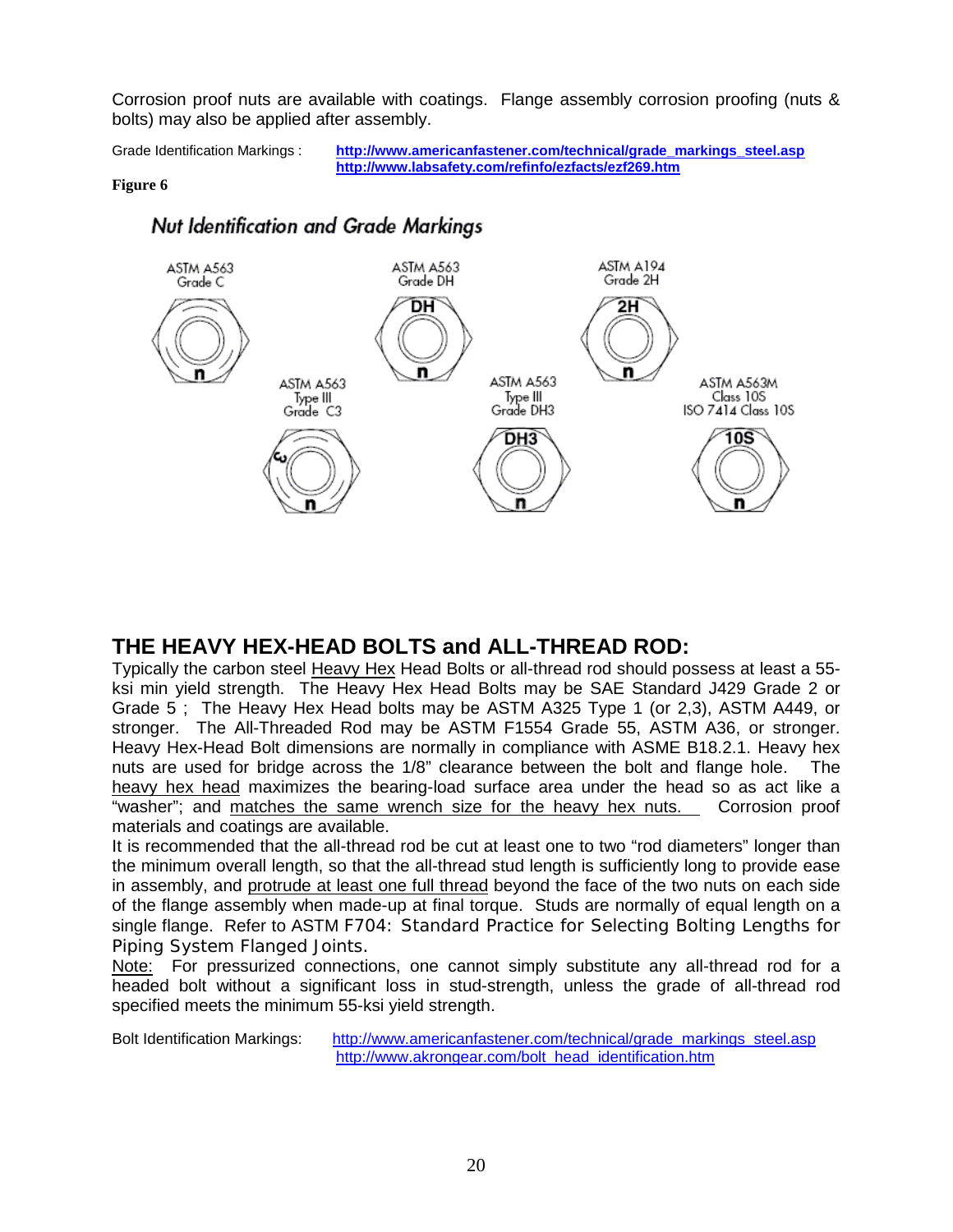#### **WASHERS:**

The Lap-Joint Flange's bolt-hole has an ID about the same diameter as that of the standard washer, thus precluding the absolute need for washers. Washers are typically used with 100 psi WPR, or higher WPR LJF's when the LJF's are powder-coated or galvanized, as washers prevent galling of the LJF top-plate by the nut rotation. The contact face of the nut should be lightly greased, just like the threaded bolt or stud. Heavy-Hex nuts have an enlarged contact surface approximating the diameter of washers.

**Note :** The common flat washer is made of soft metal. When used with a high strength bolt, it will be virtually impossible to achieve, and then maintain, the desired pre-load in the flanged connection due to cold-flow of the soft metallic washers. Only **SAE**, through-hardened (not case-hardened) heat-treated washers are normally considered. SAE washers give the smallest ID and acceptable OD.

If the application is critical, if there is frequent thermal cycling, or if the flange cannot be accessed again for re-torque if required, then conical (Bellville) washers may be considered as a helpful aid to torque retention. They act as a very stiff spring to lessen the effects of potential torque loss.

## **LUBRICANT:**

PPI members recommend applying a thin layer of light grease or oil on the threads of the bolts and nuts, the nut face, and around the bolt-hole, as well as using the correct nut-factor  $(k)$ inserted into the torque calculation (Equation #6).

( Refer also to the example torque calculation beginning on Page 11).

Silver / copper / moly / metal-paste-lubricants are not as strongly recommended, as they lower the friction required to engage the nut, and may even enable reverse nut rotation (selfloosening) when subject to pipeline flow-stream vibration.

## **TORQUE WRENCH:**

The Torque Wrench calibration should be recent (within in the last 4 months). The working capacity of the torque wrench is normally broad enough such that the required torque is in the middle 60% of its torque range. Beam type torque wrenches or adjustable torque wrenches are acceptable. The adjustable torque wrench is set to the specific torque value. When the torque value is reached or exceeded, the adjustable torque wrench releases and further handle rotation does not add torque to the bolt. Precision wrenches are required to do a proper job of uniform torque control during flange bolt-up.

Note: The least accurate torque control method is a hammer-wrench. The next is the airwrench, then the torque-wrench with extension. The proper size torque-wrench is the most widely accepted. Better yet is hydraulic-wrench torque control. And the best yet are the micrometer or ultrasonic bolt-stretch measurement, or hydraulic bolt-extensioner.

## **THE GASKET:**

**IF** gaskets are to be used, the gasket material should be chemically and thermally compatible with the internal fluid and the external environment. It should be of the appropriate thickness, hardness, style, and should be recommended by the gasket material manufacturer for use with polyethylene pipe flanges. Upon seating, a gasket must be capable of overcoming minor alignment and flange imperfections such as:

*non-parallel flanges distortion troughs / grooves surface waviness surface scorings*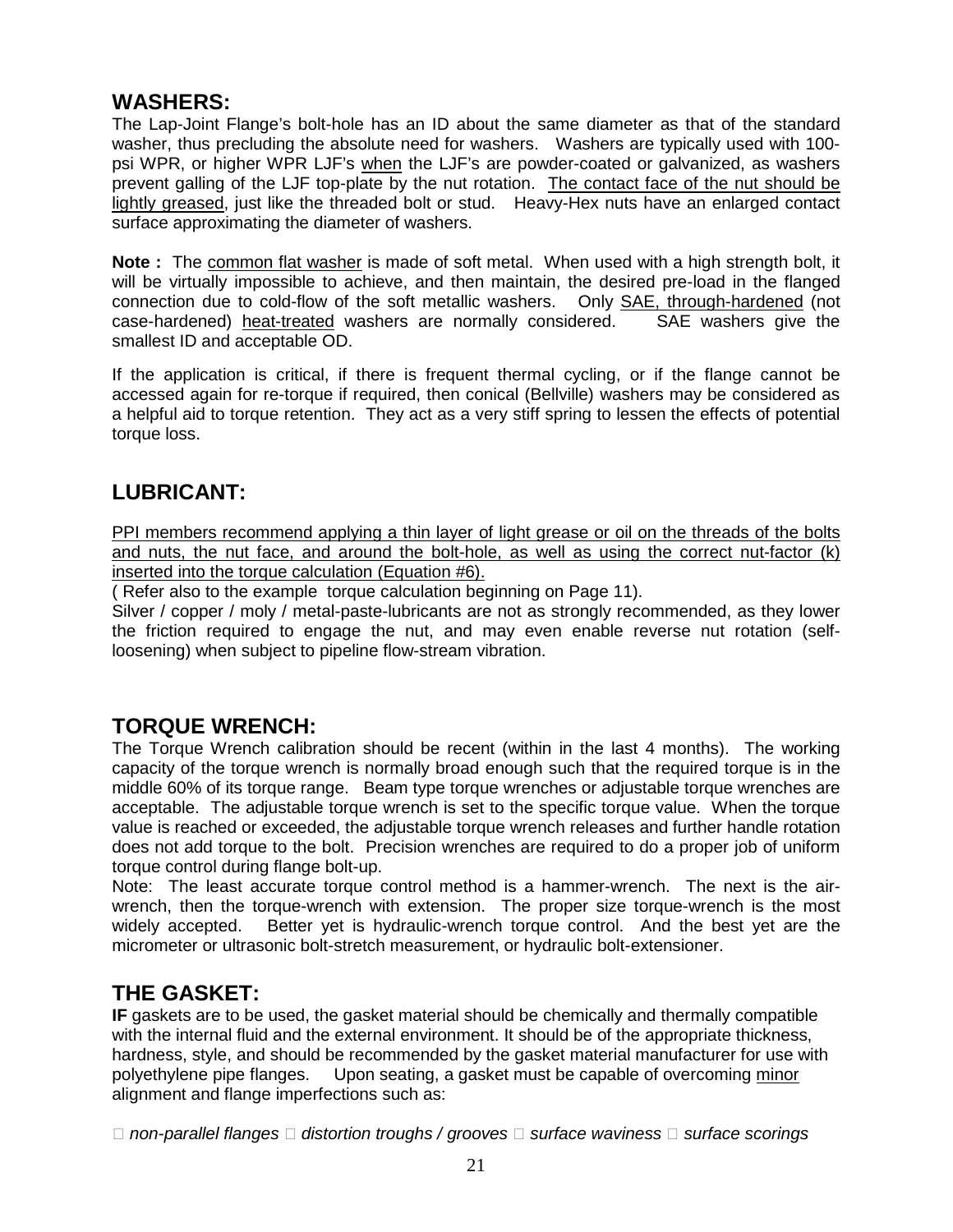( When these imperfections are minor or limited, self-gasketing HDPE flanges are fully capable of sealing into and across such imperfections. Gaskets are not usually required for properly torqued self-gasketing HDPE flange assemblies, where the face of the mating flange and/ or HDPE flange adapter is un-damaged by partial width gouging across the width of the flange face. )

When gaskets harder than HDPE are used, the hard gasket seating stress may be in excess of the HDPE seating stress. When higher seating stress gaskets are used with mating metal flanges, the HDPE may seat on its side of the gasket but may not be able to seat the harder gasket into the metal on the other metal flange face. Hence, there is a limit on the gasket seating stress when other material gaskets are used.

(**Note**: IF the engineer-of-record specifies a sheet rubber gasket, it usually will be in the 60 to 75 Durometer - Shore A hardness, internally fabric-or-fiber reinforced to avoid radial extrusion from the flow-stream internal hydraulic pressure, and may be 1/8" or 3/16" thickness per the judgment of the specifying engineer. Obviously, the gasket material should be compatible with the flow-stream liquid across the expected temperature range and service life. The most widely accepted gasket design is the full-face gasket with bolt-holes, so as to hang, center, and avoid wrinkling of the gasket during installation. No lubricants , "dopes", nor sealants should be applied to the flange faces, nor gasket. If gaskets are to be used, the gasket designer should provide the specifying engineer the following information and explain how it was used in gasket selection: Material ; Thickness ; Hardness, Density ; Internal Reinforcement Type; P x T Factor : test data at 1/6" thicknes ( which reduces 25% to 30% for 1/8" thickness and reduces 40% or more for 3/16" thickness; ASTM F36 Compressibility; ASTM F36 Recovery; ASTM F38 Creep Relaxation : (graph or plot of compression–set versus time and sealing stress @ temp.); ASTM F152 Tensile Strength; Gasket Factors : "m", "y", and , if available : Gb, a, Gs ; and the ASTM F 104 Line Callout, or, ASTM D 2000 Line Callout )

#### **Refer to: APPENDIX "C".**

#### **CORROSION CONTROL:**

The HDPE flange adapters are corrosion resistant. The Stainless Steel LJF's are corrosion resistant. The Ductile-Iron LJF's are corrosion resistant by virtue of its oxidation layer forming over time. However, DI LJF's are not corrosion-proof, and may be painted, zinc dipped, FBE coated, Aqua-Armored™, or otherwise coated to enhance longevity. Corrosion resistant steel bolts / nuts can be specified, and, coated bolts / nuts may be used. Additional options may be cathodic protection, sacrificial anodes, mastics, tape wraps, shrink-sleeves, or encapsulation type devices and products. Refer to Appendix E

## **THE BOLTED CONNECTION:**

If an HDPE Lap-Joint Flange Assembly leaks, there is a natural tendency to "blame the gasket" or "blame the flange". Leaks are much more complicated than that. There are two flangeadapter faces, two LJF's, perhaps a gasket, gasket centering, the bolt-size and grade, the nut grade, the flange-adapter face flatness and alignment, the interaction of the gasket and flangeadapter faces, proper bolt torque sequence, even and proper bolt loading, HDPE stress relaxation, flange-adapter face integrity (marred or dented), bolt self-loosening, low bolt-torque, and many other variables. The project engineer's written bolting specification should integrate all of these issues for clarity, proper installation, and long-term performance.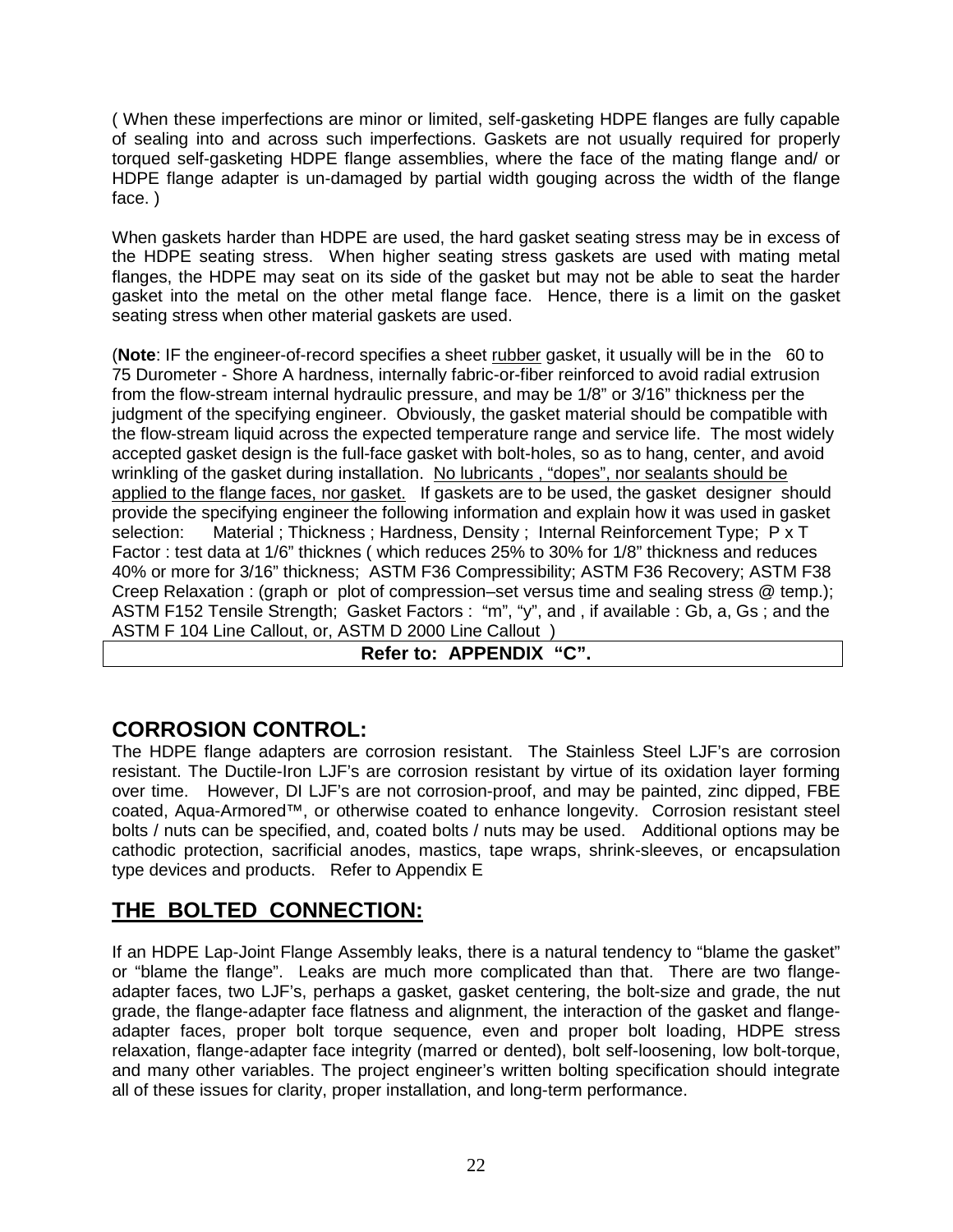The **written bolting specification** should be supplied to the experienced pipeline contractor to assemble each different type of flange pair (ie: HDPE to HDPE; HDPE to Raised Face Weld-Neck Steel flange; HDPE to Ductile-Iron flat face valve, HDPE butterfly-valve-flange-adapter to metal butterfly valve: each with different contact areas and, thus, different torque requirements.)

#### **Flange Face Inspection and Integrity:**

The HDPE and Metal flange faces should be inspected to insure they are free from radial gouges across no more than  $1/3<sup>rd</sup>$  of the face width. Some surface marring or denting is acceptable. The metal flange sealing faces should be free from rust, weld spatter, dirt, debris, etc. HDPE flange-adapter faces exhibiting surface marring or dents should limit such defects to less than 1/16" deep. (Sometimes, minor HDPE surface marring on flat-face flange adapters (not serrated faces) can be "flattened" by lightly striking the damaged area with a flat-faced 5-lb sledge-hammer to "work" the defect "flat".) The mating metal flange faces should be cleaned so as to remove preservatives, rust, corrosion, or old gasket material.

## **Alignment of the Flange Faces:**

Align flange faces prior to bolting so that any gap is minimal. The mating flange faces should be aligned square and true.

As a general rule, the axial centerline off-set misalignment should not exceed 1/8" for smaller diameter pipes, up to 1/4" for large diameter pipes (24" to 54").

The angular misalignment of the flange-adapter face is usually limited to less than 0.005" per inch of diameter. For example: on nominal 12" diameter pipe, the flange-adapter faces can be touching on one side, with a tolerable gap of 0.060" on the other side; and for 48" pipe the flange-adapters can be in contact on one side with a tolerable gap of 0.240" on the other side. ( 1/16" per foot : 0.5%)

The tolerable axial gap between parallel flange-adapter faces should be zero under perfect circumstances. In imperfect installations, the axial gap should be less than 1/32" on small diameter flanges, and 1/8" on large diameter flanges.

The project inspector should record measurements of off-set, angularity, gap prior to bolt-up.

Surface and above grade flanges should be supported properly to avoid beam-bending stresses in the pipe and flanged joint. Buried flanges connected to heavy appurtenances such as fire hydrants, valves, tanks, metal pipes, require a proper support foundation for the heavy component to prevent settlement with its resultant shear and bending strain on the flanged joint.

#### **Measurement of Gaps:**

During the first four rounds, take measurements of the gap between the Lap-Joint Flanges around the circumference in at least 3 to 4 places to validate that the flanges are being brought together evenly. The closure distance for each round should be about same for each position measured. The gap should be measured at four equally spaced locations for flanges with up to 8 bolts; at every other or every third bolt for flanges with more than 12 bolts. Record the gap position and gap closure distance after each rotational round. Retain this data with the Checklist on page 9. Analog or Digital calipers, linear scales, or other measuring devices are useful in measuring the gap distance.

## **Concentric Alignment: Flange Adapters & Butterfly Valves:**

Align the LJF's to be reasonably concentric with the OD of the HDPE flange adapters. The weight of the LJF's will tend to cause them to "hang" eccentric with an un-even crescent contact area on the back face of the flange adapter. By snugging a few bolts first, the lap-joint flange can then be raised upwards and held concentrically in place by light bolt friction, so as to maximize, and make uniform, the contact area between the LJF and the flange adapter.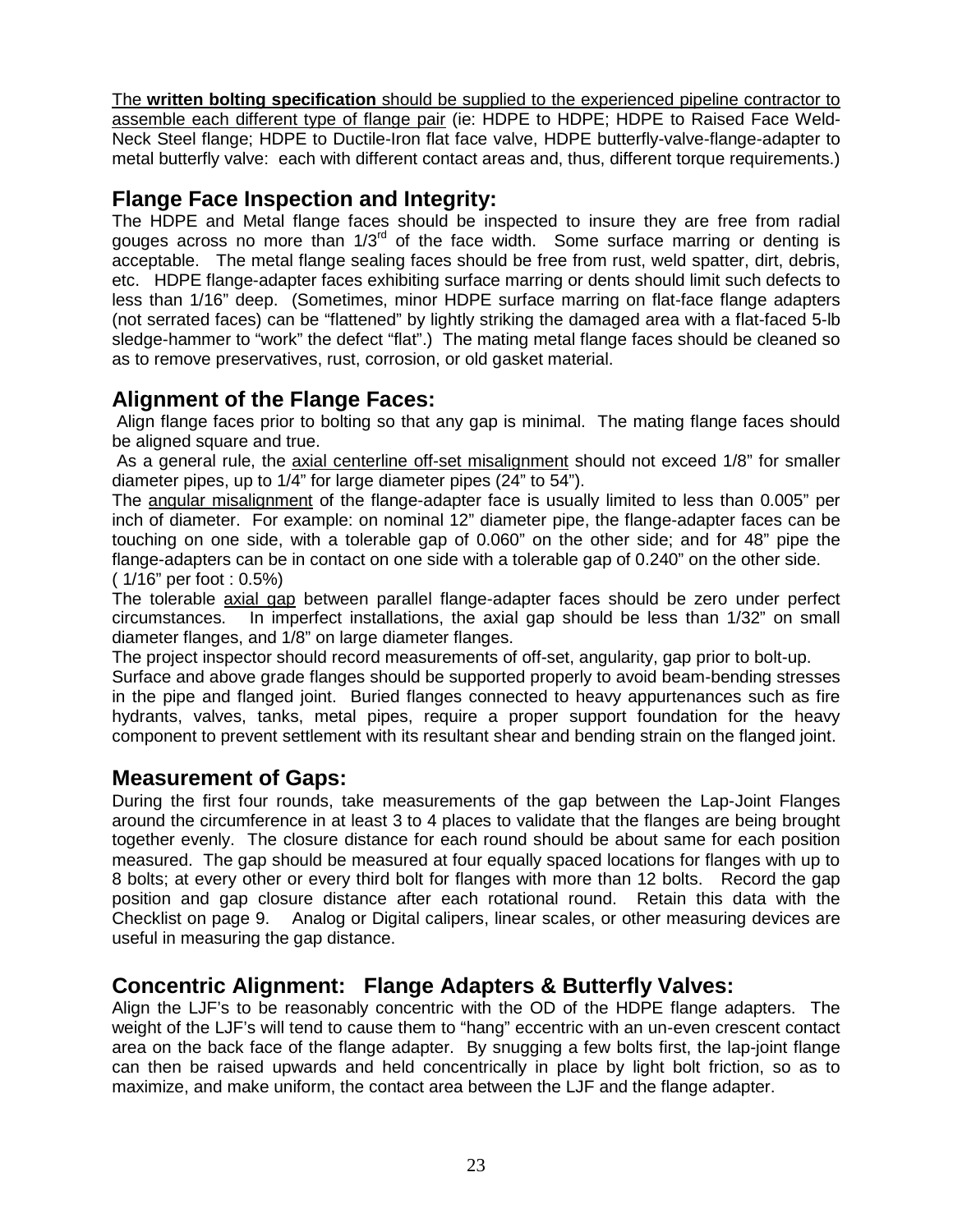Butterfly valves require the rotating disk to be concentric to the HDPE flange-adapter. Typically the HDPE butterfly-flange is longer and ID tapered or beveled to accommodate the disk rotation. However, a ring spacer may be used to off-set a standard HDPE flange adapter sufficiently to enable disk rotation. After fitting the valve to the flange-adapter with light torque to frictionally hold it in place, the butterfly valve may be installed with the disk fully rotated to assist and help check valve alignment. Alternately, after lightly torquing and fitting the valve to the beveled HDPE flange adapter, operate the valve to insure full opening without interference. Re-align as required and fully tighten. This may require a crane to suspend the valve in concentric alignment while also centralizing the lap-joint flange with low torque. When both the valve and LJF are concentrically aligned, proceed with full torquing to specification.

#### **Proper Bolt Procedure and Bolt Sequence:**

Table #1 gives the proper bolt sequences to use when torquing the bolts. Each bolt should be numbered to insure it is used in the proper sequence. Keeping track of the bolting sequence on large diameter flanges can be confusing. With large numbers of un-labeled bolts, errors and skipping will occur.

#### **Torque Progression:**

When tightening pipe flange bolts, the best even loading of the bolts, and the best even compression of the HDPE flange face, is achieved by progressing through several levels to the final torque value.

For pipe flanges less than 18" nominal pipe size, the rule of thumb is the 30-30 rule. The bolts are snugged up and the flange-adapter aligned flush with the mating flange. Begin by sequentially tightening the bolts to 30% of the final torque value. Return to the first bolt, add 30% more torque, and sequentially tighten to 60% of the final torque value. Lastly, return to the first bolt, and torque to the final torque value; followed by a clockwise rotational torque check on all bolts to insure they are evenly torqued at or above the specified torque value.

For 20" and larger nominal diameter flanges, the 25-25 rule applies in which the bolts are sequentially tightened in four (25%) stages, with a final clockwise torque check.

## **Residual Bolt Torque (RBT) & Mandatory 4-Hour Re-torquing**

With time, the initial bolt torque will slowly decline to a residual level of about 35% of the initial bolt torque. This long term level of engineered torque is sufficient to seal the lap-joint flange assembly. The high initial bolt torque seats the HDPE flange-adapter face, and the residual bolt torque seals the flange face. This visco-elastic relaxation in torque is normal. The residual bolt torque (RBT) is the minimum torque necessary to provide the elastic HDPE face compression necessary to seal the pipe joint, with reserve included for surge pressure, bolt-tension scatter, and other variables. The high initial torque provides seating stress for no-leak path, with the residual bolt torque providing the long term sealing stress.

*Re-Torque to Target Torque:* The Polyethylene flange adapter and the gasket (if used) will undergo some compression set that decreases the bolt torque. About four hours or so after the first tightening to the target torque value, retighten each bolt's nut to the final target torque value. As before, retighten in the criss-cross pattern sequence and in small increments, followed by a final rotational round, to raise the torque back to its target value.

For pipes of diameters 12" and smaller, the re-torque after 4 hours is recommended.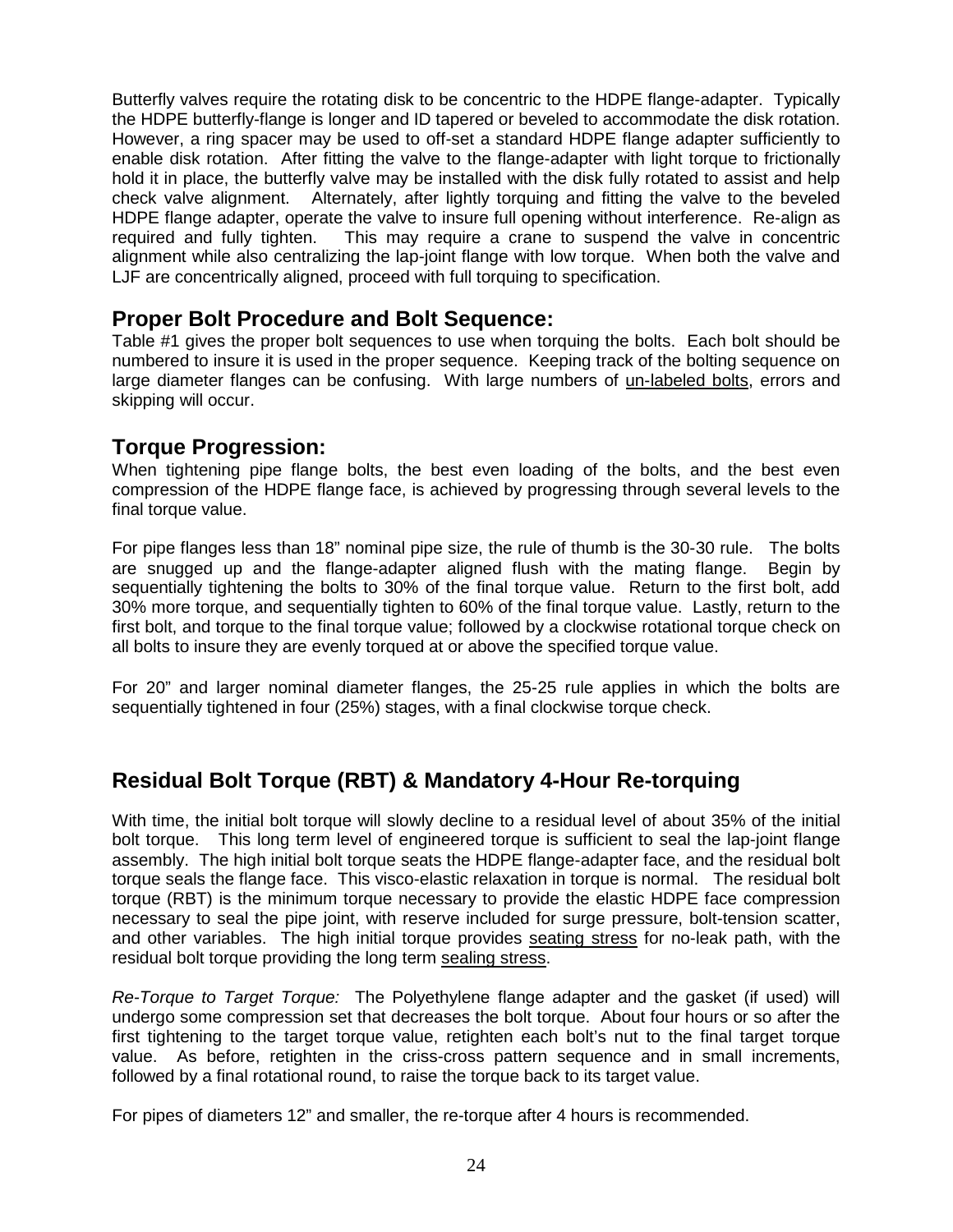For pipes of diameters 14" and larger, for environmentally sensitive, or for critical pipelines, a second re-torque is encouraged after an additional 4 to 24 hours.

In all cases, before pipeline and flange assembly burial, the criteria for residual bolt torque should be RBT not less than 35% of the initial target torque.

Checking RBT can be done by using a torque wrench, setting it at a low torque, and then trying to rotate the nut on the stationary bolt. Re-set to a higher torque and try again, and then again. When the nut slightly rotates while the bolt is stationary, the residual torque is then measured by the torque wrench.

Re-torquing after 4 hours to 24 hours compensates for partial seating of the plastic face and relaxation of the bolts, nut embedment, nut dilation, thread stretch, thread surface smoothing, tortional relaxation, bolt-creep, and initial gasket compression-set (if gaskets are used).

## **Safe Disassembly Procedures**

When it is necessary to open an HDPE flanged assembly, special procedures must be adopted to insure there is no damage to the main components or personnel. The assembled flange is under tremendous compression. The resilient HDPE flange adapter face wants to recover to its pre-compression thickness. IF, one bolt is removed, its compressive load is transferred to the two adjacent bolts, increasing their tension by 1/3rd. If one more adjacent bolt is removed, the additional compressive load is transferred to the remaining two adjacent bolts, increasing their tensile load by 50%. Very quickly, one can see that un-screwing multiple bolts completely will over-load adjacent bolts causing them to be bent, or permanently stretched, or causing the metal lap-joint flange to be permanently distorted, or the HDPE flange-adapter face to be permanently distorted with a wavy face thickness with potential gaps upon re-assembly.

The correct disassembly protocol is to reverse the assembly process. Using the star pattern, rotate the nut, to un-screw it, by about 10 to 30 degrees (less than one-half of a flat on a six sided nut.) Repeat this two or three or several times more, until the assembly torque is gradually and evenly diminished, and the HDPE flange face is gradually and evenly loosened.

Once the HDPE flange face is un-bolted, the HDPE flange-adapter should drop loose or pull free from the mating flange by its own self weight. DO NOT USE WEDGE TOOLS to separate the HDPE Flange Adapter from the mating flange, as such tools will damage the sealing surface area. DO NOT HAMMER the pipe wall to "shake" the pipe loose. Lifting straps may be used on the HDPE pipe a ways back from the flange to lift the pipe, changing its effective lay length, and causing the flange face to pull-back from the mating flange, and then lift up. Once loosened, the HDPE flange adapter's face seal surface should be protected from gouging or marring in a manner acceptable to the maintenance/project superintendent.

The un-bolted pipeline pipe invert should be cradled to bear the weight of the pipe, flange, and LJF. The LJF should not rest on the ground bearing the weight of the pipeline on the "thin" ID edge of the lap-joint flange.

The Nuts and Bolts should be removed from the ditch, cleaned and oiled, and examined to see if they may be re-used, as corrosion may have damaged the bolts. They may need to be replaced, as required, upon flange re-assembly. Rusty threads will dramatically reduce the deliverable bolt-load (sealing force) at equal torque compared to new, lightly oiled threads.

**Warning:** When working on pipelines that transport pressurized fluids, the contained energy may be dangerous to workers. Typically, a pipeline is depressurized before it is worked on so as to avoid injury in the event of a leak. Generally speaking, never tighten nor loosen a flange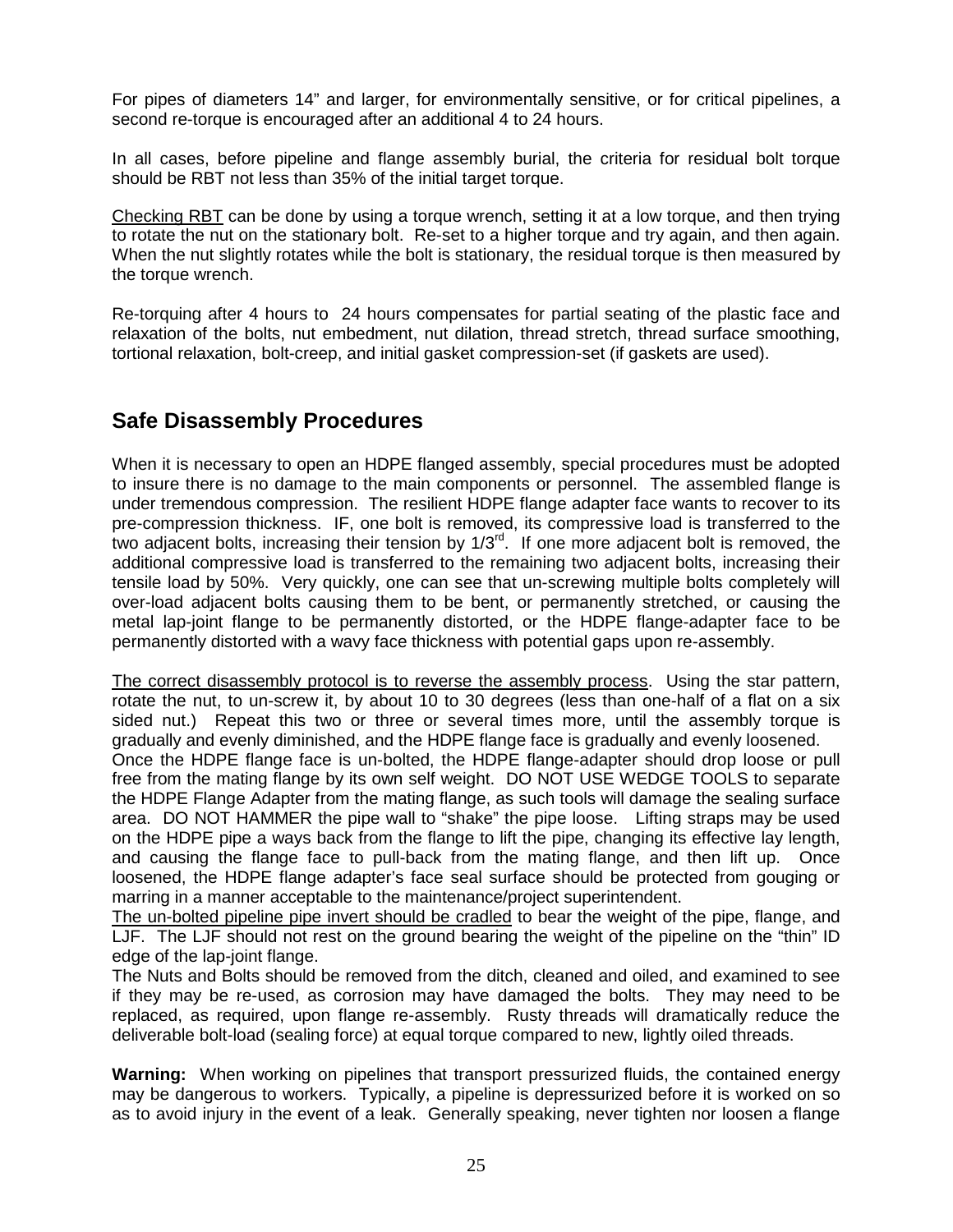joint while the pipeline is pressurized. Always de-pressurize the pipe section before tightening or loosening flange bolts.

Employers should develop, implement and enforce a written safety program which includes task-specific training and lockout / tag-out procedures; and employers should ensure that when more than one employee is exposed to hazardous hydrostatic energy, a procedure is in place for group lockout / tag-out. It is the responsibility of the management, engineering, and operations groups to insure such written procedures exist and are followed.

## **Hydro-Testing & Leak Closure Guideline**

Normally, after initial torque and the optional 4 - 24-hour re-torque, a hydrotest is applied, usually to 1.5 times operating pressure or 1.5 times pipe working pressure rating. Experience has shown that if the above procedures have been followed, virtually none of the flange joints will leak. Refer to ASTM F2164 for Hydro-Static Testing Procedures.

If drip or spray leaks are discovered during hydrotest, the principle corrective action is to measure the existing bolt torque with a torque wrench, increase it by 10% to 15%, and apply that larger torque to the bolt(s) in the center of the leak, and to each side of the leak. Tighten, slightly-more, each bolt adjacent to those bolts. Repeat, slightly increasing the torque on the bolts neighboring the leak, until the leakage stops and the pipeline remains sealed. Do not loosen the bolts on a pressurized pipe system! However, if 150% of the specified torque value is reached and the flange assembly still leaks, stop the hydrotest, de-pressurize, and safely disassemble the flange joint. Something else is probably wrong

**NOTE:** Safety in the ditch or, around pressurized pipelines is of primary concern. Strategies for fixing leaking pipelines must always include the safety manager, and possibly the corporate OSHA representative to insure the maximum safety and the minimum chance of an injury or accident. Procedures should be sufficiently thought through and rehearsed, and re-checked by project management before performing the work-plan, so as to avoid accidents, injury, or even death.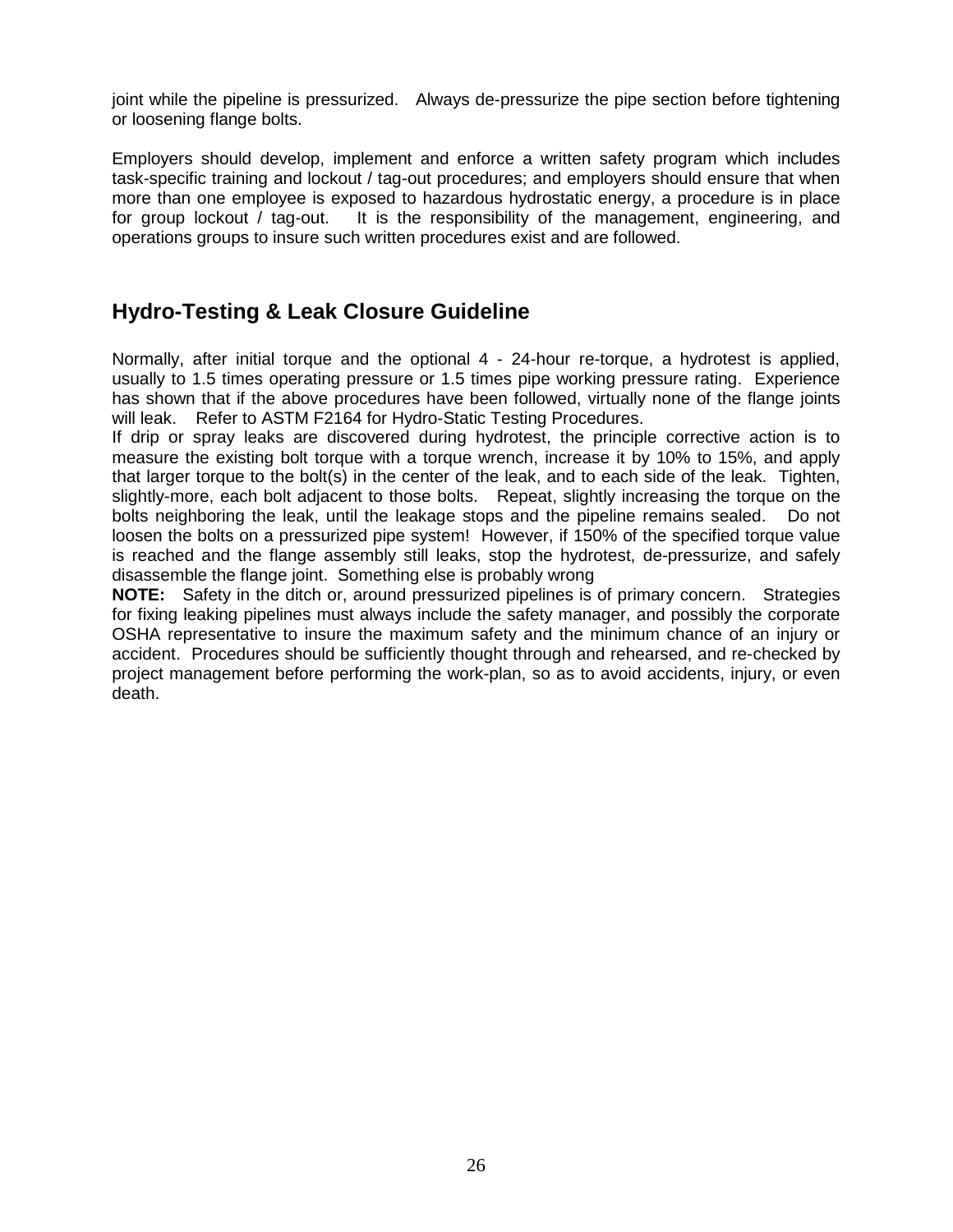# APPENDIX B

## Wrench Size Chart for: HEAVY HEX BOLTS and HEAVY HEX NUTS:

| Nominal Bolt and<br><b>Nut Diameter</b> | <b>Heavy Hex</b><br><b>Wrench Size</b> |
|-----------------------------------------|----------------------------------------|
| $1/2$ inch                              | 7/8"<br>(0.875)                        |
| $5/8$ inch                              | $11/16"$ $(1.063")$                    |
| $3/4$ inch                              | (1.250")<br>1 $\frac{1}{4}$            |
| $7/8$ inch                              | 1 7/16" (1.437")                       |
| 1 inch                                  | (1.625")<br>15/8"                      |
| $11/8$ inch                             | 1 13/16" (1.813")                      |
| 1 $\frac{1}{4}$ inch                    | 2"<br>(2.000")                         |
| 1 3/8 inch                              | 2 3/16" (2.188")                       |
| 1 $\frac{1}{2}$ " inch                  | $23/8"$ $(2.375")$                     |
| 1 5/8 inch                              | $29/16"$ $(2.563")$                    |
| 1 3/4 inch                              | (2.750)<br>$2\frac{3}{4}$              |
| 1 7/8 inch                              | 2 15/16" (2.938")                      |
| $\mathbf{2}$<br>inch                    | 31/8"<br>(3.125")                      |

27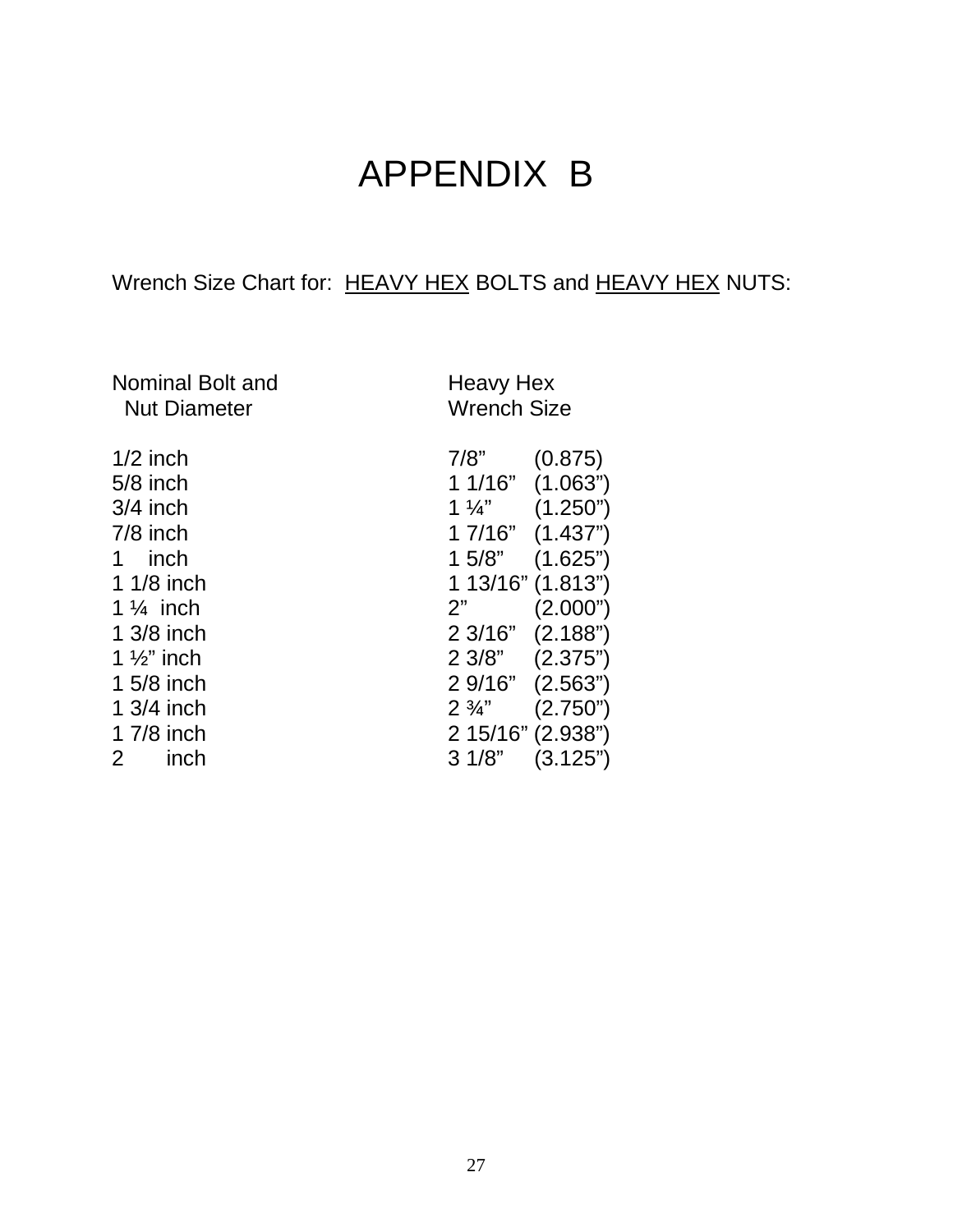## **APPENDIX – C**

# **GASKETS (Ref. 11)**

This Technical-Note does not provide guidance on gasket selection. This Appendix is added to inform users about most of the parameters involved in gasket selection. Selecting gasket material for a particular application is not an easy task. Consult the gasket supplier for detailed recommendations, including "TAMP" and gasket parameters mentioned below. If gaskets are to be used. PPI members strongly recommend the flange assembly design engineer make an informed and documented gasket selection. Reference 11 is an excellent resource.

Not all gaskets are created equal. For example, some sheet-stock black rubber gaskets used in larger flanges are limited to an operating pressure of 80-psi or less. Some red rubbers are limited to an operating pressure of 100-psi or less. Some internally reinforced sheet rubber gaskets are limited to an operating pressure of 150-psi or less. Some micro-cellular, non-rubber gaskets are limited to 300-psi or less. Note: Be sure to include working pressure plus surge pressure in evaluating gaskets, along with a design or safety factor applied, and with all the design parameters previously discussed in Equation #1, plus those listed here below.

When gaskets are being evaluated, the flange assembly designer should evaluate gaskets that are able capable of sealing at the clamping pressure imposed on it (seating stress) , and also resist blow-out at this load level, without suffering excessive compression set. The gasket thickness should be no thicker than that which is necessary for the gasket to conform to the unevenness of the mating flange, which is defined by its flange flatness and flange warpage during use. It must have adequate conformability into the micro-surface of the mating flange to create frictional forces, and there-by resist radial motion due to internal pressure (blow-out).

Epoxy coated valves and HDPE have low friction coefficients; the gasket might need to be internally reinforced, or have been tested with HDPE/epoxy surfaces verify that it does not radially creep nor slip, due to the low surface friction.

Some flat gaskets for an HDPE flange to HDPE, or to Ductile-Iron, or to Steel flanges, are cut from internally reinforced elastomeric sheet rubber. The reinforced gasket and the flange and the bolts are interactive, with the gasket selection (seating stress) dominating the design. The gasket selection must be appropriate for the over-all design, as specified by the joint designer, or project engineer.

(Note: When gaskets are considered, calculations should be performed using the seating stress, blow-out resistance, crush resistance, and other performance values obtained from the gasket manufacturer. The seating stress for many rubber gaskets is limited to about 600-psi to 1200-psi. Hence the bolt torque is low; but thermal contraction forces and operating pressures may require a bolt torque in excess of the rubber seating stress to keep the flanges together, thus exceeding the crush strength or compression set of some rubbers. Consult with the rubber gasket manufacturer to know that the rubber gasket will sustain the total bolt load calculated in equation #1.)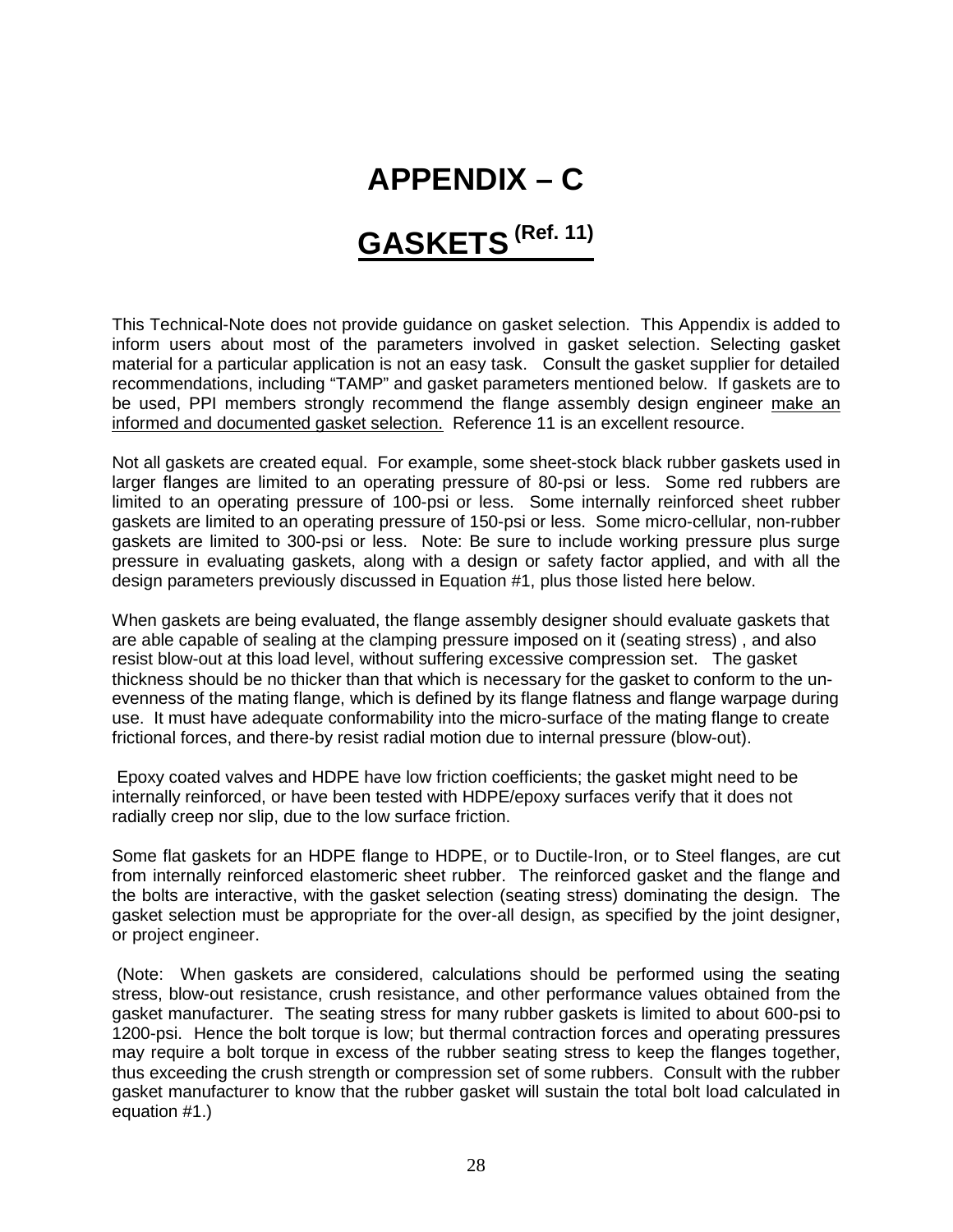Gaskets must have:

- 
- \*\* Resistance to flow-stream fluids \*\* Have anti-stick properties to flow-stream fluids \*\* Have anti-stick pro
- \*\* Compensate flange surface alignment
- \*\* Minimum loss of clamp load bolt torque
- \*\* Exhibit sufficient Elastic Recovery
- \*\* Possess Resiliency against bolt-load \*\* Handle thermal strain<br>\*\* Sealability \*\* \*\* Creep Resistance to s
- 
- \*\* Zero leakage over the gasket face \*\* Zero leakage (no weeping) through the gasket<br>\*\* Resistance to flow-stream fluids \*\* Have anti-stick properties
	-
	-
	-
	- \*\* Creep Resistance to sustain sealing
- \*\* Macro-Conformability to accommodate flange distortion and waviness
- \*\* Micro-Conformability to cold flow into the irregularities of the mating surface.

Rubber gasket compounds are typically specified (cell-classification) by ASTM D2000. Non-Rubber, non-metallics are typically specified (cell-classification) by ASTM F104.

The Typical Gasket Specification Sheet includes data on the following **TAMP** data: (T= Temperature; A= Application; M= Material; P= Pressure)

| Color & Density<br>P x T value | Composition<br>Max Pressure | Reinforcement<br>Temperature Range |
|--------------------------------|-----------------------------|------------------------------------|
| Min Seating Stress &           | <b>Fluid Resistance</b>     | Hardness - Shore "A" or Shore "D"  |
| Max Compressive Stress         |                             |                                    |

ASTM F35, Compressibility ASTM F36, Recovery ASTM F 37, Sealability of Gasket Materials ASTM F38, Creep Relaxation ASTM F152, Tensile Strength ASTM F 145, Evaluating Flat-Face Joint Gasket Compression ASTM F434, Method for Blow-out Testing of Preformed Gaskets ASTM F585, Flange Gasket Leak-Rate versus "y" stresses & "m" factors ASTM D395, Compression Set (Method B: constant deflection) ASTM D2240, Hardness (Shore D)

Typical rubber compounds are:

Nitrile (Buna-N) – ---------------- NBR Styrene Butadiene (Buna-S) – SBR Polychloroprene (Neoprene) –--CR Ethylene Propylene –----------- EPDM, EPM, EPR Isobutylene (Butyl) –-------------BR Fluorocarbon (Viton) –---------- FKM

The gasket is a flat spring in series with the bolts and deformable LJF (springs). The spring constant of the gasket can be combined with the other spring constants to plot a joint diagram for joint calculations. However, the softness of the gasket dominates the elastic behavior of the assembled joint. If gaskets are used, the minimum seating-stress, maximum crush stress,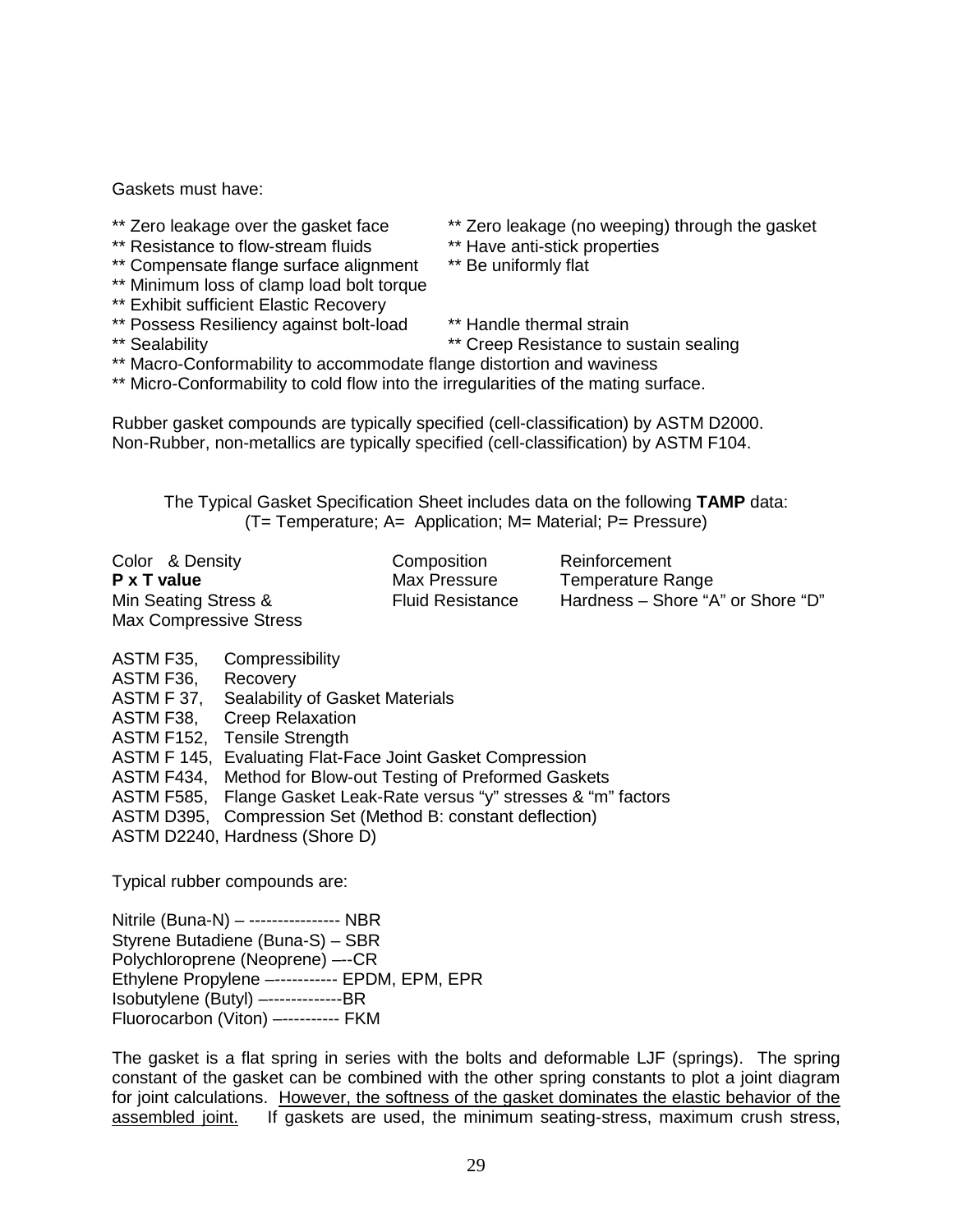extrusion resistance, and blow-out resistance are often the predominant criteria for determining MOBL and its resultant torque.

Rubber displaces; it does not undergo volumetric compression. During compressive loading, significant internal shear stresses develop. Sufficiently large shear forces can result in fracture (cracking) of the rubber matrix, such that the degree of compression must be limited.

The non-reinforced rubber gasket stiffness exhibits an initial elastic response at low compressive stress, followed by a visco-elastic response at intermediate loads, and finally its viscous response at high loads or long times. This means the gasket has large hysteresis and will eventually take a permanent set, thus allowing creep, stress relaxation and some degree of torque loss.

In some applications, or when using "softer" rubber, the entire gasket or certain locations on gaskets, may be subjected to compressive stresses of sufficient intensity to cause "extrusion" (compressive yielding). When not internally reinforced to restrain radial extrusion, the gasket's Shape-Factor greatly affects the relaxation characteristics, especially for highly compressible materials. Some of the stress relaxation is derived from radial expansion or bulging. Thus, the greater the area for lateral expansion, the greater the relaxation. The Shape Factor is defined as the ratio of the area of the load bearing face to the area free to bulge.

 $SF = Area(load) / Area(bulge)$  For ring type flange gaskets, it is the area of the contact face divided by the bulge area, which is the gasket thickness (h) times the sum of the ID and OD perimeter. This mathematically computes to be:

#### **SF = (OD- ID)/4 h** Equation #7

As the area free to bulge increases, the shape factor decreases, stress relaxation increases, the retained stress decreases, and the bolt-torque decreases.

The shape factor decreases with increasing gasket thickness, thus thinner gaskets are desirable. This must be balanced against macro-conformability. However, as some compensation, the clamp-area can be made as large as possible, based upon the sealing & seating stress requirements.

The dynamic of radial extrusion (compression yielding) is as follows: As a non-reinforced, higher compressibility gasket begins to radially extrude, the gasket has to become thinner, because the volume of the gasket is conserved. As the OD enlarges, the shape factor decreases, and the stress relaxation accelerates. Then, as the sheet-gasket's ID radially moves outward and into the gap between the hard flanges, the flow-stream pressure begins pushing and wedging and shoving the gasket outwardly, further accelerating radial extrusion with further thinning and increasing stress relaxation of the compressive load. With decreasing bolt-load, the radial extrusion becomes even easier, and will occur over time.

Use of internally reinforced or micro-cellular gaskets is one preventative measure to inhibit radial extrusion and to maintain the seal.

Fabric molded into the rubber sheet artificially increases the macro-stiffness of the gasket, and provides sufficient resilience and resistance to radial extrusion, creep, and stress relaxation. The volume of rubber contained within relatively in-extensile or much stronger fibers or yarn, or wire, act like tiny cubes of confined rubber, such that the mechanical stiffness, strength, and overall properties are enhanced. However, some cloth fabrics subjected to high pressure may permit weeping radially from ID to OD. Some do not. Ask. Hence other gaskets should also be considered and evaluated, perhaps like the micro-cellular gaskets.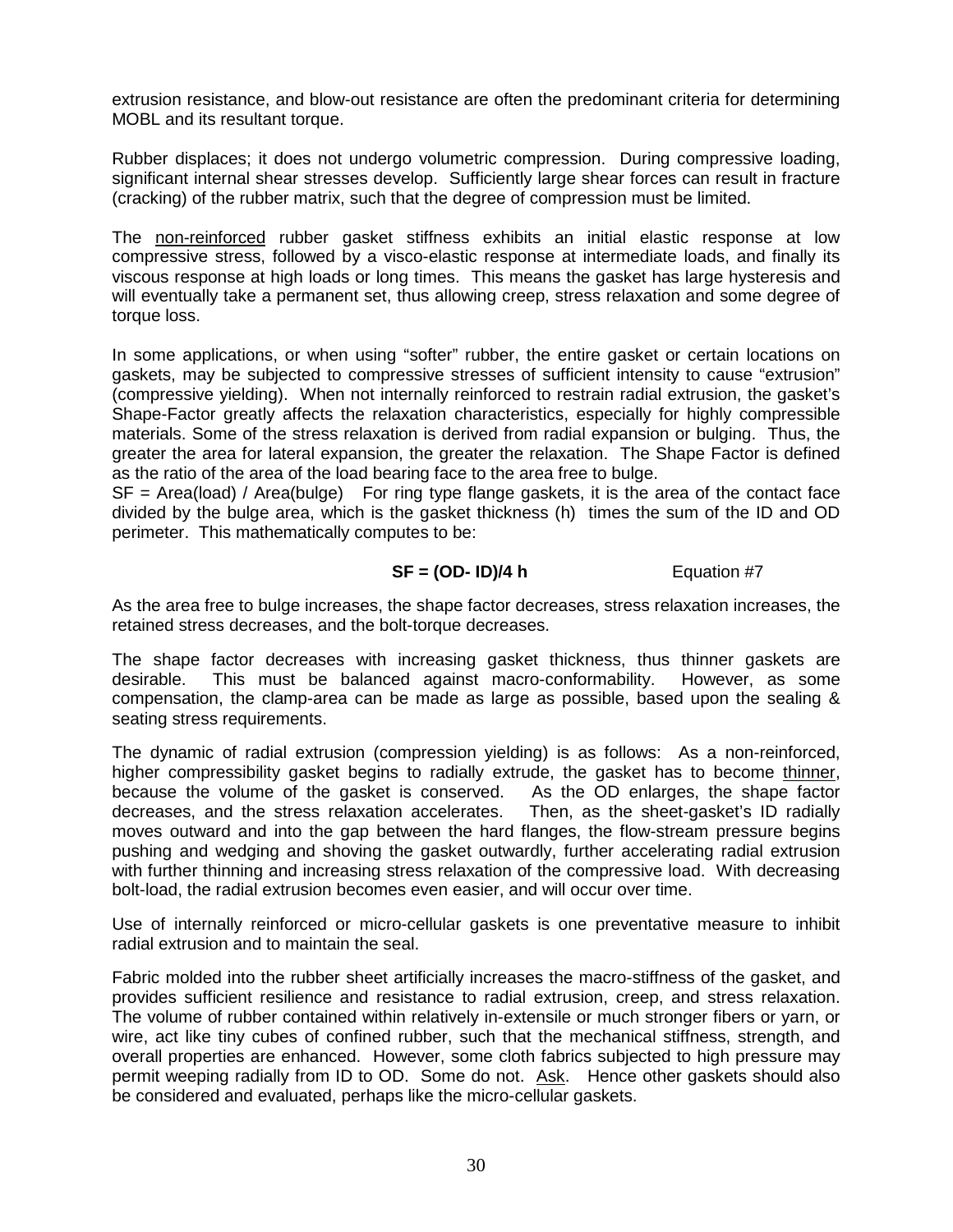Typical fabric reinforcing materials may be Kevlar, cotton, steel wire, polyester, etc. The open area between woven threads, the number of layers of fabric, and the strength of the fabric will affect the gasket sealing and extrusion resistance. Again, slow "weeping" over time may be a concern.

HDPE flange adapters, subjected to sufficient torque, do not require gaskets, unless the sealing surface is damaged. When gaskets are used, re-torquing after 4 to 24-hours is strongly recommended, so as to compensate for gasket creep and compression set..

IF any gasket is used for sealing ductile HDPE flange adapters, the internally, fabric-reinforced, monolithic gasket typically is of a 60 to 75 Shore-A hardness, with low compression set, higher resilience, good mechanical tear strength, high sealability, low creep relaxation, moderate compressibility, a seating stress near to polyethylene's compressive yield stress, with good deformation recovery, and good micro-conformability.

Micro-cellular Teflon faced gaskets (exemplified by Gylon 3545) may be an excellent choice.

Full-Face Gaskets (Pipe ID to bolt ring OD) are strongly recommended over Ring-Type gaskets. See: Fig C1.

Warning: When gaskets are thought to be required, or when specified as required, the flanged assembly design should not be finalized without independent evaluation for suitability of all components. Failure to specify the proper sealing products could result in personal or property damage. Consult with all component suppliers for their guidance and recommendations.



Figure C 1: Ring Gaskets and Full-Face Gaskets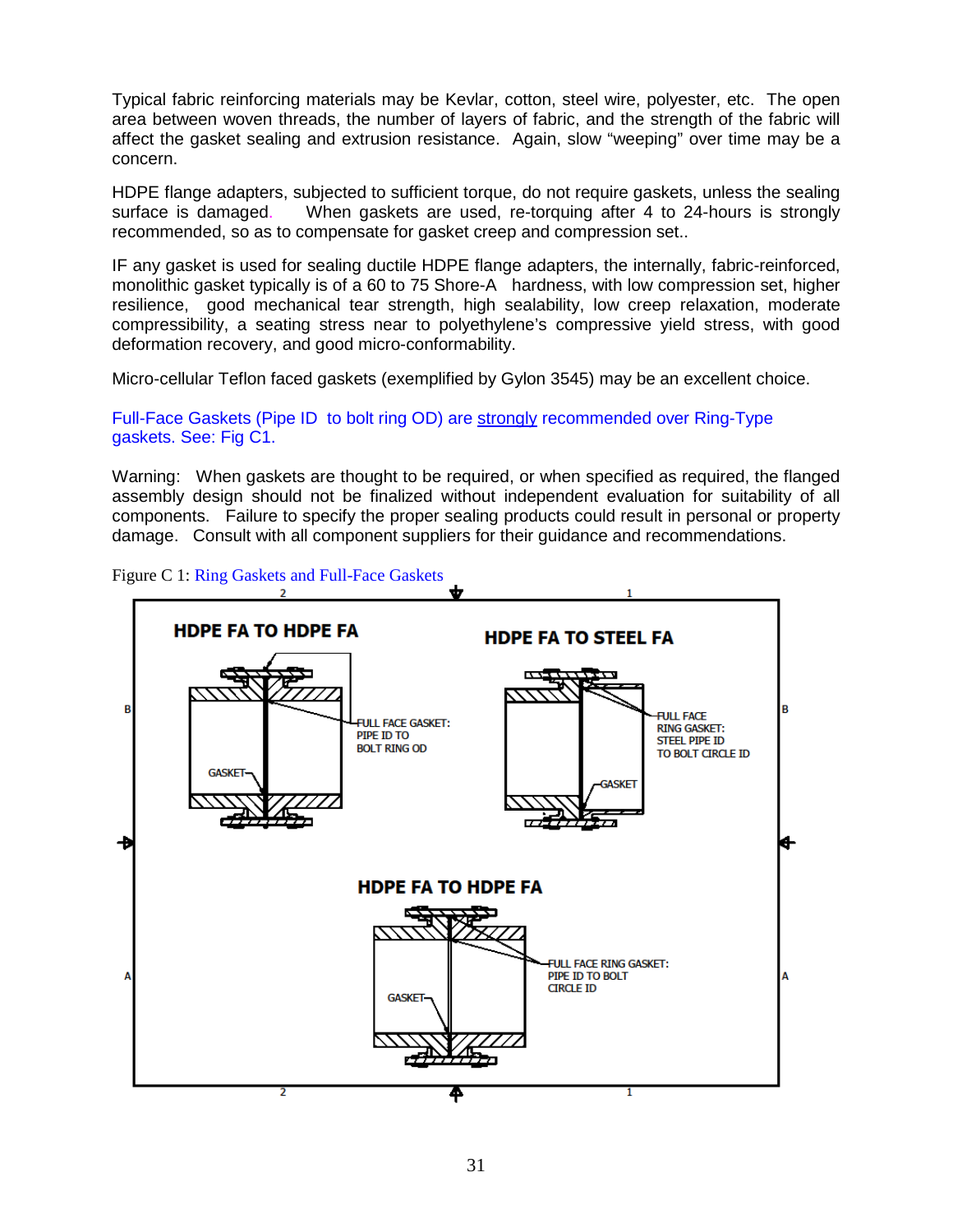# APPENDIX D

Typical HDPE Compressive Stress-Strain Curve



Note: Multiplying the compression rate (0.0068"/min) by time (above) gives the absolute strain. Because the sample is 1" thick, the absolute strain divided by the specimen thickness times 100 gives the percentage strain; stress divided by strain gives the apparent modulus at that point:

| Time (minutes) : zero 1.25 2.5 3.75 5.0 7.5                                 |  |  |  | 10.0 |
|-----------------------------------------------------------------------------|--|--|--|------|
| Approx. Comp. Stress: zero 1125psi 2000psi 2600psi 2975psi 3500psi 3700-psi |  |  |  |      |
| Compressive Strain: zero 0.014" 0.028" 0.042" 0.056" 0.084 0.112"           |  |  |  |      |
| Compressive % Strain: zero 1.4% 2.8% 4.2% 5.6% 8.4% 11.2%                   |  |  |  |      |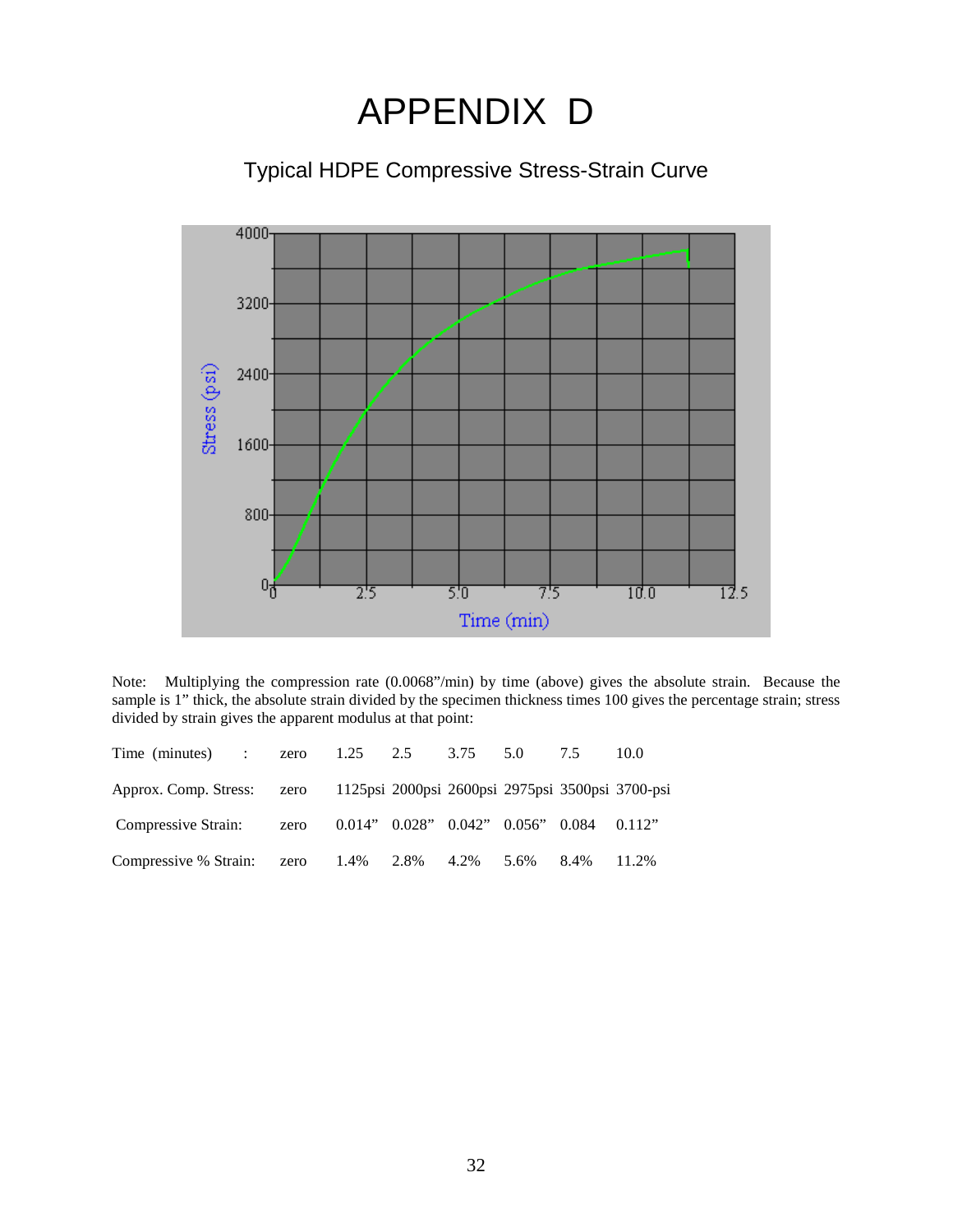# APPENDIX E

## **CORROSION CONTROL REFERENCES**

**AWWA C116 / A21.16 TITLE:**

#### **Protective Fusion-Bonded Epoxy Coatings for the Interior and Exterior Surfaces of Ductile-Iron and Gray-Iron Fittings for Water Supply Service**

**(**Fusion-Bonded Epoxy (FBE) Coating is a one-part, heat curable, thermosetting epoxy coating powder designed for corrosion protection of pipe and pipeline components in buried (only) service. FBE has a limited above ground UV exposure service life of nominally less than one year. NOTE: Only Fusion Bonded Polyester should be used above ground due to polyester's solar UV resistance.**)**

#### **ASTM A123 / A123M-02 TITLE:**

**Standard Specification for Zinc (Hot-Dip Galvanized) Coatings on Iron and Steel Products**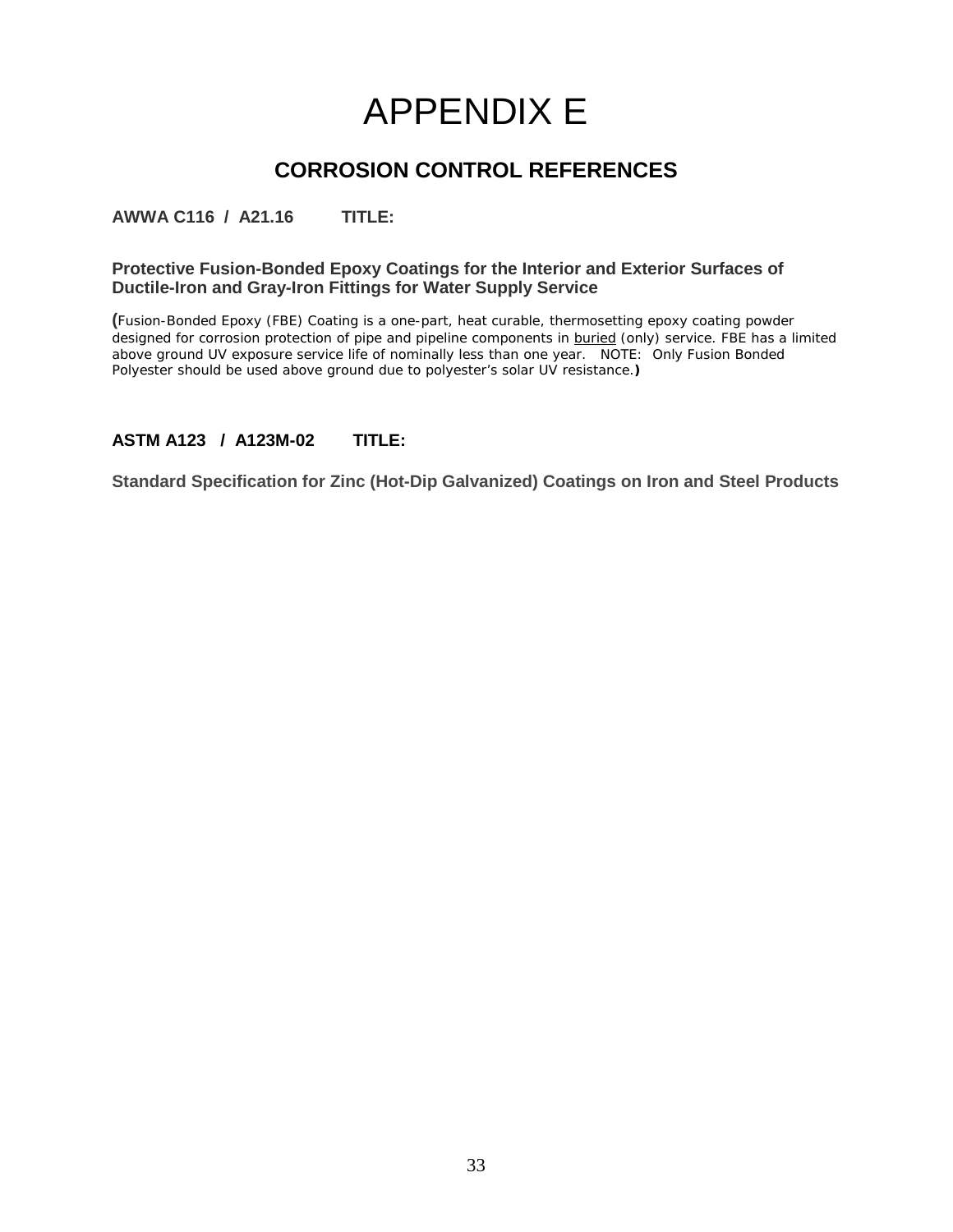## **Glossary:**

Adapter: A fitting used to join two pieces of pipe, or two fittings, which have differing joining systems. (i.e.: flange adapter)

Alloy Steel: a type of steel that contains another material that is added intentionally to alter the properties of the ferritic metal.

Assembly Required Tightness (ART): The total bolt-load necessary to insure a seal against flow-stream pressure when considering hydrostatic and hydrodynamic pressure and the variability of bolting efficacy under applied torque with elastic interaction between bolts considered.

Bolt Bearing Surface: The circular underside of the bolt-head that makes contact with the Lap-Joint Flange upper surface around the bolt-hole.

Bolt Stretch: The amount of tension in a bolt after the wrench has been removed. Bolt stretch determines the strength of the bolted joint.

Bolted Joint: Two pieces of metal joined together by the use of threaded fasteners.

Carbon Steel: A type of steel made of iron and carbon and no other elements.

Clamping Force: The compressive force that a fastener exerts on a joint.

Compressibility: the measure of the HDPE flange face's ability to deflect and conform to the mating flange face. This compressibility compensates for flange irregularities such as minor nicks, non-parallelism, metal corrosion, and variation in surface roughness or grooving depth.

Compressive Force: The force that occurs when opposing loads act on a material, crushing, or attempting to crush it.

Creep: the change in strain of a gasket under constant stress, (compression drift).

Design Factor: For flanges, it is the ratio of the maximum anticipated bolt load to the minimum anticipated bolt load; sometimes referred to as "scatter". It is used to insure the minimum load is applied to each bolt to insure a seal.

Flange Adapter: A device for mechanically connecting and sealing two pipe sections at full pressure rating. It is designed with a neck of pipe which is heat fused to the pipe main, and with a hub of larger diameter than the pipeline diameter. The hub face is the seating and sealing face for the joint. The hub OD fits just inside the bolts. Each plastic flange adapter must use a metal Lap-Joint Flange.

Grip Length: The length of the unthreaded portion of the bolt shank.

Head Style: The shape of the fastener head (i.e.: hex, socket, etc)

Hex Bolt: A type of bolt that has a head with six sides (flats, wrench-pads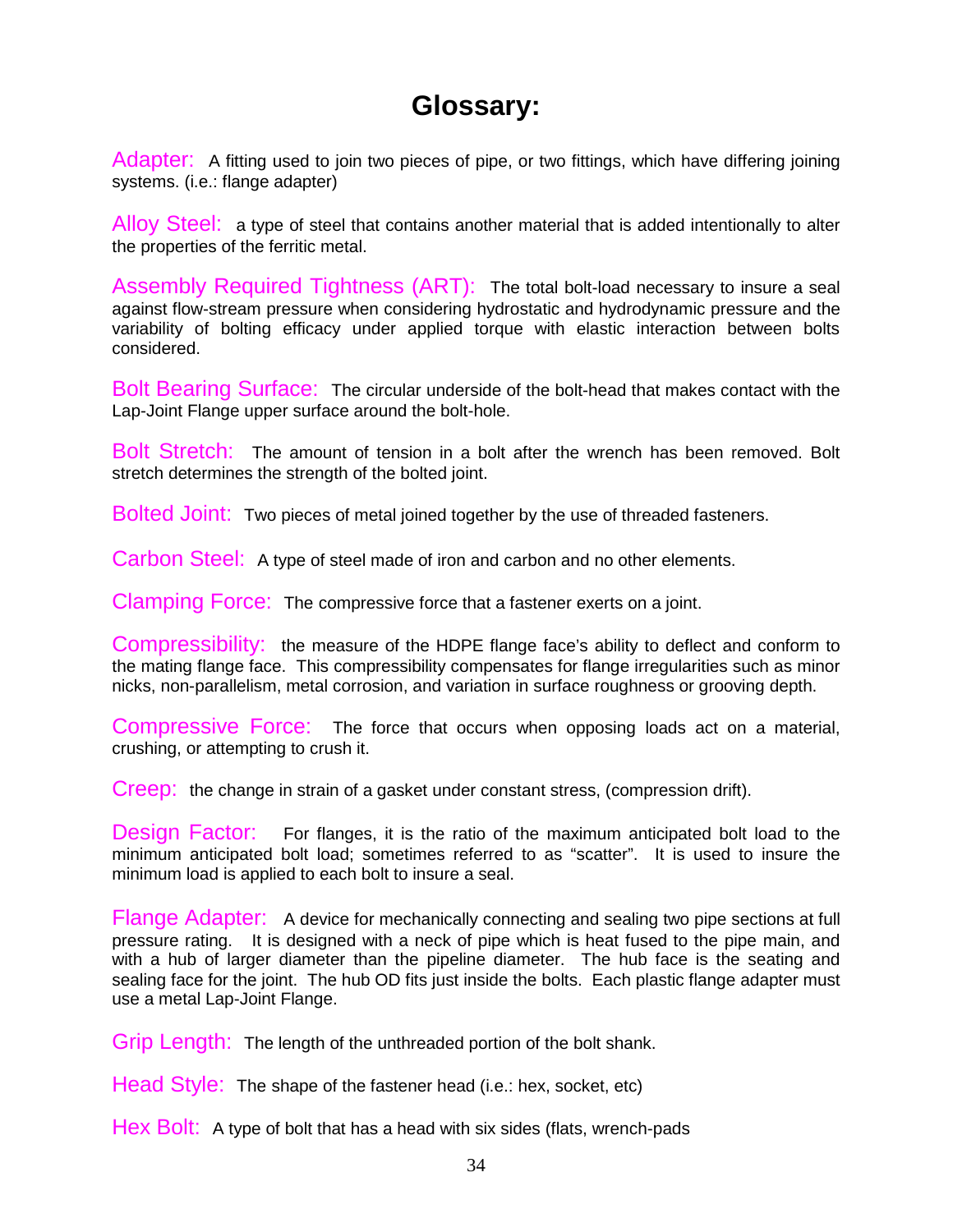Hex Socket: A type of driving recess with a hexagonal indentation designed to accommodate a hex wrench.

Hydrostatic Test: A pressure test of a completed fabrication to confirm acceptable quality. Typically, the vessel, pipe, or system is filled with water, and held at the selected pressure while checking for leaks.

Identification Marking: The marking on a fastener or bolt or nut that often indicates the manufacturer, the material grade, and fastener capability.

Joining: The act of connecting two separate components of a pipeline system together**.**

Joint: A term used to describe an individual length of pipe; the actual joining mechanism connecting two pieces of pipe.

Lap Joint Flange Assembly: This is a two piece device consisting of: **1.** a polyethylene flange adapter (stub-end), with, **2.** a loose, metal, Lap-Joint Flange. The metal LJF crosssection geometry may be a rectangular solid, or a contoured cross-section. The rectangular cross-section typically is machined from metal plate; the contoured cross-section is typically cast using molten ductile-iron or stainless-steel. The LJF is typically in flat-face contact with the polyethylene flange adapter hub, and, by definition, has a radius on the contact side of the LJF ID which mates with the fillet radius of the matching polyethylene flange-adapter (stub-end). The LJF slips over the pipe; is not welded to the pipe; is loose until bolted; and is free to rotate into bolt-hole alignment with another flange. The bolt-load is transferred to the flange adapter sealing face by the pressure of the LJF against the back-face of the HDPE hub.

Minimum Required Tightness (MRT): The total load exerted by bolt extension in equilibrium to the force generated across the full bore pipe ID by the hydrostatic plus hydrodynamic flow-stream pressure. It excludes thermal or other external mechanical forces, such as pipe bending.

Minimum Operating Bolt Load (MOBL): the minimum total bolt load required to seal against the force of internal pressures plus external mechanical and thermal loads.

Minimum Seating Force (MSF): The total bolt load required to effectively compress the HDPE flange face (or gasket) so as to embed the HDPE flange face into all contours and irregularities of the mating flange, so as to provide an elastic mechanical compliance with no possible leak-path, and to provide sufficient sealing pressure when the pipeline flow-stream is hydro-tested and operating.

Proof Load: The applied tensile load that a fastener must support without evidence of axial deformation. The proof load is just at/under the bolt's tensile yield load.

Roughness: the irregularities in the flange face surface texture from production processes.

Slip On: Metal flange ring that is slipped over a shell or pipe, and back-welded to it.

Smooth Bore: The bore of the flange coincides with the ID bore of the shell or pipeline.

Stepped Bore: The bore of the flange is different from the ID bore of the shell or pipeline.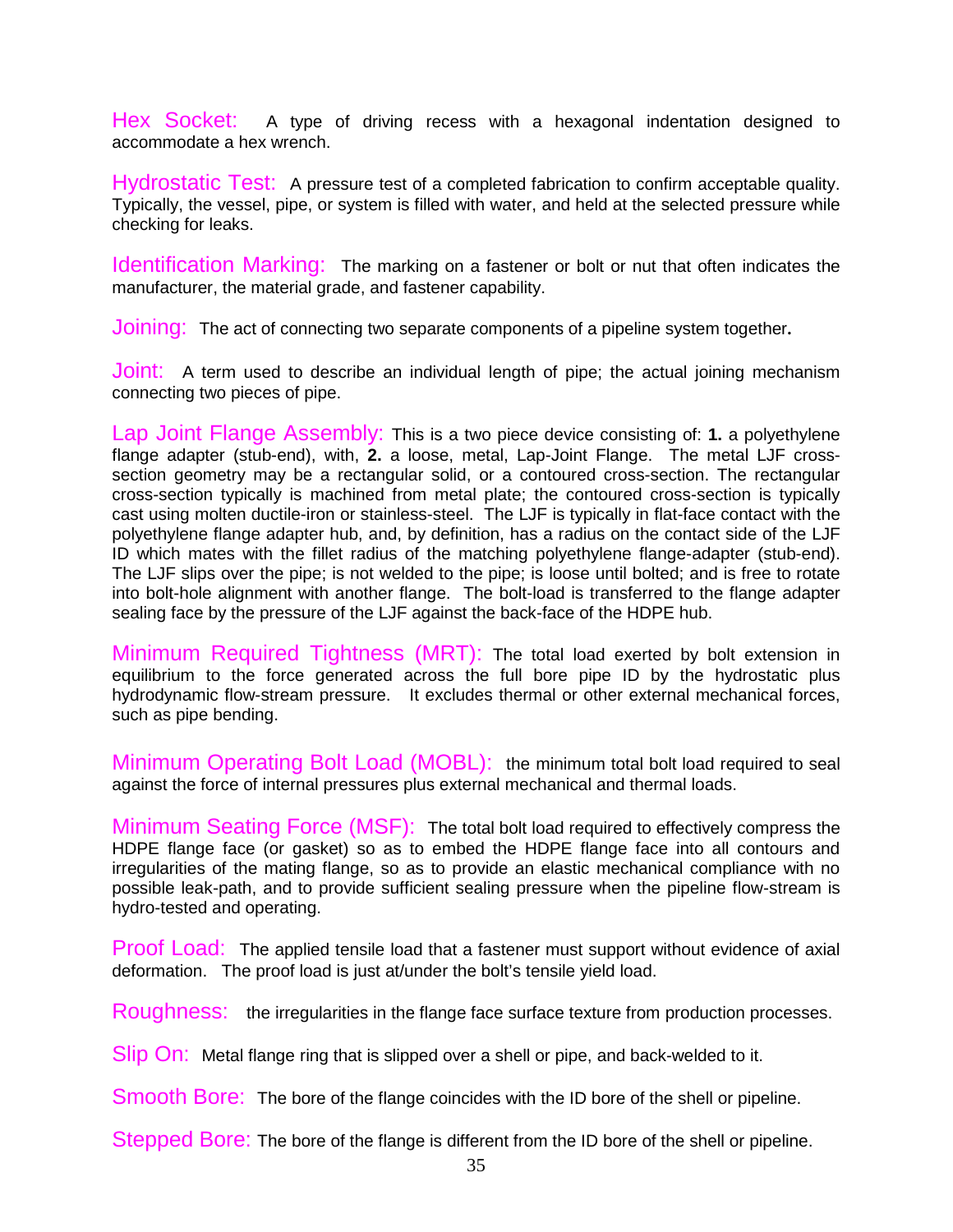Stress: The measure of force distributed over an area, calculated in pounds per square inch.

Stress Relaxation: the change in stress "s", on a gasket under constant strain; it is usually graphed as percent relaxation (ratio of retained stress versus initial stress) versus initial stress, for various gasket thicknesses at temp.

Surge Pressure: A transient pressure increase due to rapid changes in momentum of lowing fluids. Water-Hammer is one type of surge pressure.

Thermal Expansion (Contraction): The increase (decrease) in dimensions of a material (pipe) resulting from an increase (decrease) in temperature.

Thrust Force : The force or load resultant from momentum changes in direction of a moving column of fluid; The axial force developed at end closures like caps or valves, resulting from the hydrostatic pressure across the pipe bore area.

Torque: The multiple of a force applied to a lever arm, so as to force rotation of an object. It is usually expressed in foot-pounds.

Van Stone Flange Assembly: An alternate name for a two piece joining device consisting of a stub-end hub or adapter, with a loose, rotating, metal lap-joint flange. The hub OD is nominally equal to a "raised face" diameter. The LJF is contoured to match the hub adapter geometry. The LJF is slipped onto the flange-adapter prior to welding it to the pipe main. The LJF is loose until bolted, and is free to rotate for proper alignment to mating pipeline components. (The assembly is alternately called a lap-joint flange assembly.)

Water Hammer: Pressure surges in a pipeline system caused by sudden fluid velocity changes imposed by a pump, valve, or other component.

Waviness: that component of surface texture upon which surface roughness is superimposed; widely spaced repetitive irregularities; the combination of flange roughness and flange waviness is called "profile".

Working Pressure Rating (WPR): The maximum anticipated, continuous long term hydrostatic pressure (excluding dynamic surge pressure) a manufacturer recommends for a given pipeline component.

Yield Strength: The load at which a fastener experiences a specified amount of permanent deformation.